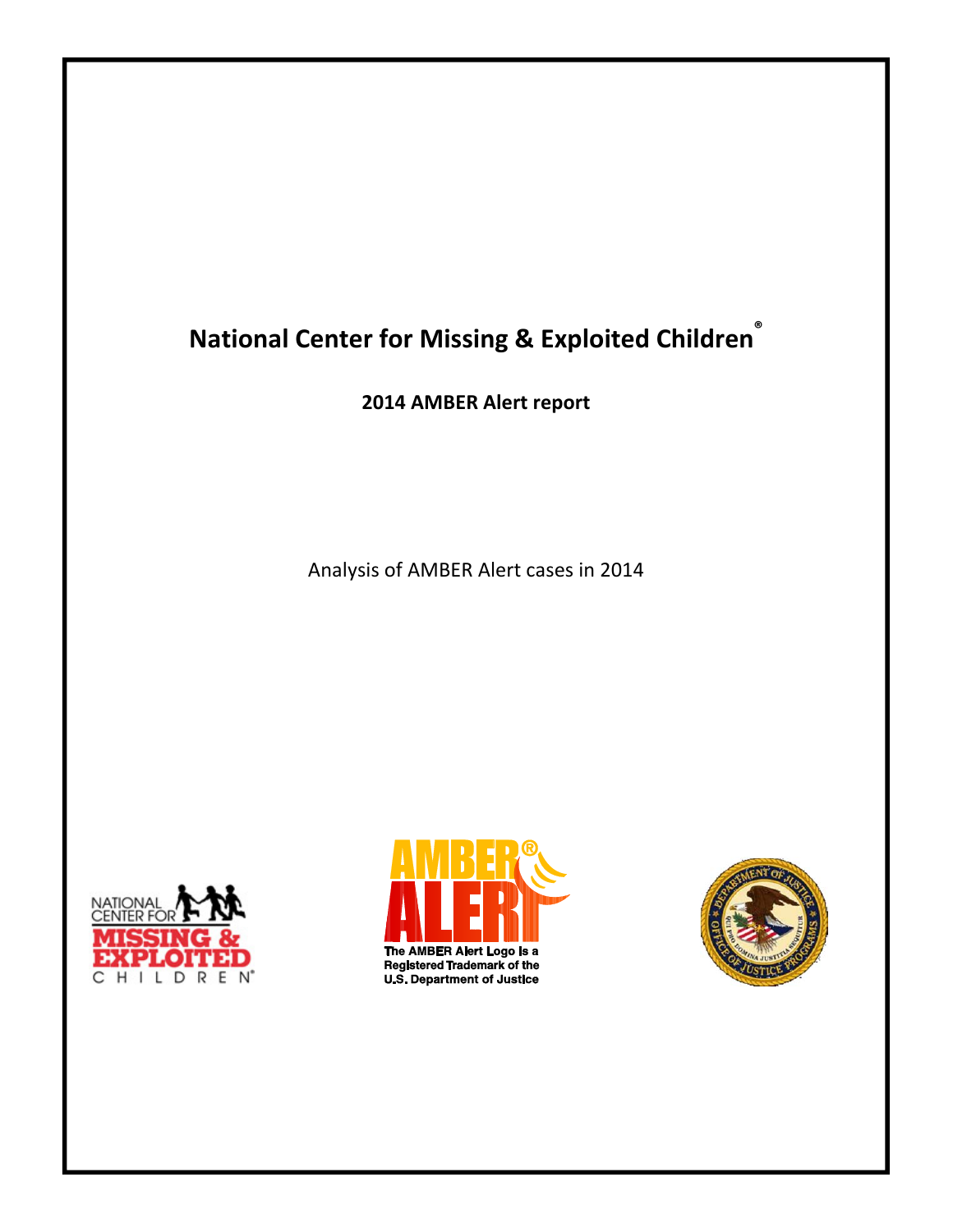Copyright © 2015 National Center for Missing & Exploited Children. All rights reserved.

This project was supported by Grant No. 2014‐MC‐FX‐K001 awarded by the Office of Juvenile Justice and Delinquency Prevention, Office of Justice Programs, U.S. Department of Justice. Points of view or opinions in this document are those of the author and do not necessarily represent the official position or policies of the U.S. Department of Justice. National Center for Missing & Exploited Children® is a registered trademark of the National Center for Missing & Exploited Children.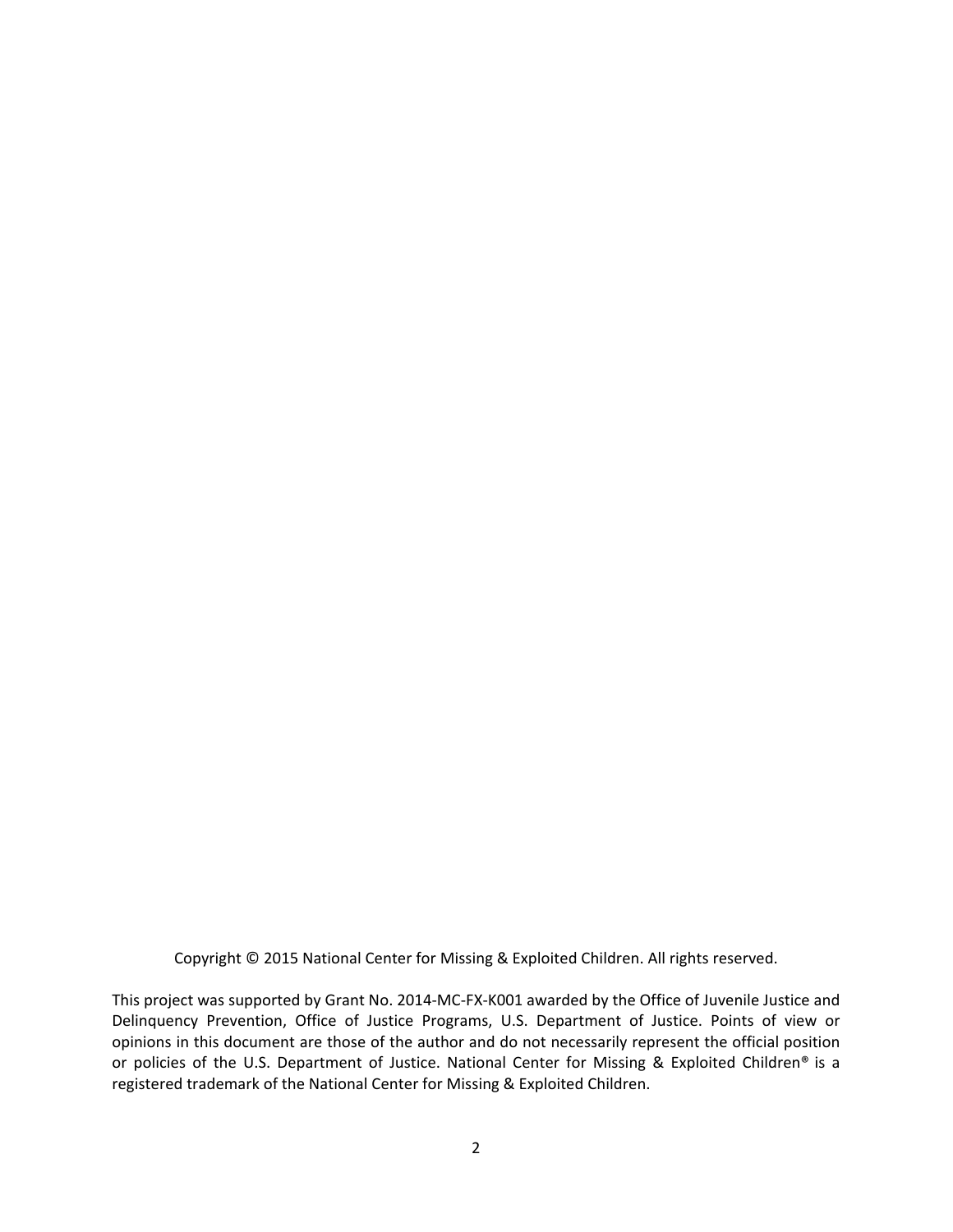#### **TABLE OF CONTENTS**

Introduction…5 AMBER Alert definitions…6 Summary of AMBER Alerts…8 AMBER Alerts by range…8 AMBER Alerts by state/territory…8 Multistate/territory AMBER Alerts…9 AMBER Alerts by case type at intake…10 Number of cases by month…11 Number of case types at intake by month…12 Number of children by case type at intake by month…12 Cases determined to be hoaxes…13 Children involved in hoaxes…14 Cases determined to be unfounded…15 Children involved in unfounded cases…15 Secondary distribution of AMBER Alerts…17 Number and characteristics of children reported missing…17 Number and characteristics of abductors…19 Abductors with a known relationship to the child…19 Time between reported missing and activation…20 Time between reported missing and recovery…21 Time between activation and recovery…22 Recovery within three days of activation…23 Travel distances…24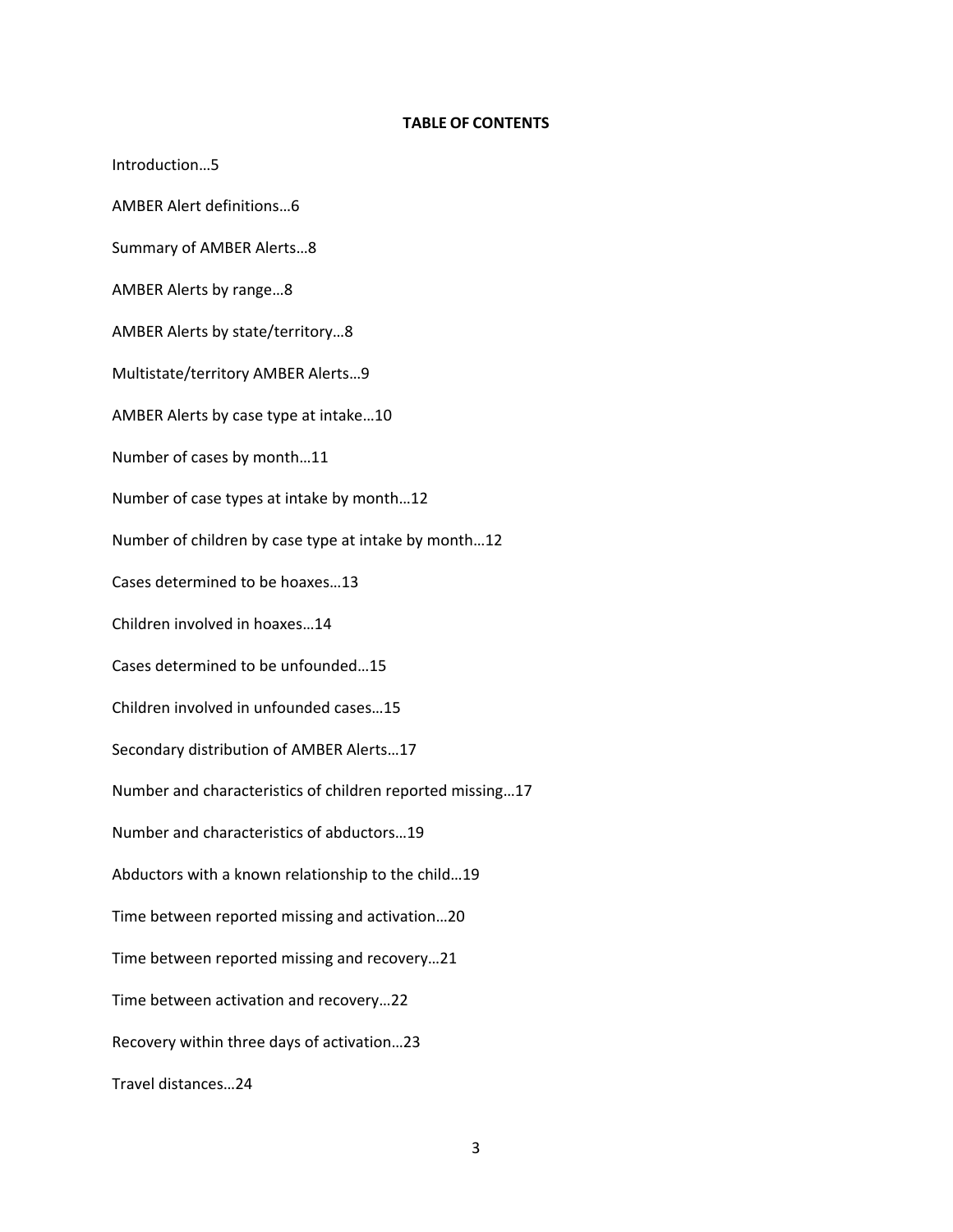Recoveries outside of state/territory where AMBER Alert first activated…25 Missing location…26 Recovery location…27 International abductions…28 Infants involved in AMBER Alert activations…28 Success stories…28 Time between activation and recovery for success stories…29 Children recovered deceased…30 AMBER Alerts involving victims of sexual assault…30 Team Adam consultant deployment…31 FBI involvement in AMBER Alerts…31 Command post use in AMBER Alerts…31 National Crime Information Center…31 Five year comparison of AMBER Alerts issued…34 Map of AMBER Alert activations…43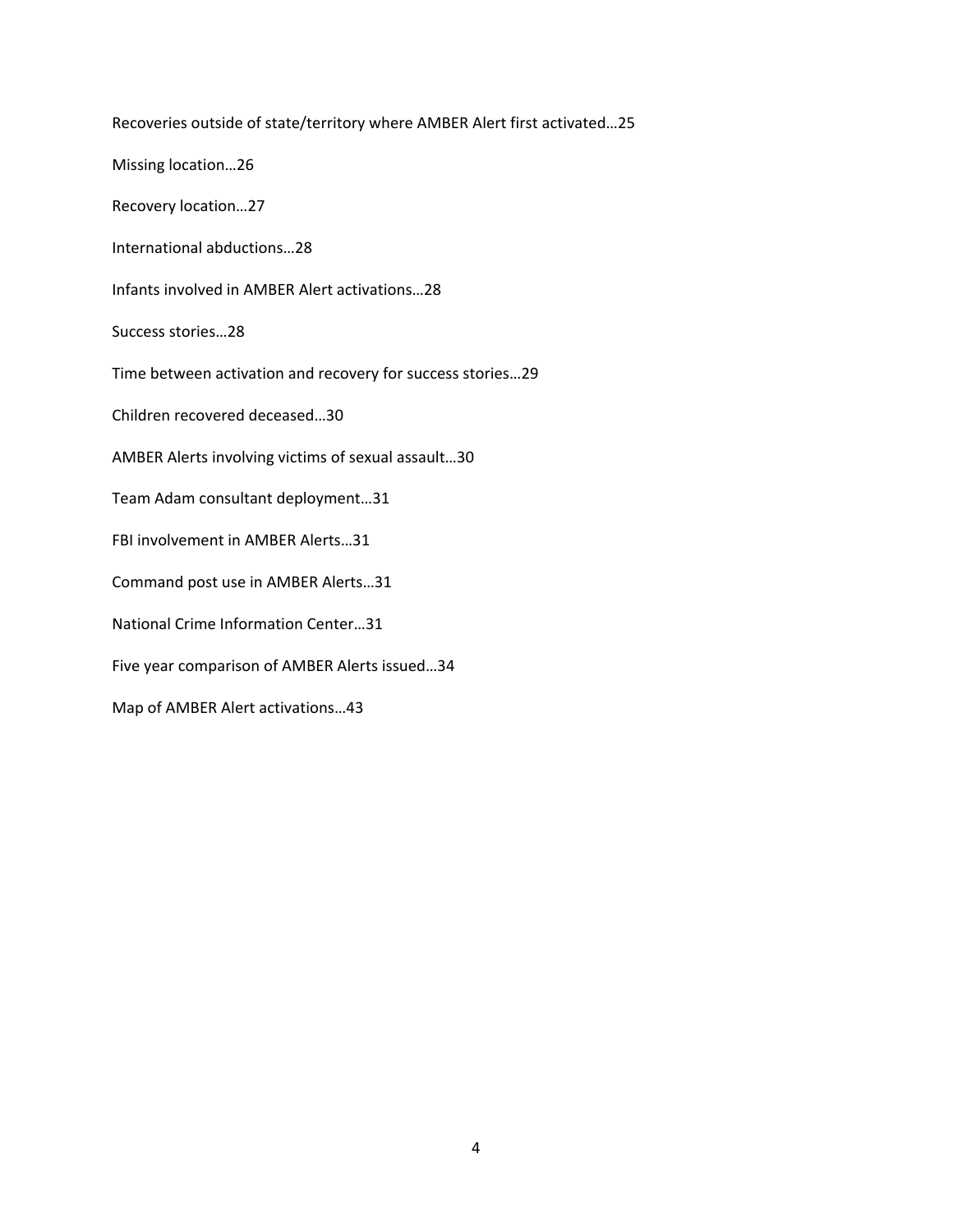#### **Introduction**

On the afternoon of Jan. 13, 1996, Amber Hagerman, a 9‐year‐old girl who lived in Arlington, Texas, was last seen riding her bike in a parking lot. A witness saw a man with a black, flat-bed truck snatch Amber from her bicycle. Four days later Amber's body was found in a creek 3.2 miles from her home. Her murder remains unsolved. Dallas‐Fort Worth area residents were outraged and began calling radio stations not only to vent their anger and frustration but also to offer suggestions to prevent such crimes in the future. One person, Diana Simone, suggested a program be implemented allowing use of the Emergency Alert System, known as EAS, to notify the public when a child has been abducted. If the community was aware then residents could also assist in the search. Ms. Simone followed up with a letter, and her only request was the program be dedicated to the memory of Amber Hagerman. That letter was used by broadcasters who met with local law enforcement and created Amber's Plan, in Amber Hagerman's memory.

This program was eventually taken to the National Center for Missing & Exploited Children, known as NCMEC, with a request for a national initiative. It then became known as America's Missing: Broadcast Emergency Response or the AMBER Plan, which allows broadcasters and transportation authorities to immediately distribute information about recent child abductions to the public and enables the entire community to assist in the search for and safe recovery of the child. What began as a local effort in the Dallas‐Fort Worth, Texas, area has grown into a seamless system of such programs in every state across the country. Each year these alerts help safely rescue abducted children. Since the inception of the program in 1996 through Dec. 31, 2014, 756 children have been safely recovered specifically as a result of an AMBER Alert being issued.

This program is a voluntary partnership among law enforcement agencies, broadcasters and transportation agencies to activate an urgent bulletin in the most serious cases of child abduction. Broadcasters use EAS to air a description of the abducted child and suspected abductor. This is the same concept used during severe weather emergencies. The goal of an AMBER Alert is to instantly galvanize the entire community to assist in the search for and safe recovery of the child. In the summer of 2004 NCMEC began to develop a network of Internet content providers, trucking industry associations, social networking websites, digital billboards and wireless industry representatives to further enhance the alerting capabilities of each state/territory's AMBER Alert program. The AMBER Alert program has now evolved into a program where all available technology is used to alert the public.

On April 30, 2003, President George W. Bush signed into law the Prosecutorial Remedies and Other Tools to end the Exploitation of Children Today or PROTECT Act of 2003 (Pub. L. No. 108‐21). Building on the steps already taken by the Bush Administration to support AMBER Alerts, this act established the national coordination of state and local programs, including the development of guidance for issuance and dissemination of AMBER Alerts and the appointment of a national AMBER Alert coordinator within the U.S. Department of Justice's Office of Justice Programs.

The national AMBER Alert coordinator, in collaboration with a national advisory group, developed a strategy for supporting states/territories and communities to strengthen the AMBER Alert System nationwide and increase the likelihood abducted children will be recovered swiftly and safely.<sup>1</sup>

<sup>1</sup> *National Strategy*. Washington, D.C.: U.S. Department of Justice, Office of Justice Programs, www.amberalert.gov/ntl\_strategy.htm, accessed Feb. 19, 2015.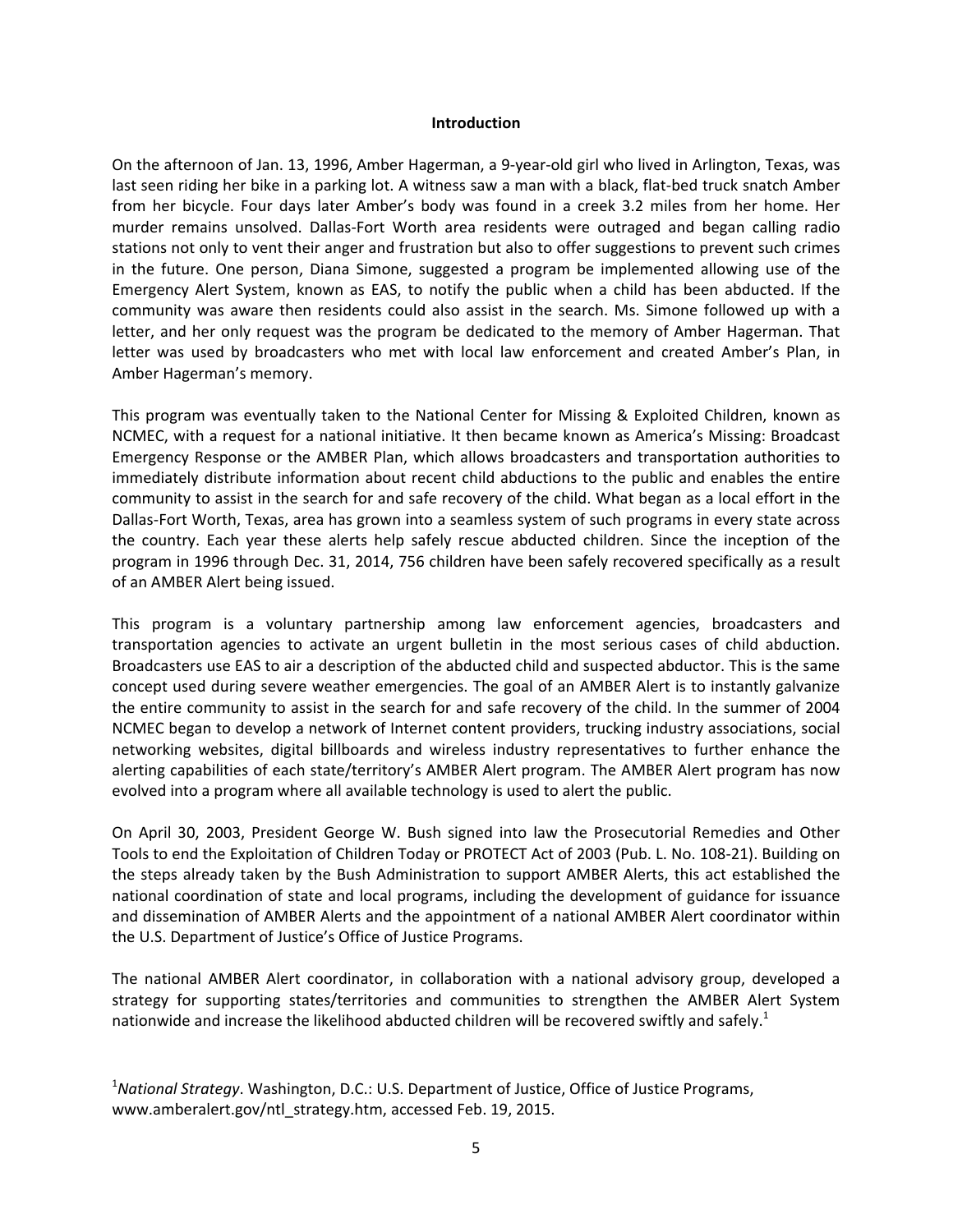# **AMBER Alert definitions**

This report presents information about AMBER Alerts issued throughout the U.S., Puerto Rico and the U.S. Virgin Islands from Jan. 1, 2014, through Dec. 31, 2014, and intaked by NCMEC. Although an AMBER Alert case may be activated in multiple areas, this report only accounts for alerts in the state/territory of first activation. This report analyzes cases according to the case type for which the AMBER Alert was issued, not the case type at the time of recovery.

When a law enforcement agency is notified about an abducted child, it must first determine if that child's case meets the program's AMBER Alert criteria. The U.S. Department of Justice's recommended guidelines are:

- There is reasonable belief by law enforcement an abduction has occurred.
- The abduction is of a child age 17 or younger.
- The law enforcement agency believes the child is in imminent danger of serious bodily injury or death.
- There is enough descriptive information about the victim and abduction for law enforcement to issue an AMBER Alert to assist in the recovery of the child.
- The child's name and other critical data elements, including the Child Abduction flag, have been entered into the National Crime Information Center, known as NCIC, database.

An AMBER Alert may involve one or more children and is issued on either a state/territory, regional or local level. Once an AMBER Alert is activated, the alert may be issued in another state/territory at the request of the originating state's AMBER Alert coordinator, thus creating a **multistate/territory activation**. A state‐/territory wide Alert is issued in the entire state or territory, a regional alert is issued in multiple counties and a local alert is issued in one county or a smaller geographic area. Although an AMBER Alert can be issued in multiple states or territories, it is never issued on a nationwide basis. AMBER Alerts are geographically targeted based on law enforcement's investigation.

At the outset of an AMBER Alert case, law enforcement categorizes the case as one of the four types listed below, defined for the purposes of this report as:

- **Family abduction** or FA A family abduction is defined as the taking, retention or concealment of a child, younger than 18 years of age, by a parent, other person with a family relationship to the child, or his or her agent, in violation of the custody rights, including visitation rights of a parent or legal guardian.
- **Nonfamily abduction** or NFA A nonfamily abduction is defined as the unauthorized taking, retention, luring, confinement or concealment of a child younger than the age of 18 by someone other than a family member.
- **Lost, injured or otherwise missing** or LIM Lost, injured or otherwise missing is defined as any missing child younger than the age of 18 where there are insufficient facts to determine the cause of the child's disappearance or any child 10 years of age or younger who is missing on his or her own accord.
- **Endangered runaway** or ERU Any missing child between 11 and 17 years of age who is missing of his or her own accord and whose whereabouts are unknown to his or her parent(s) or legal guardian.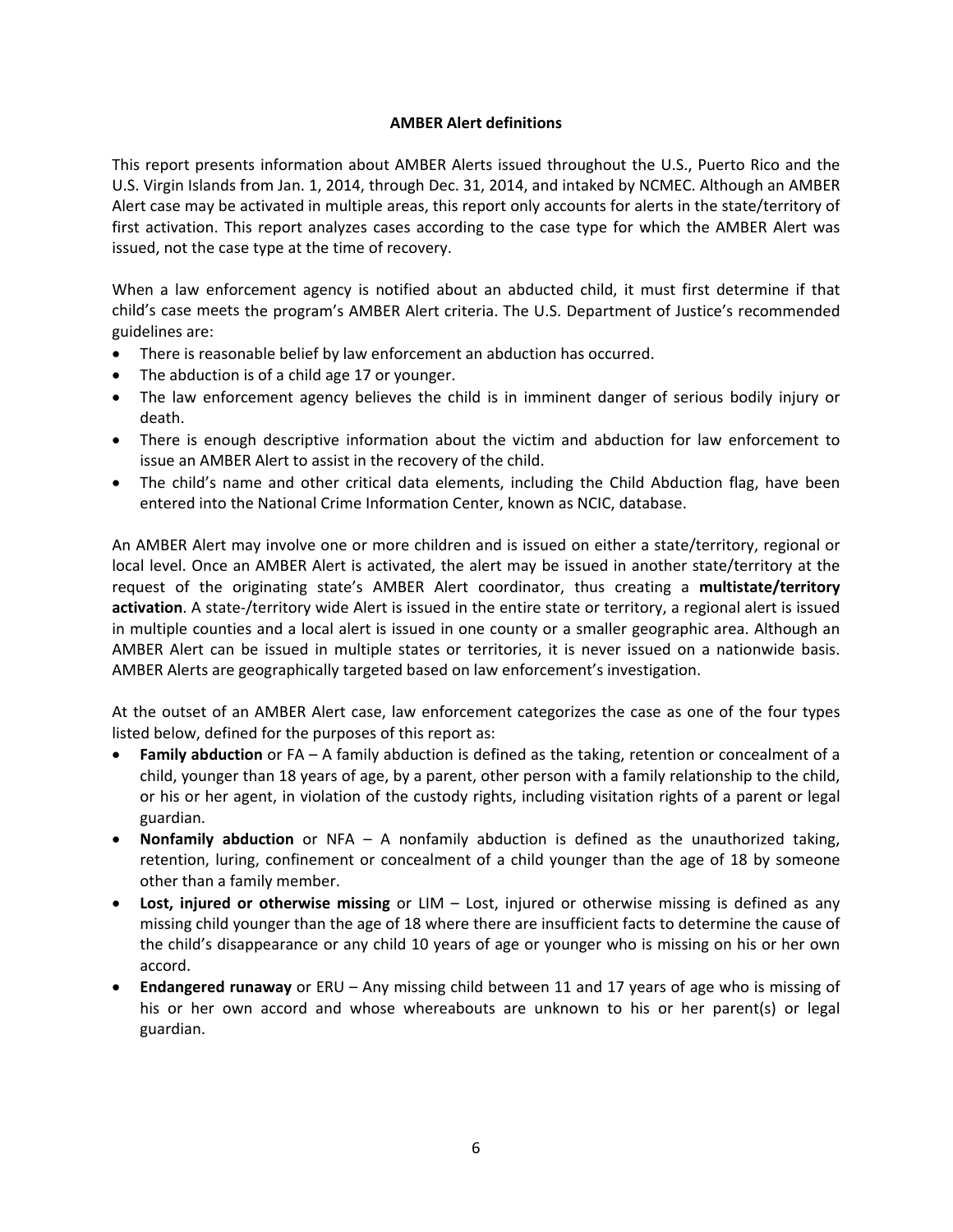Law enforcement may determine an AMBER Alert should be re‐categorized based on new information developed during the case investigation. For example when the AMBER Alert is issued law enforcement may believe the child is an NFA victim, but at the conclusion of the case may determine the child was in fact an ERU.

Law enforcement occasionally encounters cases in which an AMBER Alert should not have been issued later determining those cases were either **unfounded** or a **hoax**:

- A **hoax** occurs when an individual falsely reports a child missing or when a child reports him‐ or herself missing with the intent to mislead law enforcement.
- An **unfounded** case occurs when a child is reported missing based on available information at the time, but the investigation determines a child was never missing.

Cases are categorized as **resolved** when any of the criteria listed below are met:

- The child returns home to his or her parent or legal guardian, the child remains in the custody of law enforcement or the child is in contact with his or her parent or legal guardian but will not be returning home and the parents or legal guardian and law enforcement are satisfied with the situation. A child's case can only be labeled recovered/deceased if a body has been found and positively identified.
- If law enforcement closes the case and the child has not been recovered or if the parents/guardians state in writing they no longer want NCMEC to assist with their child's case.

A child's recovery is considered a **success story** when his or her safe recovery occurred as a direct result of the AMBER Alert being issued. For example an individual may recognize the vehicle involved in the alert and report the sighting to law enforcement leading to the safe rescue of the child.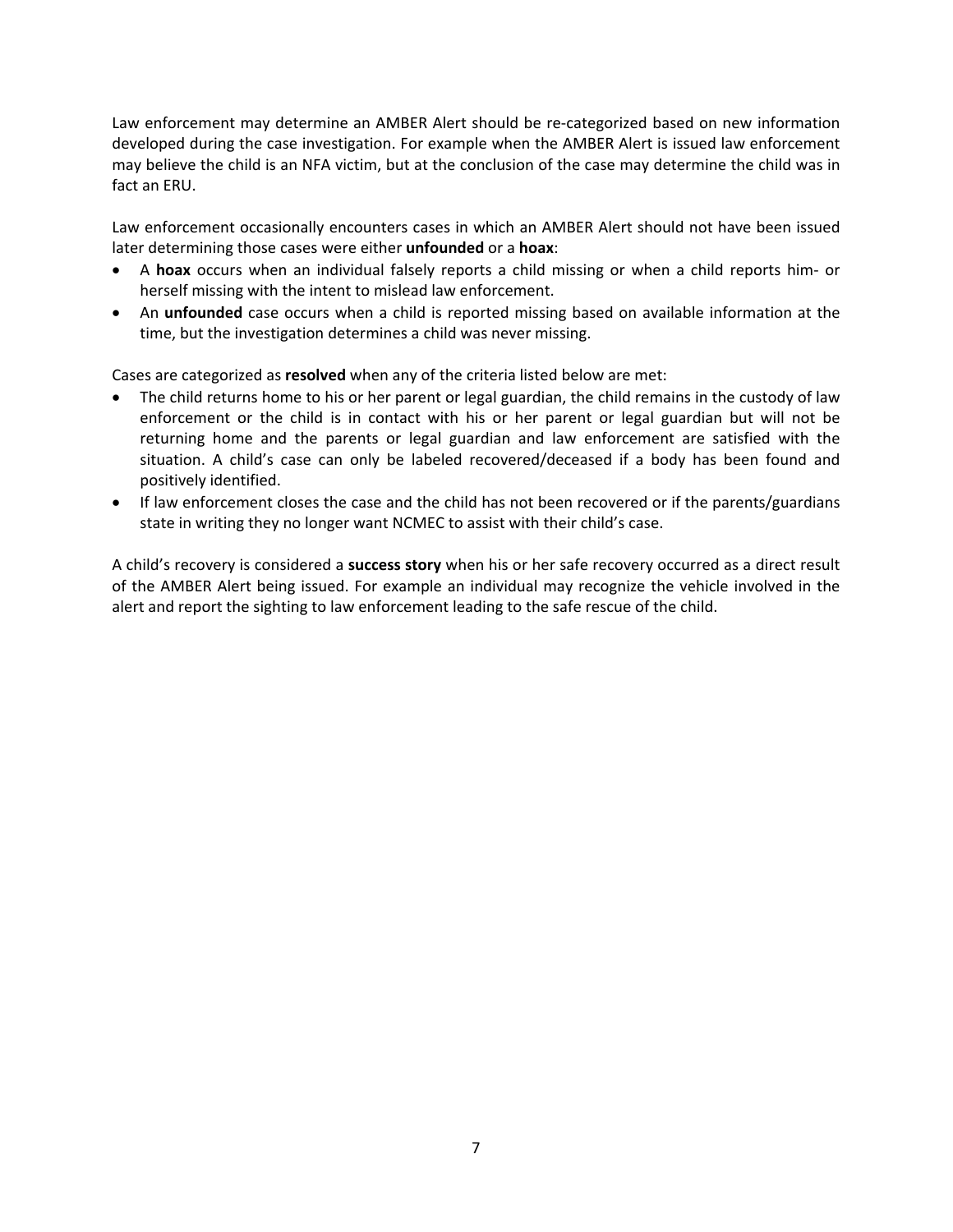# **Summary of AMBER Alerts**

From Jan. 1, 2014, to Dec. 31, 2014, 186 AMBER Alerts were issued in the U.S. involving 239 children.

At the time the AMBER Alert cases were intaked at NCMEC there were 116 FAs, 60 NFAs and 10 LIMs. Fifteen cases were later determined to be hoaxes, and 11 cases were later determined to be unfounded.

Of the 186 AMBER Alerts issued from Jan. 1, 2014, to Dec. 31, 2014, 154 cases resulted in a recovery, 52 of which were successfully recovered as a direct result of those respective AMBER Alerts being issued. As of Feb. 19, 2015, when statistics for this report were finalized, six AMBER Alerts issued in 2014 remained active and six children were recovered deceased.

# **AMBER Alerts by range**

In 2014, 56 percent (n=105) of AMBER Alerts were issued state-/territory wide, 42 percent (n=78) of AMBER Alerts were issued regionally and 2 percent (n=3) were issued locally.



## *Figure 1: Range of AMBER Alerts*

# **AMBER Alerts by state/territory**

From Jan. 1, 2014, to Dec. 31, 2014, 186 AMBER Alerts were issued in 40 states, the District of Columbia and Puerto Rico. Texas issued the most AMBER Alerts with 18 percent (n=33) followed by California with 11 percent (n=21) and Ohio with 7 percent (n=13).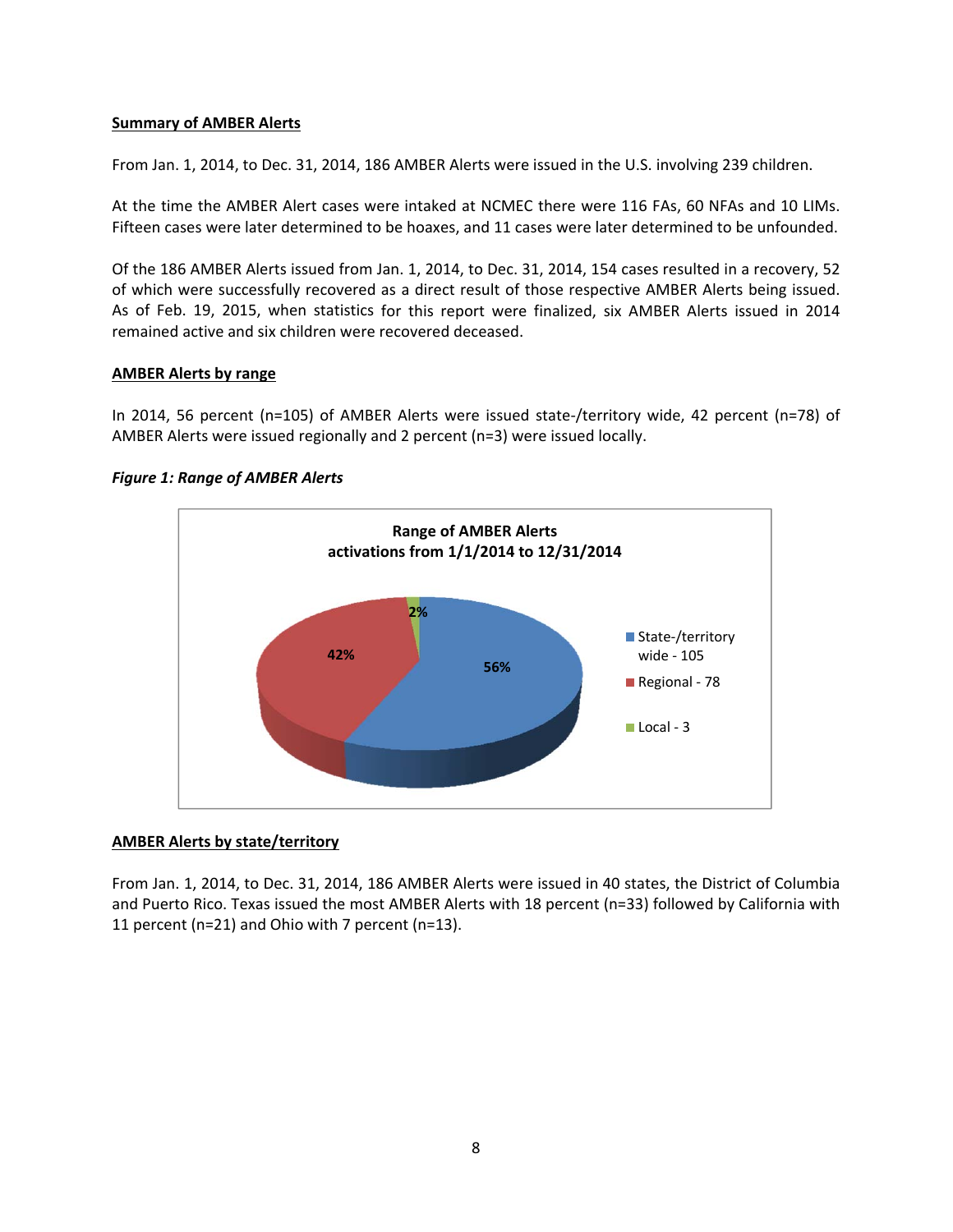*Table 1: Number and percent of AMBER Alert cases by state/territory*

|                                                         | <b>Number of</b> |                |
|---------------------------------------------------------|------------------|----------------|
| <b>State/Territory</b>                                  | <b>Alerts</b>    | <b>Percent</b> |
| Texas                                                   | 33               | 18             |
| California                                              | 21               | 11             |
| Ohio                                                    | 13               | 7              |
| New York and Washington                                 | 9 each           | 5 each         |
| Oklahoma                                                | 8                | 4              |
| Missouri                                                | 7                | 4              |
| Florida, Georgia, Mississippi and North Carolina        | 6 each           | 3 each         |
| Illinois and Michigan                                   | 5 each           | 3 each         |
| Virginia                                                | 4                | $\overline{2}$ |
| Arizona, Arkansas, Colorado, Kentucky, Montana, New     | 3 each           | 2 each         |
| Mexico, Pennsylvania and Utah                           |                  |                |
| Alabama, Connecticut, Maryland and New Jersey           | 2 each           | 1 each         |
| District of Columbia, Indiana, Iowa, Kansas, Louisiana, |                  |                |
| Massachusetts, North Dakota, Puerto Rico, Rhode Island, |                  |                |
| South Carolina, South Dakota, Tennessee, Vermont, West  |                  |                |
| Virginia, Wisconsin and Wyoming                         | 1 each           | $0.5$ each     |
| Alaska, Delaware, Hawaii, Idaho, Maine, Minnesota,      |                  |                |
| Nebraska, Nevada, New Hampshire, Oregon and U.S.        |                  |                |
| Virgin Islands                                          | 0 each           | 0 each         |
| <b>Total</b>                                            | 186              | $^{\sim}100\%$ |

# **Multistate/territory AMBER Alerts**

When an AMBER Alert is issued an abductor may take the child outside the jurisdiction of the issuing law enforcement authority. In some cases the AMBER Alert coordinator in the state/territory where the AMBER Alert originated may request an AMBER Alert be extended into another state/territory. In 2014, 14 AMBER Alerts were extended beyond the limits of the state where the AMBER Alert first originated.

# *Table 2: List of multistate/territory AMBER Alerts*

| <b>Originating</b> | <b>Extending</b>                 |
|--------------------|----------------------------------|
| California         | Nevada                           |
| Kansas             | <b>Missouri and Texas</b>        |
| Kentucky           | Ohio                             |
| Maryland           | Delaware                         |
| Maryland           | North Carolina and West Virginia |
| Mississippi        | Georgia                          |
| Missouri           | Kansas and Oklahoma              |
| Montana            | Wyoming                          |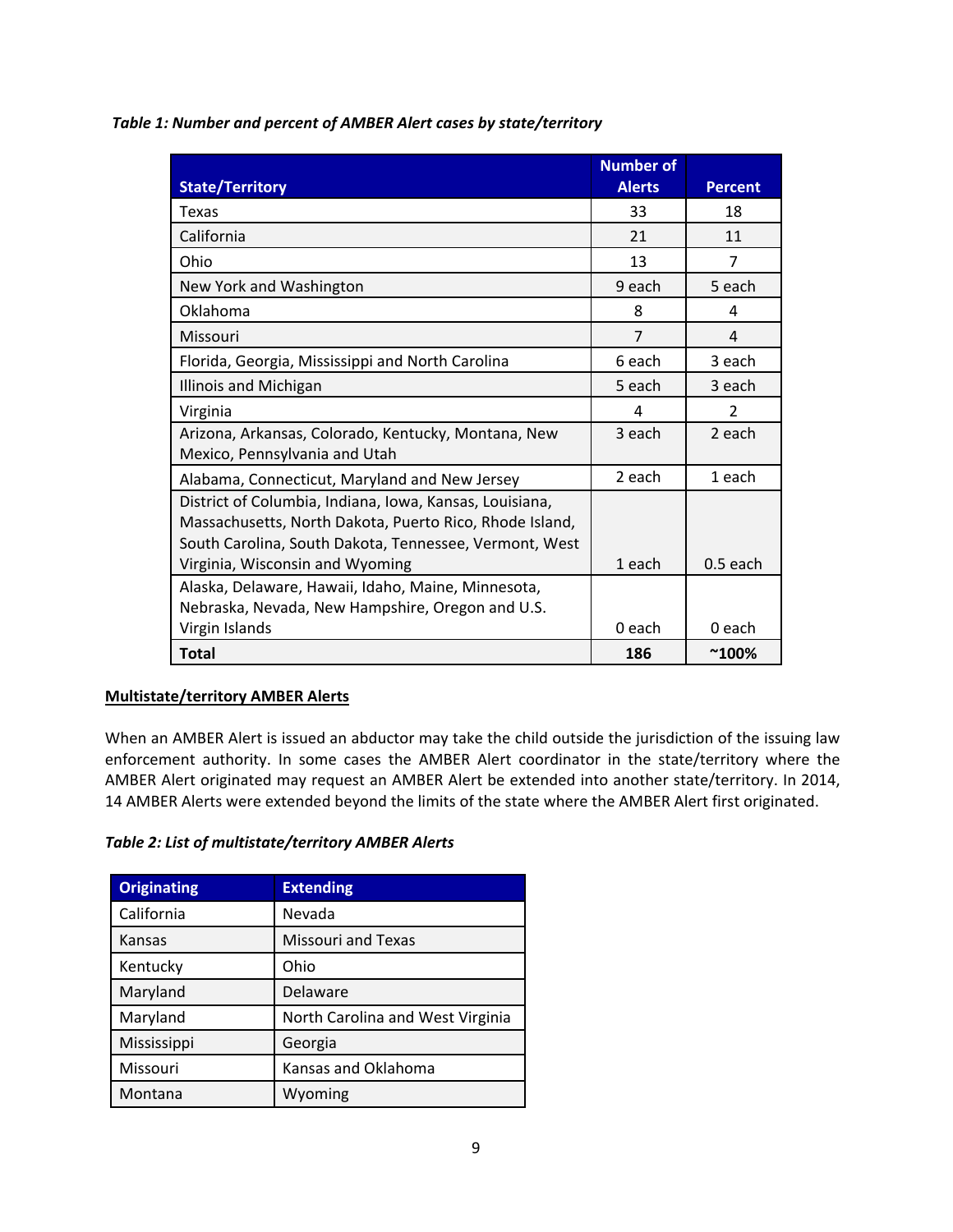| <b>Originating</b> | <b>Extending</b>           |
|--------------------|----------------------------|
| New Jersey         | South Carolina             |
| New York           | New Jersey                 |
| Ohio               | Kentucky                   |
| Oklahoma           | <b>Colorado and Kansas</b> |
| Pennsylvania       | New Jersey                 |
| Vermont            | <b>New York</b>            |

In four cases, five children were recovered in the state where the alert originated, in six cases eight children were recovered in the extending state and in four cases four children were recovered in neither the originating state nor the extending state.





# **AMBER Alerts by case type at intake**

In 2014, 62 percent (n=116) of AMBER Alert cases were intaked as FAs, 32 percent (n=60) were NFAs and 5 percent (n=10) were LIMs.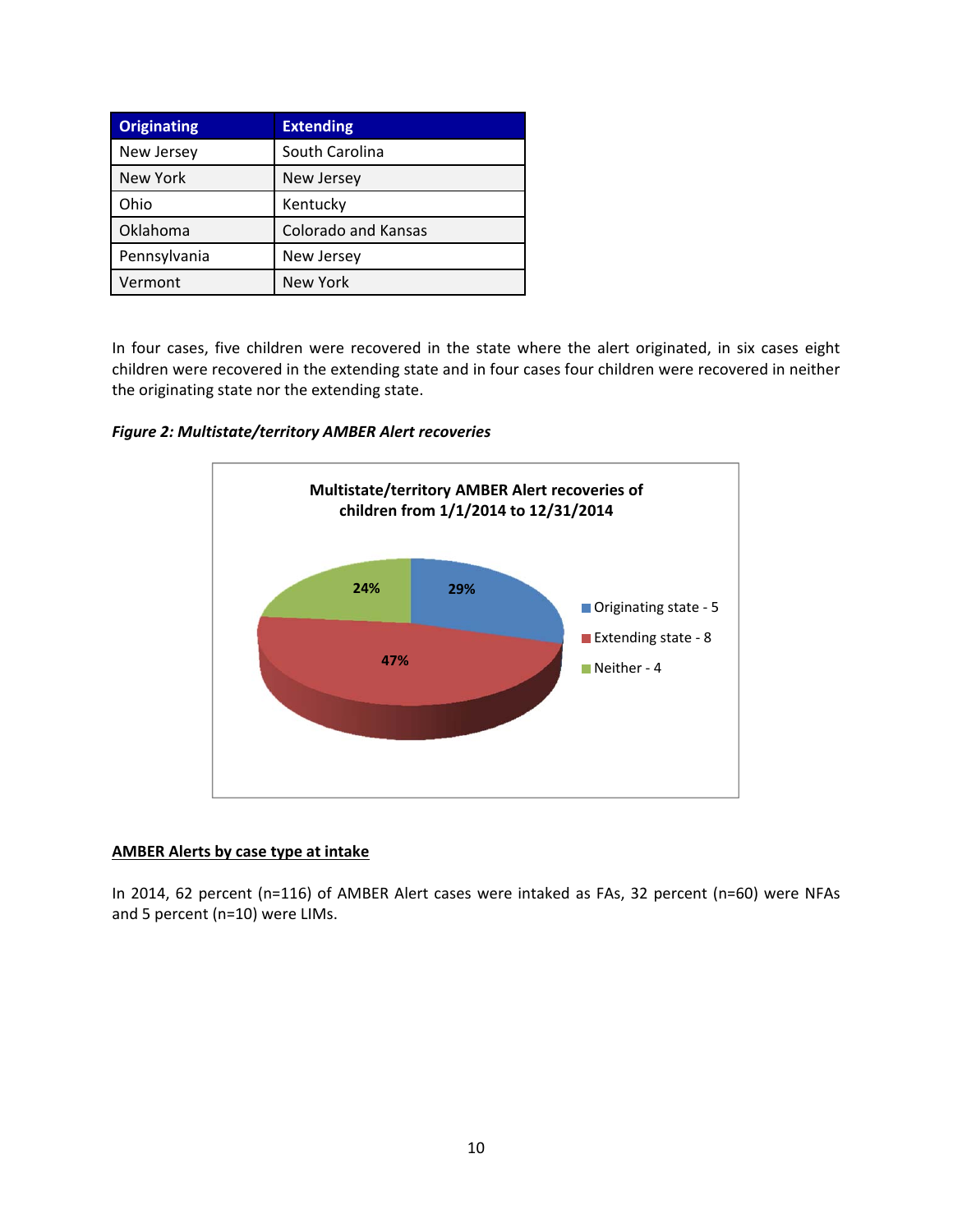## *Figure 3: AMBER Alerts by case type*



# **Number of cases by month**

In 2014 the number of AMBER Alerts issued per month ranged from a low of nine alerts in July to a high of 21 alerts in August.

*Figure 4: Number of AMBER Alert cases by month*

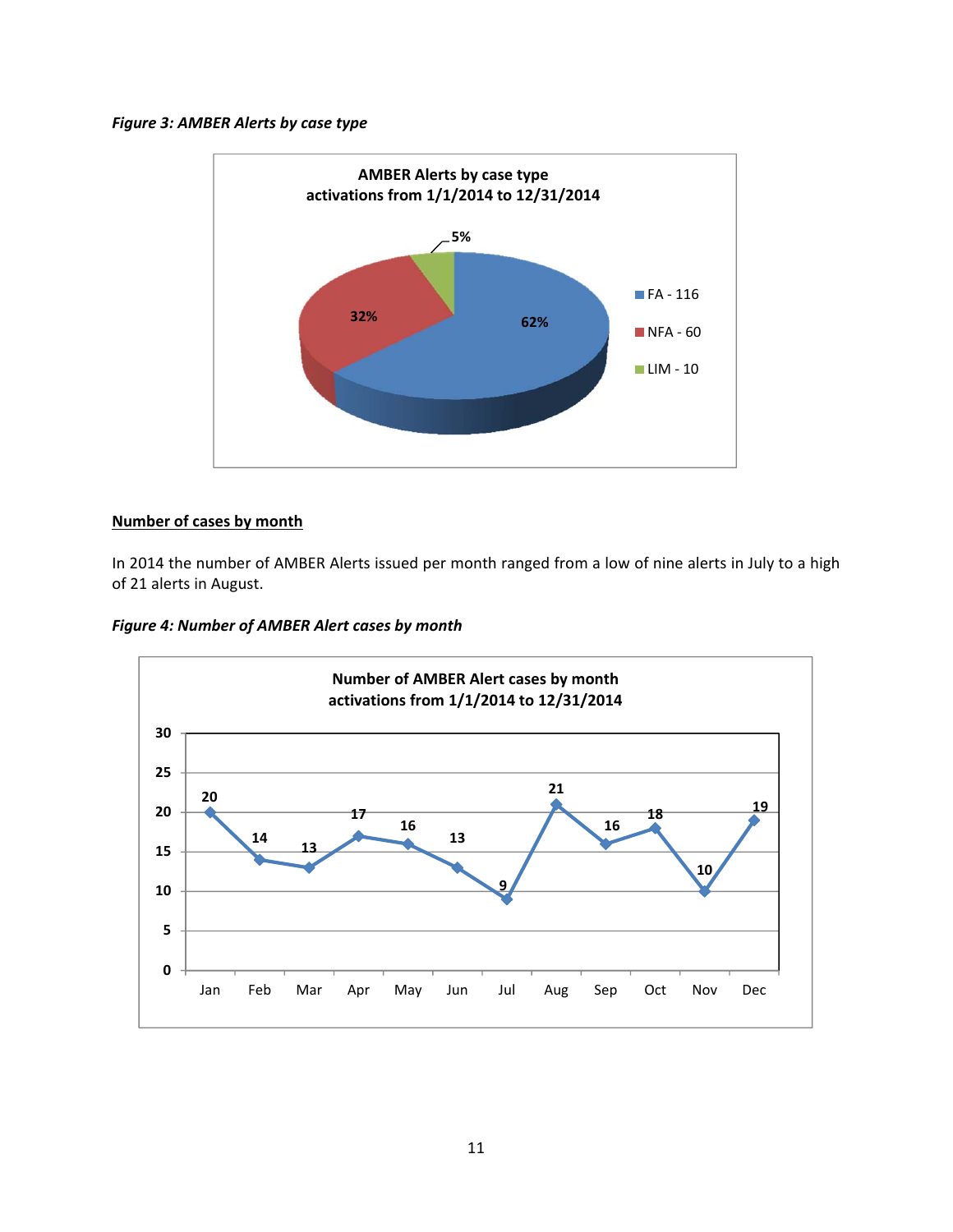# **Number of case types at intake by month**

In 2014 AMBER Alerts were issued most frequently for FAs (n=14) in August, September and October. The highest number of NFAs (n=9) occurred in the month of January. AMBER Alerts for LIMs (n=4) were also most frequently issued in January.

|              | <b>FA</b> | <b>NFA</b>     | <b>LIM</b>     | <b>ERU</b>       | <b>Total</b> | <b>Total</b><br>percent |
|--------------|-----------|----------------|----------------|------------------|--------------|-------------------------|
| Jan          | 7         | 9              | 4              | 0                | 20           | 11                      |
| Feb          | 9         | 5              | 0              | $\boldsymbol{0}$ | 14           | 8                       |
| Mar          | 7         | 4              | $\overline{2}$ | 0                | 13           | 7                       |
| Apr          | 8         | 8              | $\mathbf 1$    | 0                | 17           | 9                       |
| May          | 9         | $\overline{7}$ | $\mathbf 0$    | 0                | 16           | 9                       |
| Jun          | 10        | 3              | $\mathbf 0$    | 0                | 13           | $\overline{7}$          |
| Jul          | 8         | 0              | $\mathbf{1}$   | 0                | 9            | 5                       |
| Aug          | 14        | $\overline{7}$ | $\mathbf 0$    | $\boldsymbol{0}$ | 21           | 11                      |
| Sep          | 14        | $\overline{2}$ | 0              | 0                | 16           | 9                       |
| Oct          | 14        | 4              | $\mathbf 0$    | 0                | 18           | 10                      |
| Nov          | 4         | 5              | $\mathbf{1}$   | 0                | 10           | 5                       |
| <b>Dec</b>   | 12        | 6              | $\mathbf{1}$   | 0                | 19           | 10                      |
| <b>Total</b> | 116       | 60             | 10             | 0                | 186          | $^{\sim}$ 100           |

# *Table 3: Number of case types by month*

# **Number of children by case type at intake by month**

In 2014, 239 children were involved in 186 AMBER Alert cases. Sixty-seven percent (n=160) of children were intaked as FAs followed by 28 percent (n=67) of children intaked as NFAs. Five percent (n=12) were intaked as LIMs.

Children intaked as FAs were most frequently involved in AMBER Alerts during the months of June, August and October (n=19). The highest number of children intaked as NFAs (n=13) occurred in the month of August. AMBER Alerts for LIMs (n=6) were most frequently issued in January.

| Table 4: Number of children by case type by month |
|---------------------------------------------------|
|---------------------------------------------------|

|     | <b>FA</b> | <b>NFA</b> | <b>LIM</b> | <b>ERU</b> | <b>Total</b> | <b>Total percent</b> |
|-----|-----------|------------|------------|------------|--------------|----------------------|
| Jan | 8         | 9          | 6          | 0          | 23           | 10                   |
| Feb | 15        | 5          | 0          | 0          | 20           | 8                    |
| Mar | 10        | 4          |            | 0          | 16           |                      |
| Apr | 8         | 8          |            | 0          | 17           |                      |
| May | 14        |            | 0          | 0          | 21           | 9                    |
| Jun | 19        | 3          | 0          | 0          | 22           | 9                    |
| Jul | 11        | 0          |            | 0          | 12           | 5                    |
| Aug | 19        | 13         | 0          | 0          | 32           | 13                   |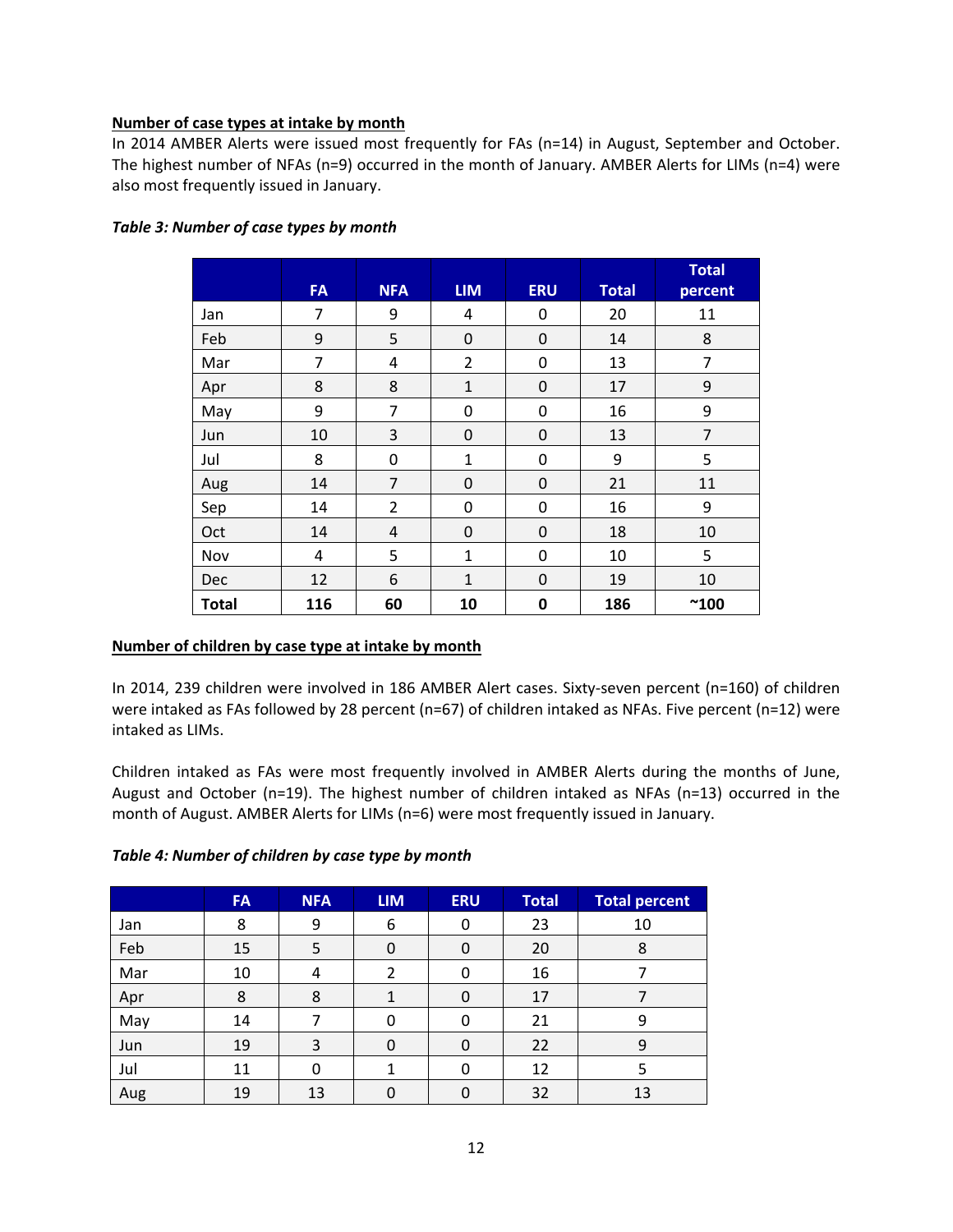|              | <b>FA</b> | <b>NFA</b> | <b>LIM</b> | <b>ERU</b> | <b>Total</b> | <b>Total percent</b> |
|--------------|-----------|------------|------------|------------|--------------|----------------------|
| Sep          | 16        | 2          |            | 0          | 19           |                      |
| Oct          | 19        |            |            |            | 23           | 10                   |
| Nov          |           |            |            |            | 10           |                      |
| <b>Dec</b>   | 17        | b          |            |            | 24           | 10                   |
| <b>Total</b> | 160       | 67         | 12         |            | 239          | 100                  |

## **Cases determined to be hoaxes**

A case is determined to be a hoax when either an individual falsely reports a child missing or when a child reports him‐ or herself missing with the intent of misleading law enforcement.

In 2014, 8 percent (n=15) of AMBER Alerts issued involving 18 children were later determined to be hoaxes. Sixty percent (n=9) of hoaxes were originally intaked as NFAs followed by FAs at 27 percent (n=4) and LIMs at 13 percent (n=2).

In 47 percent (n=7) of hoaxes, false information was provided by the child's parent, 20 percent (n=3) was provided by the child's family member and 20 percent (n=3) was provided by the child involved. Additionally 7 percent (n=1) was provided by the child's boyfriend and 7 percent (n=1) was provided by a security guard.

# *Figure 5: Number of hoaxes by case type at intake*



Of the 15 cases determined to be hoaxes, 14 cases had known locations from which the children involved were reported missing. Of those cases, 57 percent (n=8) were reported missing from home, 21 percent (n=3) were reported missing from a retail store, 14 percent (n=2) were reported missing from the street and 7 percent (n=1) were reported missing from a hotel.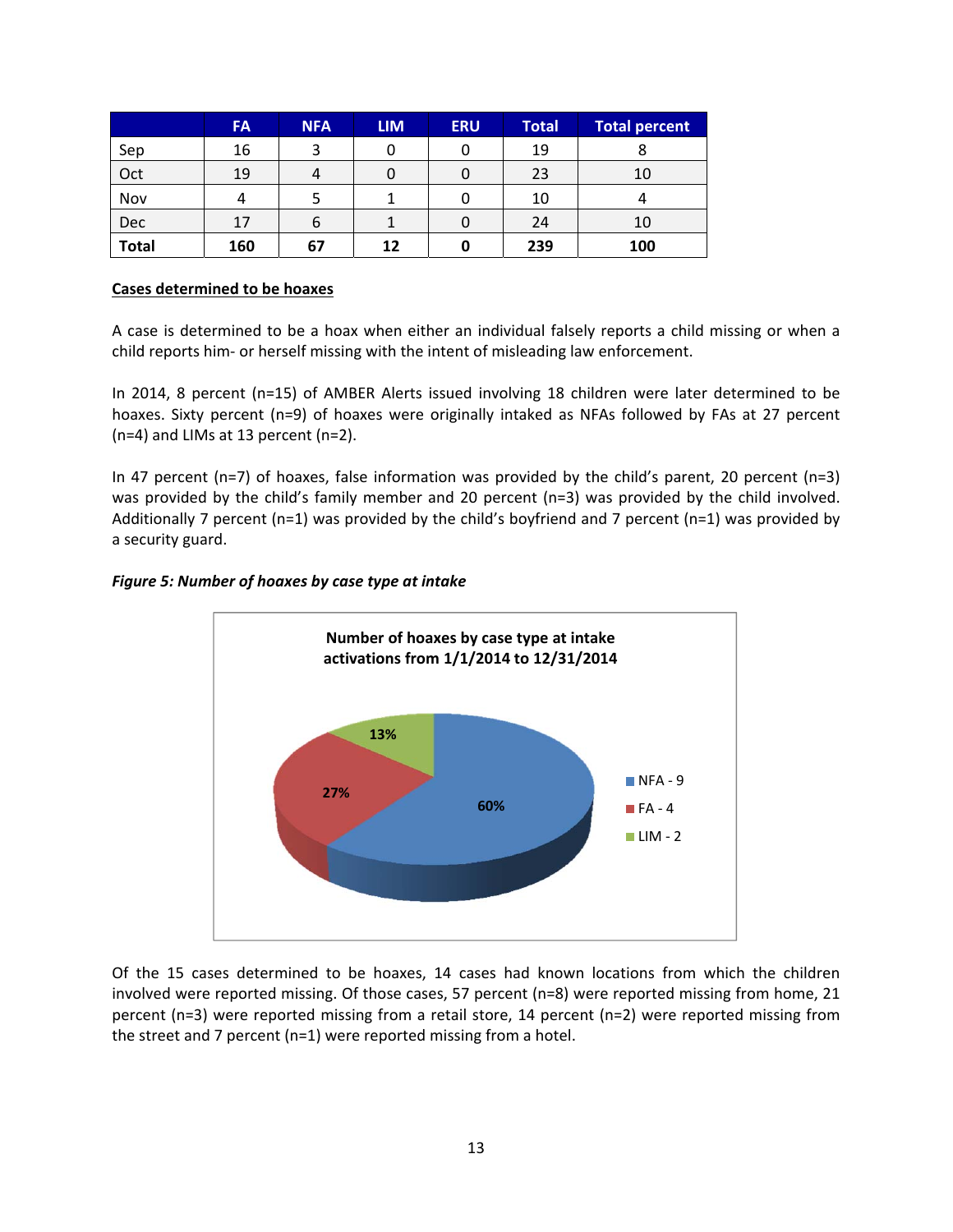## **Children involved in hoaxes**

In 2014, 15 AMBER Alerts involving 18 children were later determined to be hoaxes. Fifty‐six percent (n=10) of children involved in hoaxes were boys, whereas girls represented 44 percent (n=8) of children involved in hoaxes. Eighty percent (n=8) of the boys involved in these hoaxes were 5 years old or younger. Of the eight girls involved in hoaxes, 50 percent (n=4) were 16 years old or older.

| Age                     | <b>Girls</b>            | <b>Boys</b>             |
|-------------------------|-------------------------|-------------------------|
| $\leq$ 1                | 0                       | $\mathbf{1}$            |
| $\mathbf{1}$            | $\mathbf{1}$            | $\mathbf{1}$            |
| $\overline{\mathbf{c}}$ | 0                       | $\overline{\mathbf{c}}$ |
| 3                       | $\mathbf 0$             | $\mathbf{1}$            |
| 4                       | 0                       | $\mathbf{1}$            |
| 5                       | $\overline{c}$          | $\overline{c}$          |
| 6                       | 0                       | 0                       |
| 7                       | $\mathbf 0$             | $\mathbf 0$             |
| 8                       | $\mathbf 1$             | 0                       |
| 9                       | $\mathbf 0$             | 0                       |
| 10                      | 0                       | 0                       |
| 11                      | $\mathbf 0$             | $\mathbf 0$             |
| 12                      | 0                       | 0                       |
| 13                      | $\mathbf 0$             | $\mathbf{0}$            |
| 14                      | 0                       | $\overline{\mathbf{c}}$ |
| 15                      | $\mathbf 0$             | $\mathbf{0}$            |
| 16                      | $\overline{\mathbf{c}}$ | 0                       |
| 17                      | $\mathbf{1}$            | $\mathbf{0}$            |
| 20                      | $\mathbf 1$             | 0                       |
| <b>Total</b>            | 8                       | 10                      |

*Table 5: Age and sex of children involved in hoaxes*

*Table 6: Age and case type at intake of children involved in hoaxes*

| Age            | <b>FA</b> | <b>NFA</b> | <b>LIM</b>     | <b>ERU</b> |
|----------------|-----------|------------|----------------|------------|
| $\leq$ 1       | ŋ         | 1          | n              |            |
| $\mathbf{1}$   | 1         | ი          | $\mathbf{1}$   |            |
| $\overline{2}$ | U         | n          | $\overline{2}$ | ⋂          |
| 3              | 1         | n          | ∩              |            |
| 4              | 1         | ი          | n              |            |
| 5              | 1         | 3          | ∩              |            |
| 6              | n         |            |                |            |
| 7              | ი         | በ          | ∩              |            |
| 8              |           | 1          |                |            |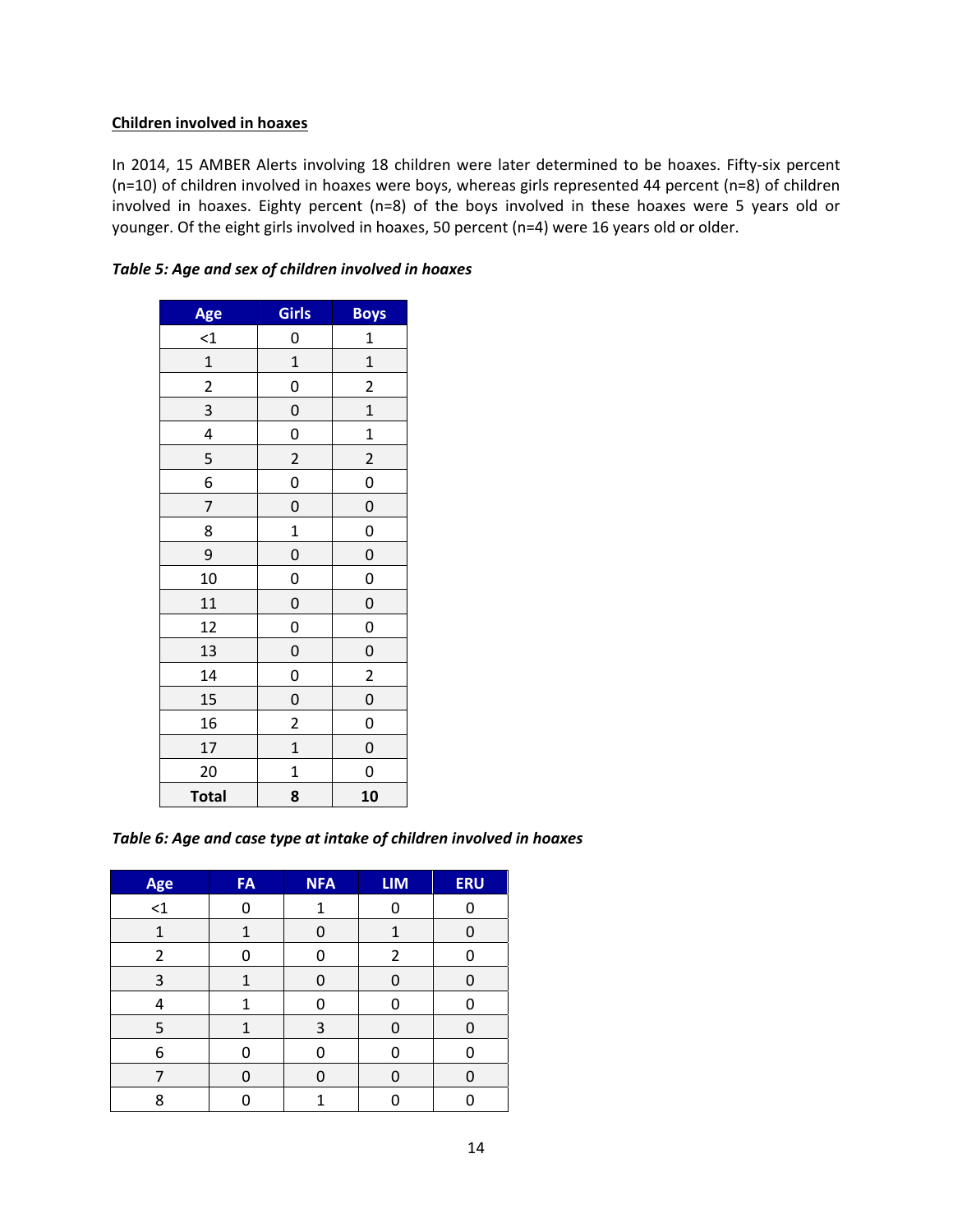| Age          | <b>FA</b>    | <b>NFA</b>     | <b>LIM</b> | <b>ERU</b> |
|--------------|--------------|----------------|------------|------------|
| 9            | 0            | 0              | 0          | 0          |
| 10           | 0            | 0              | 0          | 0          |
| 11           | 0            | 0              | 0          | 0          |
| 12           | 0            | 0              | 0          | 0          |
| 13           | 0            | 0              | 0          | 0          |
| 14           | $\mathbf{1}$ | 1              | 0          | 0          |
| 15           | 0            | 0              | 0          | 0          |
| 16           | 0            | $\overline{2}$ | 0          | 0          |
| 17           | 0            | $\mathbf{1}$   | 0          | 0          |
| 20           | 0            | 0              | 1          | 0          |
| <b>Total</b> | 5            | 9              | 4          | 0          |

# **Cases determined to be unfounded**

A case is determined to be unfounded when a child is reported missing based on available information at the time, but the investigation determines a child was never missing. Eleven AMBER Alerts involving 14 children were determined to be unfounded, representing 6 percent of the total number of AMBER Alerts issued in 2014. These unfounded cases were originally intaked as NFAs at 91 percent (n=10) and LIMs at 9 percent (n=1).

#### *Figure 6: Unfounded cases by case type at intake*



#### **Children involved in unfounded cases**

In 2014, 11 AMBER Alerts involving 14 children were later determined to be unfounded. Girls represented 64 percent (n=9) whereas boys represented 36 percent (n=5) of all children involved in unfounded cases. Of the nine girls involved in unfounded cases, 33 percent (n=3) were 16 years of age. The age for one girl was unknown. All of the boys involved in unfounded cases were 12 years of age and younger.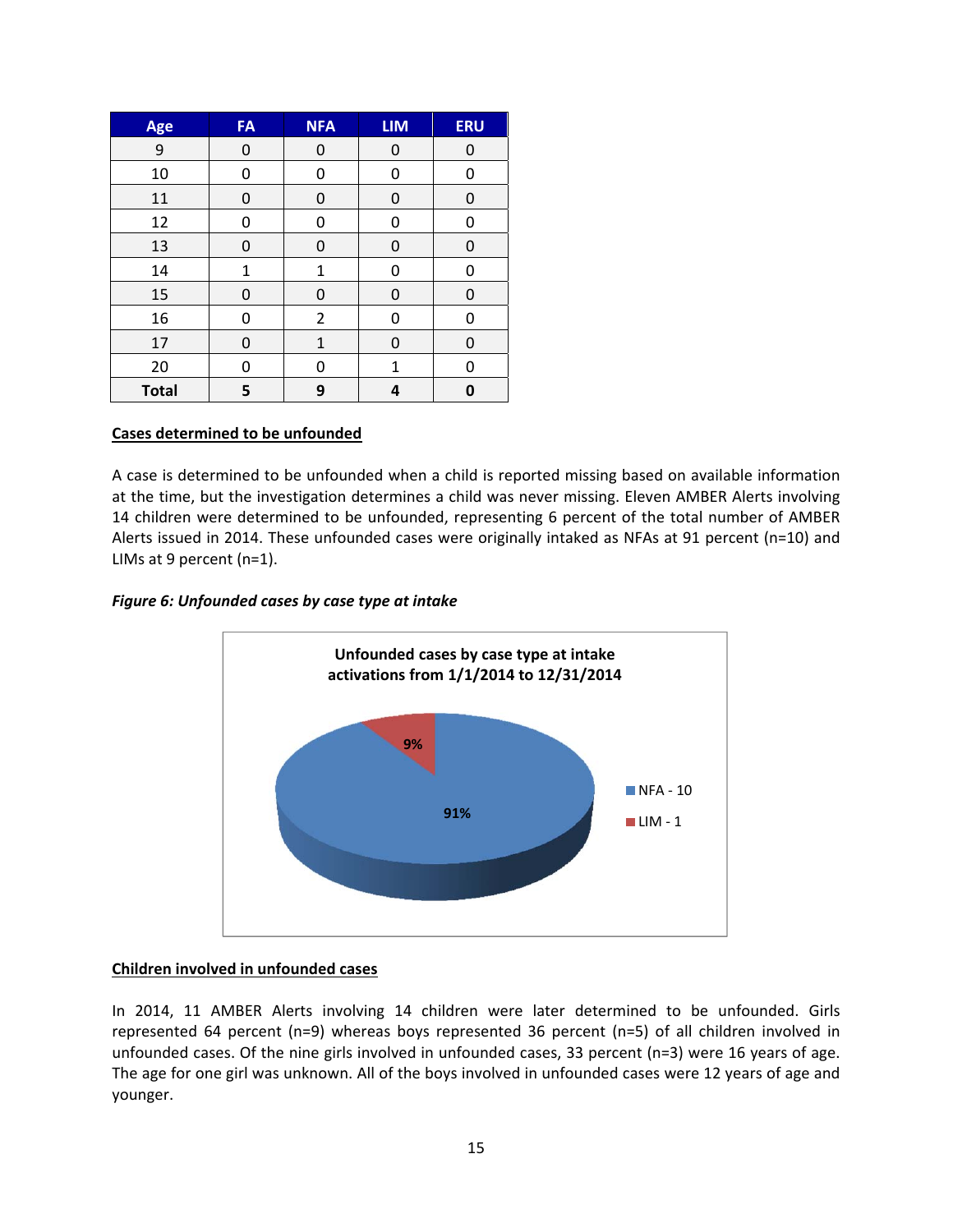# *Table 7: Age and sex of children involved in unfounded cases*

| Age                     | <b>Girls</b>            | Boys         |
|-------------------------|-------------------------|--------------|
| $\leq$ $\frac{1}{2}$    | 0                       | $\mathbf{1}$ |
| $\mathbf{1}$            | $\mathbf{1}$            | $\mathbf 0$  |
| $\overline{c}$          | 0                       | 0            |
| 3                       | $\mathbf{1}$            | $\mathbf 0$  |
| $\overline{\mathbf{r}}$ | 0                       | $\mathbf{0}$ |
| 5                       | 0                       | $\mathbf 0$  |
| 6                       | $\overline{\mathbf{c}}$ | $\mathbf 1$  |
| 7                       | 0                       | $\mathbf{0}$ |
| 8                       | 0                       | 0            |
| 9                       | 0                       | $\mathbf{1}$ |
| 10                      | 0                       | 0            |
| 11                      | 0                       | $\mathbf{1}$ |
| 12                      | 0                       | $\mathbf{1}$ |
| 13                      | 0                       | $\mathbf 0$  |
| 14                      | $\mathbf{1}$            | 0            |
| 15                      | 0                       | $\mathbf{0}$ |
| 16                      | 3                       | 0            |
| 17                      | 0                       | $\mathbf{0}$ |
| Unknown                 | $\mathbf{1}$            | 0            |
| <b>Total</b>            | 9                       | 5            |

*Table 8: Age and case type at intake of children involved in unfounded cases*

| Age            | FA             | <b>NFA</b>   | <b>LIM</b>       | <b>ERU</b>       |
|----------------|----------------|--------------|------------------|------------------|
| $\leq$ 1       | 0              | $\mathbf 1$  | 0                | 0                |
| $\mathbf{1}$   | 0              | $\mathbf 1$  | 0                | $\boldsymbol{0}$ |
| $\overline{2}$ | 0              | 0            | 0                | 0                |
| 3              | 0              | $\mathbf 1$  | $\pmb{0}$        | $\pmb{0}$        |
| 4              | 0              | 0            | 0                | 0                |
| 5              | 0              | 0            | 0                | 0                |
| 6              | $\overline{2}$ | $\mathbf 1$  | 0                | 0                |
| 7              | 0              | 0            | 0                | 0                |
| 8              | 0              | 0            | 0                | 0                |
| 9              | 0              | $\mathbf 1$  | $\boldsymbol{0}$ | $\boldsymbol{0}$ |
| 10             | 0              | 0            | 0                | 0                |
| 11             | 0              | $\mathbf{1}$ | $\boldsymbol{0}$ | $\boldsymbol{0}$ |
| 12             | $\mathbf{1}$   | 0            | 0                | 0                |
| 13             | 0              | 0            | 0                | 0                |
| 14             | 0              | $\mathbf{1}$ | 0                | 0                |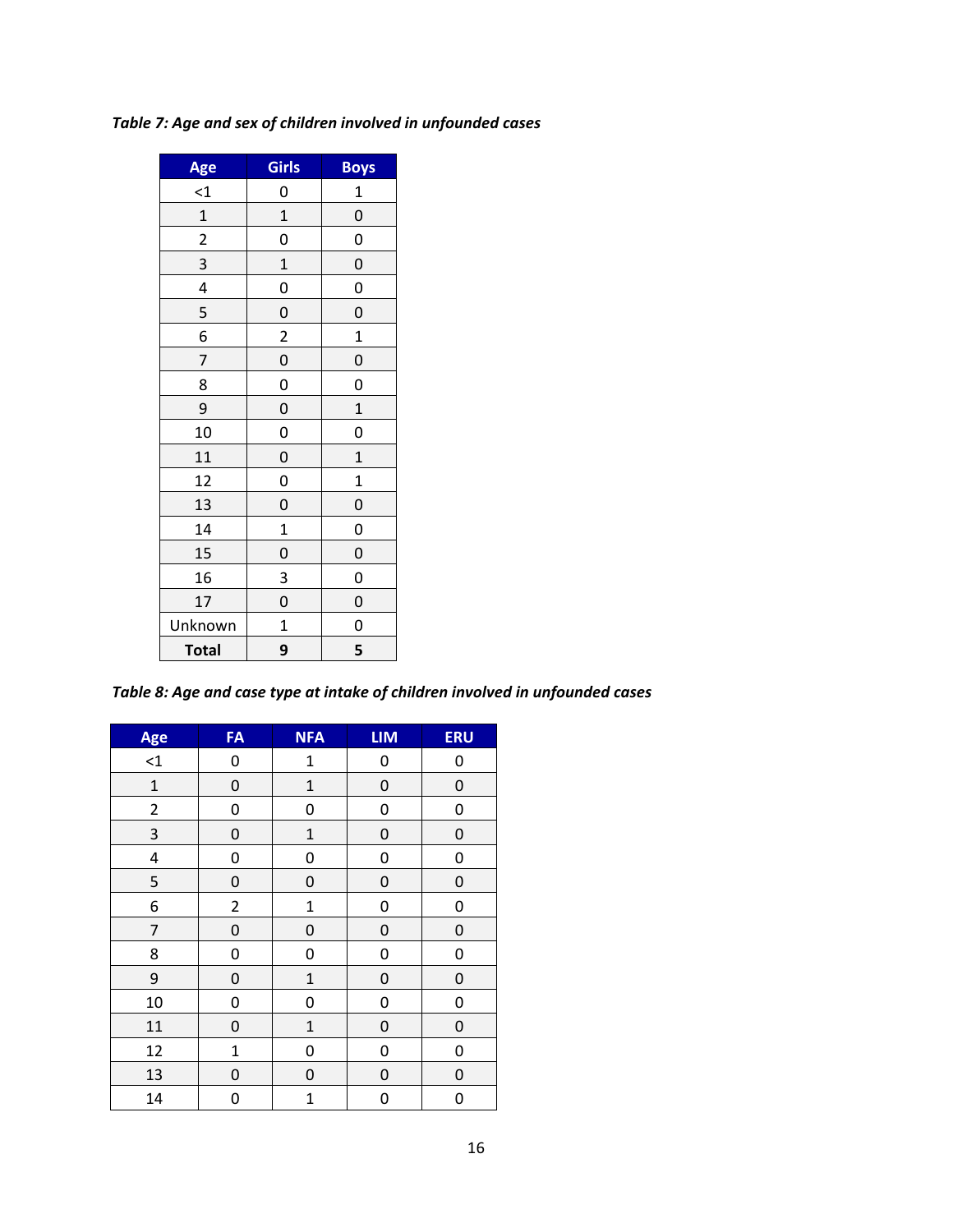| Age          | <b>FA</b> | <b>NFA</b> | <b>LIM</b> | <b>ERU</b> |
|--------------|-----------|------------|------------|------------|
| 15           |           |            |            |            |
| 16           |           |            |            |            |
| 17           |           |            |            |            |
| Unknown      |           |            |            |            |
| <b>Total</b> |           | 10         |            |            |

### **Secondary distribution of AMBER Alerts**

The AMBER Alert Secondary Distribution system, known as AASD, is comprised of wireless carriers, Internet service providers, digital signage, social networking websites, content providers and major retailers who distribute these AMBER Alerts to a geographically targeted audience in support of the AMBER Alert coordinator. These alerts assist in notifying the public about recently reported child abductions with information to help in the search for the abducted child, suspected abductor and/or suspected vehicle.

In 2014, 84 percent (n=157) of AMBER Alert cases were secondarily distributed whereas 15 percent (n=28) of the cases were not secondarily distributed because the AMBER Alert was canceled before secondary distribution was possible. One AMBER Alert was not secondarily distributed due to a technical error.

AMBER Alert Secondary Distribution was issued for 101 FAs, 48 NFAs and eight LIMs. Six NFAs, four FAs and two LIMs were later determined to be hoaxes. Eight NFAs and one LIM were subsequently identified as unfounded.

# **Number and characteristics of children reported missing**

Children involved in AMBER Alert activations were statistically evenly distributed for boys at 51 percent (n=123), compared to girls who represented 49 percent (n=116).

Forty-four percent (n=104) of children involved in AMBER Alerts were white, 30 percent (n=72) were black, 16 percent (n=38) were Hispanic, 6 percent (n=15) were biracial, 3 percent (n=8) were American Indian and 1 percent (n=2) were Asian. AMBER Alerts were issued at a rate of 44 percent (n=104) for white children whereas minority children represented 56 percent (n=135).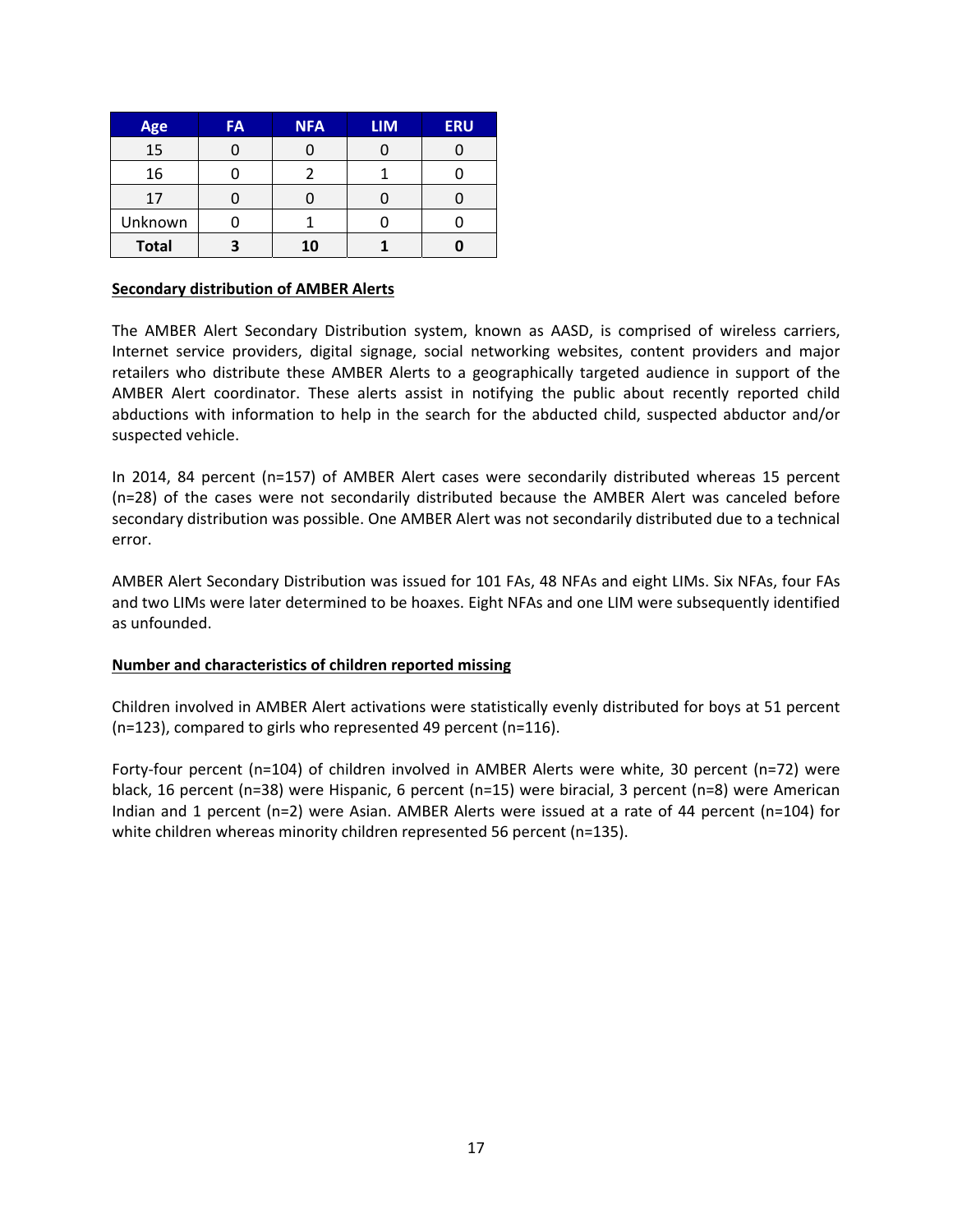



*Figure 8: Race of children, White and Minority*



Boys and girls who were 5 years old and younger represented 61 percent (n=145) of the children who were reported missing with known ages. Of all children reported missing, boys (n=18) and girls (n=17) younger than 1 year of age were most frequently involved in AMBER Alerts. One child was initially believed to be 16 years of age, but was later determined to be 20 years of age. The age of one child was unknown.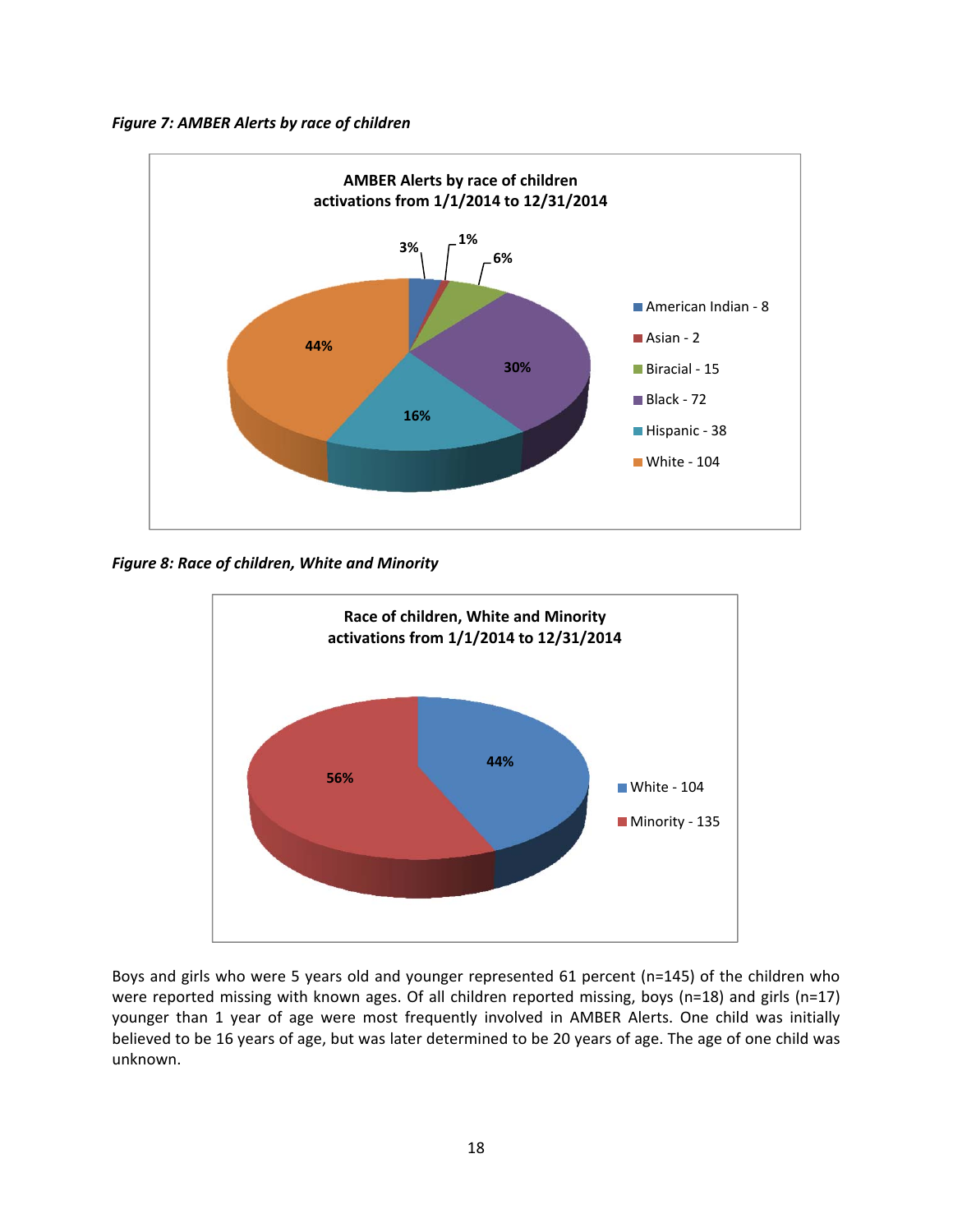



# **Number and characteristics of abductors**

In 2014, 173 abductors were identified as being involved in 152 AMBER Alert cases.

The majority of abductors were male at 58 percent (n=101), and 41 percent (n=71) of abductors were female. The sex of one abductor was unknown.

Forty-four percent (n=76) of abductors were white, 27 percent (n=47) of abductors were black, 14 percent (n=24) of abductors were Hispanic, 4 percent (n=7) of abductors were American Indian and 1 percent (n=1) of abductors were Asian. The race for 10 percent (n=18) was unknown.

# **Abductors with a known relationship to the child**

Of the 173 abductors involved in AMBER Alerts in 2014, 135 abductors had known relationships with the children. An AMBER Alert case may involve multiple abductors; therefore, the number of abductors may exceed the number of cases for any case type. Multiple abductors involved in an AMBER Alert case may have different relationships to the abducted child. For example a mother who abducts her child may use her boyfriend as an accomplice. The boyfriend would also be considered an abductor in a family abduction although he is not related to the child.

Of the 116 FA cases, 113 abductors involved had known relationships with the children. They consisted of one aunt, 55 fathers, two father's girlfriends, two grandfathers, seven grandmothers, 38 mothers, three mother's boyfriends, one other relative, two stepfathers, one stepmother and one uncle.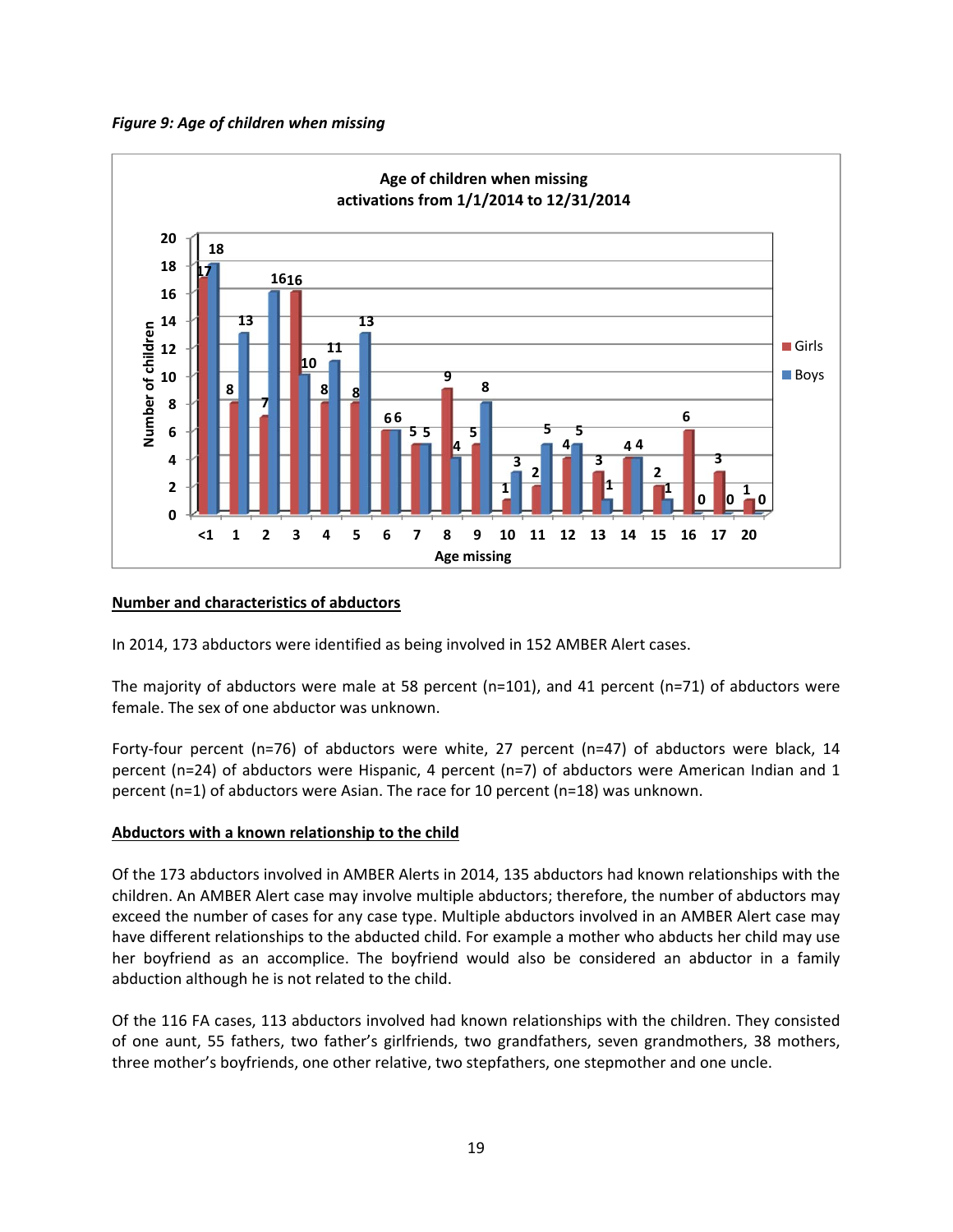Of the 60 NFA cases, 20 abductors involved had known relationships with the children. For the remaining cases either there was no relationship or the relationship was unknown. The abductors consisted of two baby sitters, three boyfriends, one cousin, one ex-boyfriend, eight friends of the family, three mother's boyfriends, one neighbor and one parent.

Of the 10 LIM cases two abductors involved had known relationships with the children. They consisted of one father and one mother.

| <b>Abductor</b><br>relationship to child | <b>FA</b>      | <b>FA</b><br>percent | <b>NFA</b>     | <b>NFA</b><br>percent | <b>LIM</b>     | <b>LIM</b><br>percent | <b>Total</b>            | <b>Total</b><br>percent |
|------------------------------------------|----------------|----------------------|----------------|-----------------------|----------------|-----------------------|-------------------------|-------------------------|
| Aunt                                     | 1              | 1                    | $\mathbf 0$    | $\mathbf 0$           | $\mathbf 0$    | 0                     | 1                       | 1                       |
| <b>Baby sitter</b>                       | 0              | $\overline{0}$       | $\overline{2}$ | 10                    | $\overline{0}$ | $\Omega$              | $\overline{2}$          | $\mathbf{1}$            |
| Boyfriend                                | 0              | $\mathbf 0$          | 3              | 15                    | $\mathbf 0$    | $\mathbf 0$           | 3                       | 2                       |
| Cousin                                   | 0              | $\mathbf 0$          | $\mathbf{1}$   | 5                     | $\mathbf 0$    | $\mathbf 0$           | 1                       | 1                       |
| Ex-boyfriend                             | 0              | $\overline{0}$       | 1              | 5                     | 0              | $\overline{0}$        | 1                       | 1                       |
| Father                                   | 55             | 49                   | $\Omega$       | 0                     | $\mathbf{1}$   | 50                    | 56                      | 41                      |
| Father's girlfriend                      | 2              | 2                    | 0              | 0                     | 0              | $\mathbf 0$           | 2                       | 1                       |
| Friend of family                         | 0              | $\mathbf 0$          | 8              | 40                    | $\mathbf 0$    | $\mathbf 0$           | 8                       | 6                       |
| Grandfather                              | 2              | 2                    | 0              | 0                     | 0              | $\mathbf 0$           | $\overline{\mathbf{2}}$ | 1                       |
| Grandmother                              | 7              | 6                    | $\mathbf 0$    | 0                     | $\mathbf 0$    | $\overline{0}$        | 7                       | 5                       |
| Mother                                   | 38             | 34                   | 0              | 0                     | 1              | 50                    | 39                      | 29                      |
| Mother's boyfriend                       | 3              | $\overline{3}$       | 3              | 15                    | $\mathbf 0$    | $\mathbf 0$           | 6                       | 4                       |
| Neighbor                                 | $\mathbf 0$    | $\mathbf 0$          | 1              | 5                     | 0              | $\mathbf 0$           | 1                       | 1                       |
| Other relative                           | 1              | 1                    | $\mathbf 0$    | 0                     | $\mathbf 0$    | $\overline{0}$        | $\mathbf{1}$            | 1                       |
| Parent                                   | 0              | $\mathbf 0$          | 1              | 5                     | 0              | $\mathbf 0$           | 1                       | 1                       |
| Stepfather                               | $\overline{2}$ | $\overline{2}$       | $\mathbf 0$    | $\mathbf 0$           | $\Omega$       | $\Omega$              | $\overline{2}$          | $\mathbf{1}$            |
| Stepmother                               | 1              | 1                    | 0              | $\mathbf 0$           | 0              | $\mathbf 0$           | $\mathbf{1}$            | 1                       |
| Uncle                                    | 1              | $\mathbf{1}$         | $\Omega$       | 0                     | $\mathbf 0$    | $\overline{0}$        | 1                       | 1                       |
| <b>Total</b>                             | 113            | $^{\sim}100$         | 20             | 100                   | 2              | 100                   | 135                     | $^{\sim}$ 100           |

# *Table 9: Abductor relationship to child*

# **Time between reported missing and activation**

Information about the time between when the child was reported missing to law enforcement and the AMBER Alert's activation was available in 158 cases. Hoaxes and unfounded cases were excluded in the statistics because a child was determined not to be missing in those AMBER Alert cases.

Sixty-two AMBER Alerts were issued within three or fewer hours from when the child was reported missing. Twenty‐nine cases were activated between more than three and six hours from when the child was reported missing, and 21 cases were issued between more than six and 12 hours.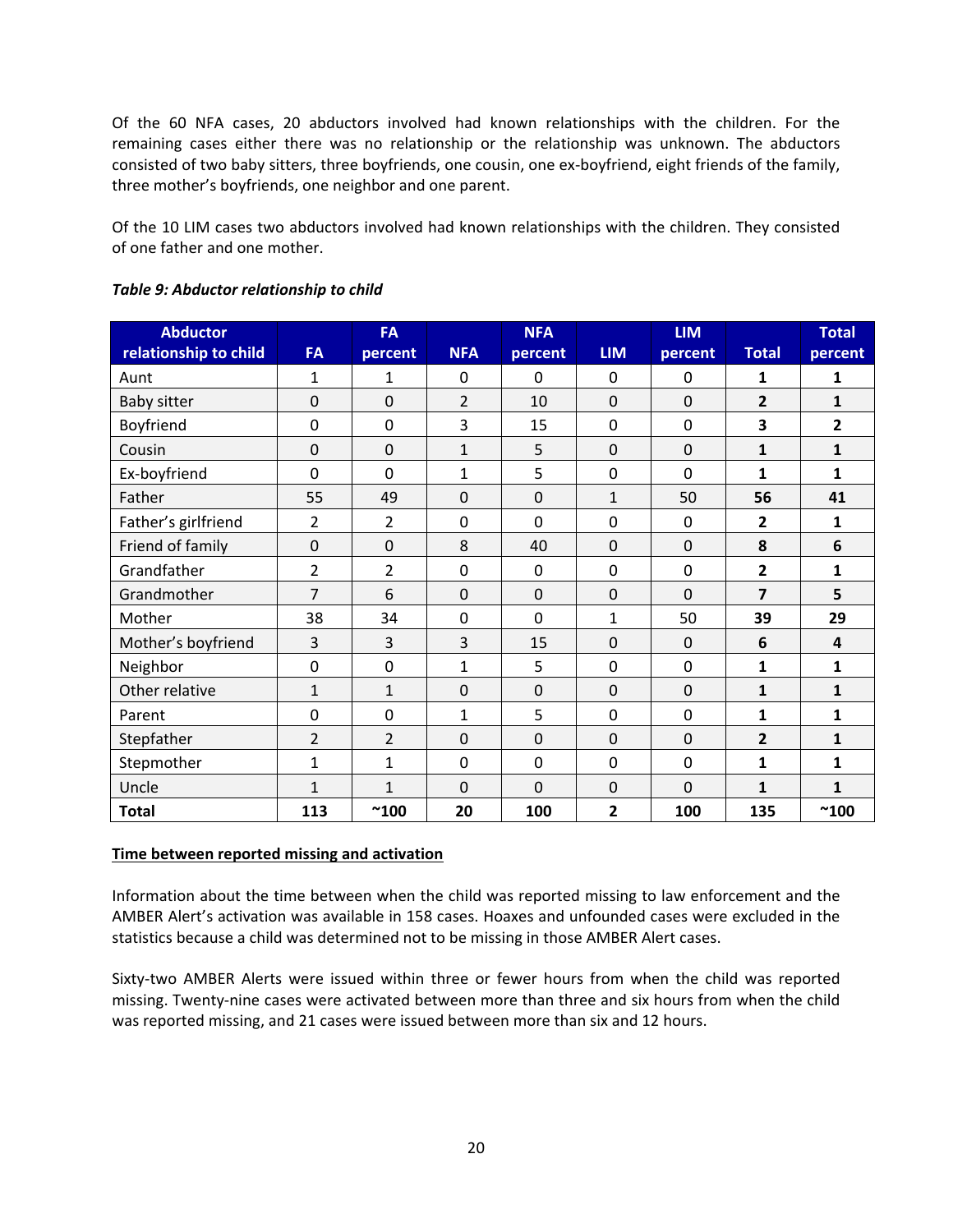



# **Time between reported missing and recovery**

Information about the time between when the child was reported missing to law enforcement and the AMBER Alert recovery was available in 153 cases. Hoaxes and unfounded cases were excluded in the statistics because a child was determined not to be missing in those AMBER Alert cases.

In 20 of the cases where AMBER Alerts were issued the children were recovered within three or fewer hours from when the child was reported missing. Children in 30 cases were recovered between more than three and six hours from when the child was reported missing, and in 37 cases the children were recovered between more than six and 12 hours.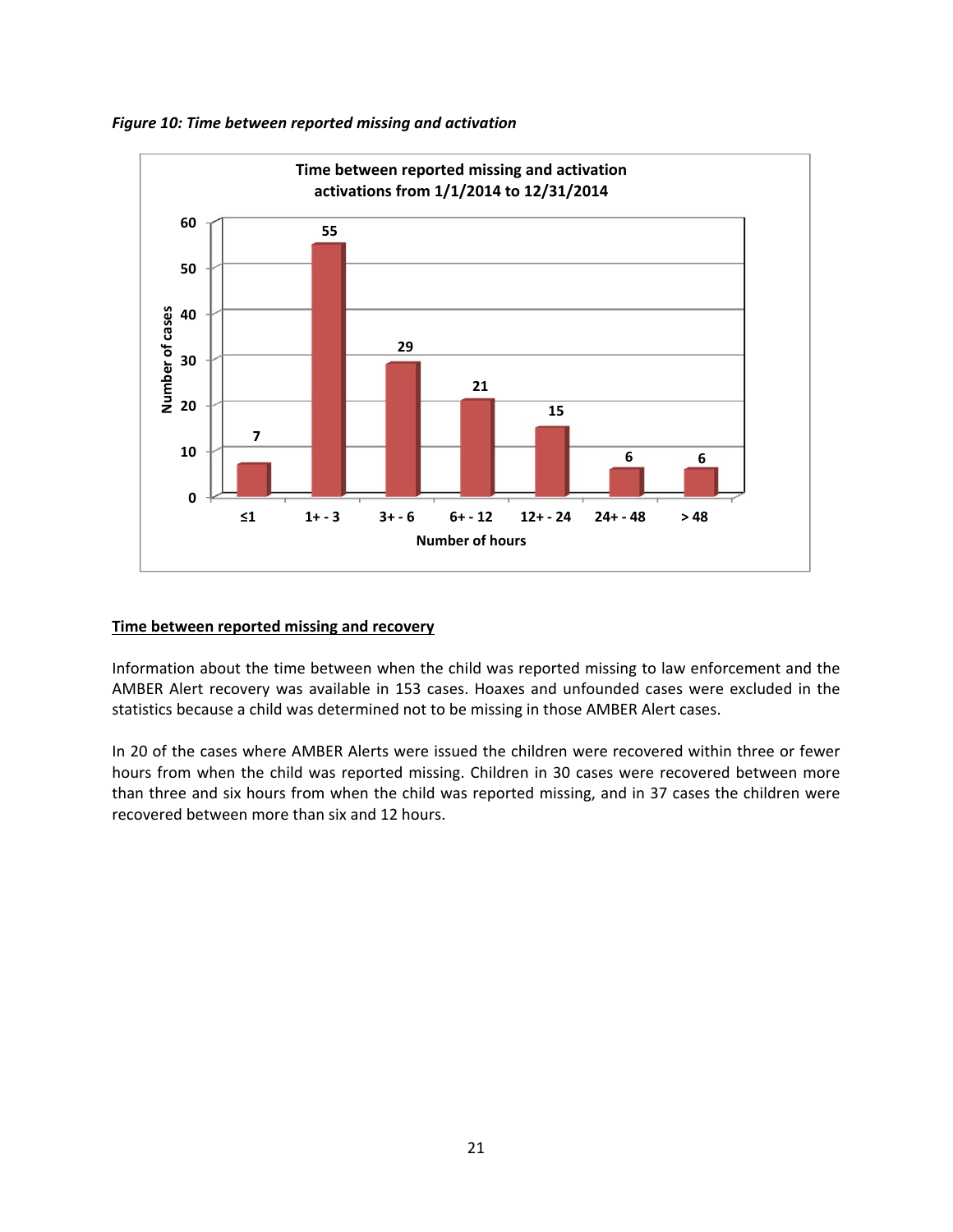



## **Time between activation and recovery**

Information about the time between when the AMBER Alert was activated and the AMBER Alert recovery was available in 154 cases. Hoaxes and unfounded cases were excluded in the statistics because a child was determined not to be missing in those AMBER Alert cases.

In 78 of the cases where AMBER Alerts were issued the children were recovered within three or fewer hours from when the AMBER Alert was activated. Children in 28 cases were recovered between more than three and six hours from when the AMBER Alert was activated, and in 21 cases the children were recovered between more than six to 12 hours.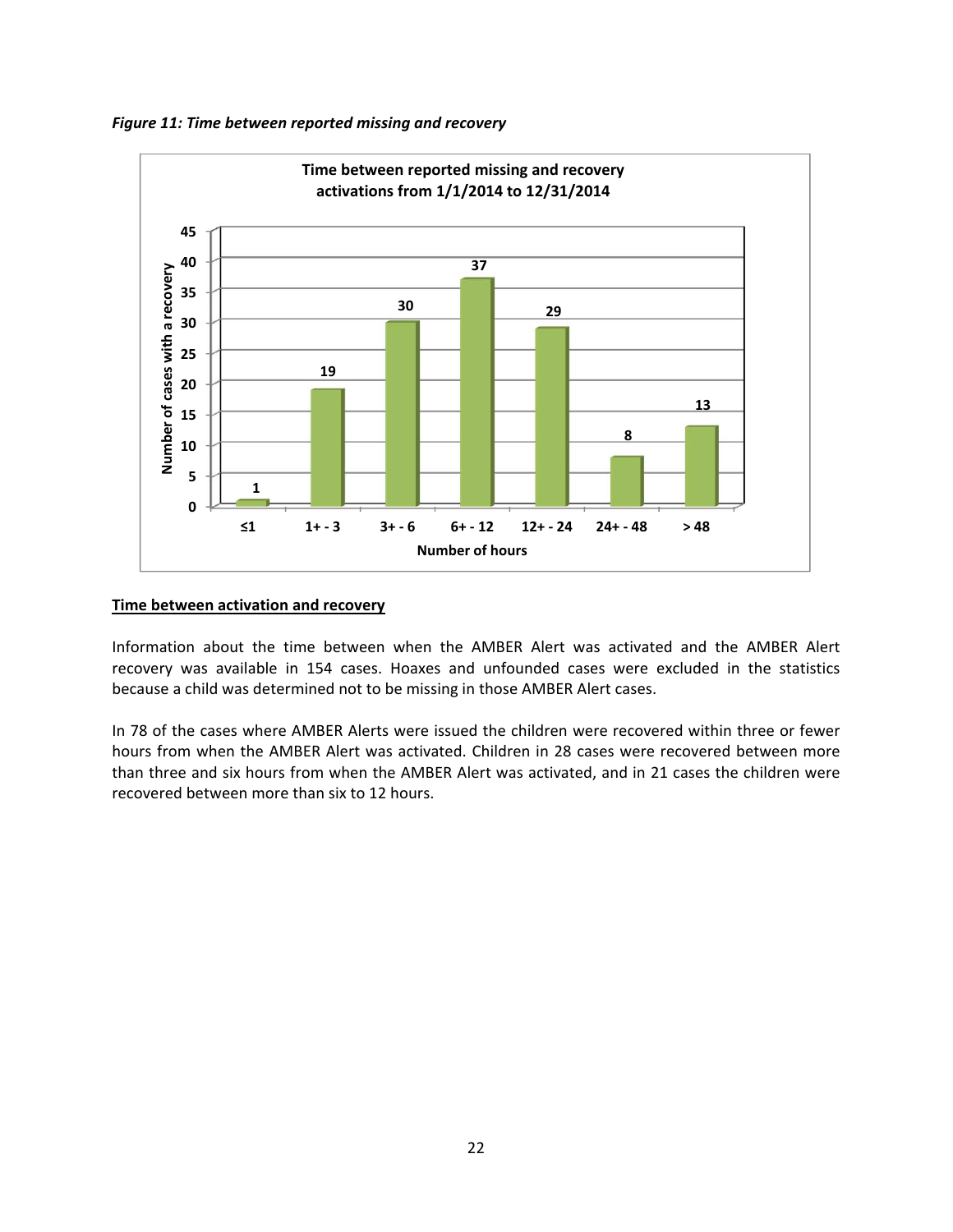



# **Recovery within three days of activation**

Information about the date between when the AMBER Alert was activated and the AMBER Alert recovery was available in all 186 cases.

# *Table 10: Recovery within three days of activation*

|                                                           | Time between activation and<br>recovery 1/1/2014 - 12/31/2014 |
|-----------------------------------------------------------|---------------------------------------------------------------|
| Intaked cases                                             | 186                                                           |
| Cases classified as hoax or unfounded after intake        | 26                                                            |
| Intaked children                                          | 239                                                           |
| Children classified as hoax or unfounded after intake     | 32                                                            |
| Number of cases in which child recovered within 72 hours  | 150                                                           |
| Percent of cases in which child recovered within 72 hours | 94 percent*                                                   |
| Number of children recovered within 72 hours              | 197                                                           |
| Percent of children recovered within 72 hours             | 95 percent**                                                  |

\*Percentage excludes cases classified as hoaxes (n=15) and unfounded (n=11)

\*\*Percentage excludes children classified as hoaxes (n=18) and unfounded (n=14)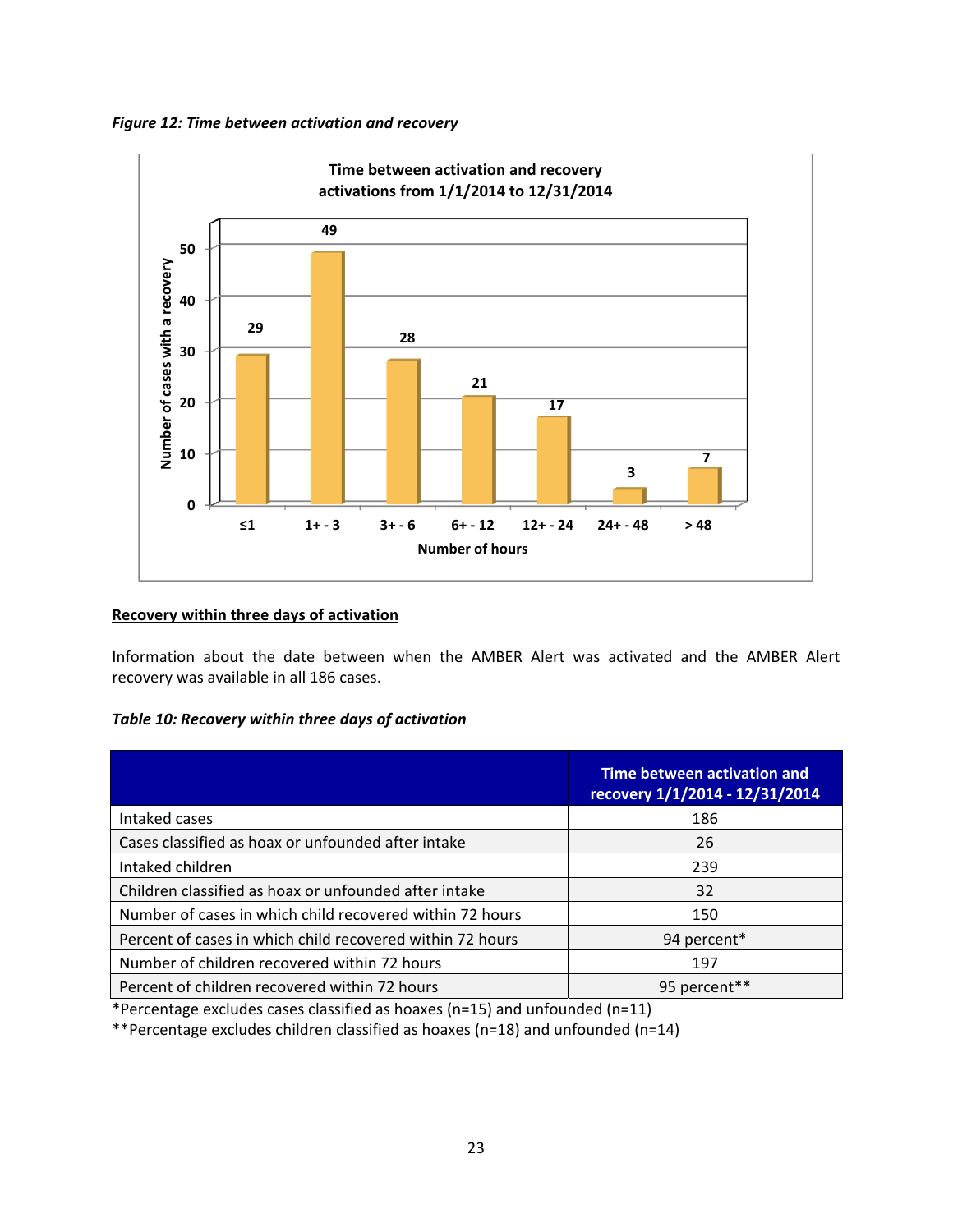# **Travel distances**

In 2014, distances between where the child was reported missing and recovered were known for 146 AMBER Alert cases. Hoaxes, unfounded and active cases were not included in these statistics because no recovery occurred. The distances reported below are estimates since they were calculated by using city and state. Therefore distances are not calculated for cases in which the child was recovered from the city where he or she was abducted.

In 42 cases, the missing and recovery locations were in the same city; in 59 cases, the distance between missing and recovery locations were outside the city but within 100 miles of each other; in 32 cases, the distance between missing and recovery locations ranged from 101 to 500 miles; in six cases, the distance between missing and recovery locations ranged from 501 to 1,000 miles; and in seven cases, distances were more than 1,000 miles. For nine cases, the distance could not be calculated, and the remaining 31 cases were either hoaxes, unfounded or active cases.



#### *Figure 13: Distance between missing and recovery locations*

Of the 116 AMBER Alerts issued for FA cases, children in 22 cases were found in the same city. In 42 cases, distances ranged from one to 83 miles, and in 28 cases, the distances ranged from 102 to 432 miles. In four cases, distances ranged from 616 to 922 miles. In six cases, distances exceeded 1,000 miles. In eight cases, the distance could not be calculated, and the remaining six cases were active and hoaxes.

Of the 60 AMBER Alerts issued for NFA cases, the children involved in 15 cases were found in the same city. In 17 cases, distances ranged from five to 79 miles. In four cases, travel distances ranged from 180 to 449 miles. In two cases, distances ranged from 690 to 892 miles. In one case, the distance exceeded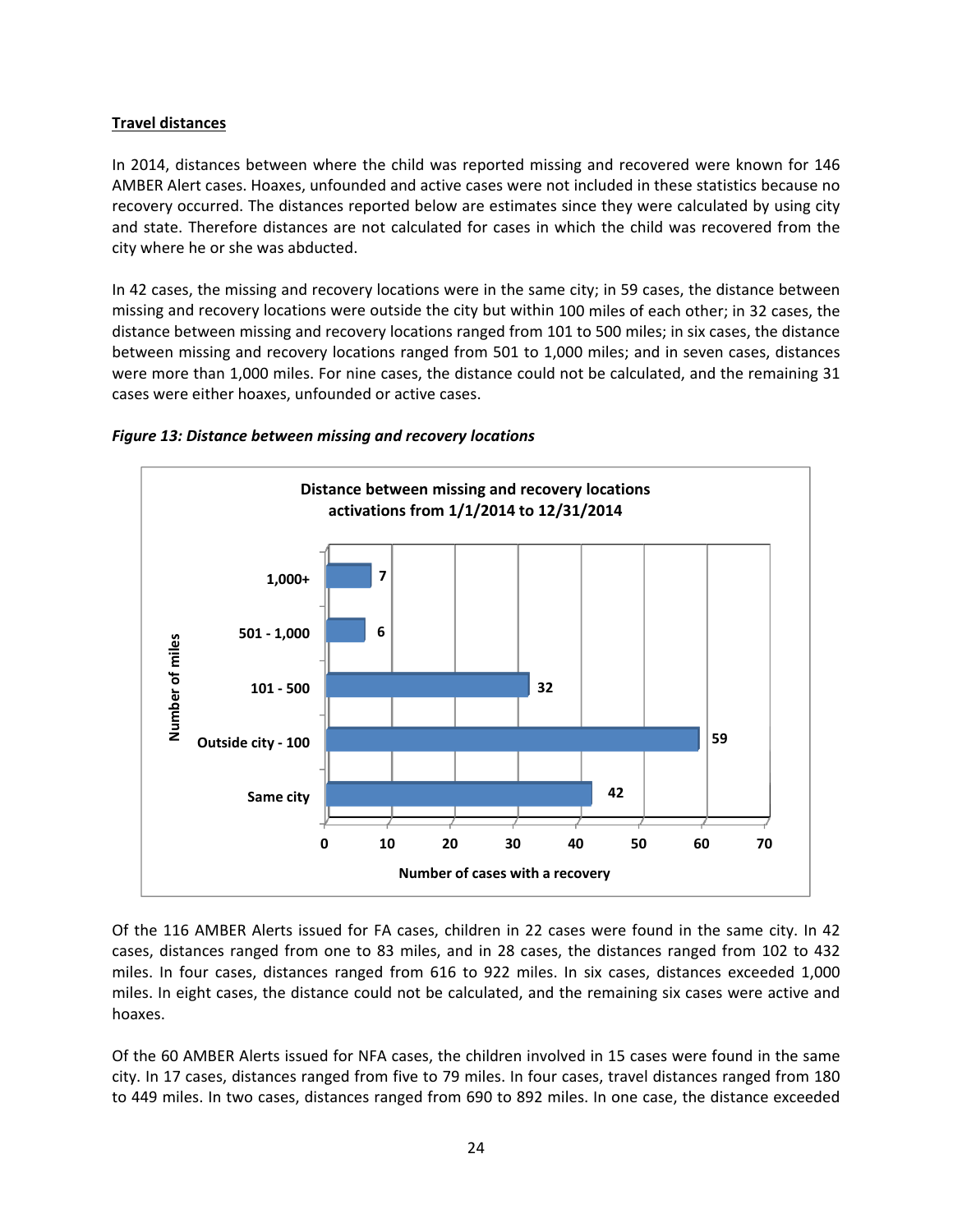1,000 miles. In one case, the distance could not be calculated, and the remaining 20 cases were active, hoaxes and unfounded cases.

There were 10 AMBER Alerts issued for LIM cases in 2014, and of those cases five were found in the same city. The remaining five cases were determined to be active, hoaxes or unfounded cases.



*Figure 14: Distance traveled by case type*

# **Recoveries outside of state/territory where AMBER Alert first activated**

There are instances when an abductor may travel with a child out of the state/territory where the AMBER Alert was first activated. Of the 186 AMBER Alerts issued in 2014, six cases still remain active. Twenty-two percent of cases (n=40) had recoveries outside of the state of the original activation. Of those 40 cases, 83 percent (n=33) were FAs and 18 percent (n=7) were NFAs.

| Table 11: Recovery outside of state where AMBER Alert first activated |
|-----------------------------------------------------------------------|
|-----------------------------------------------------------------------|

| <b>Activation state</b> | <b>Recovery state</b> |
|-------------------------|-----------------------|
| Arkansas                | Oklahoma              |
| California              | Arizona               |
| California              | Nevada                |
| California              | Texas                 |
| Colorado                | <b>New Mexico</b>     |
| Connecticut             | Arizona               |
| Connecticut             | Maine                 |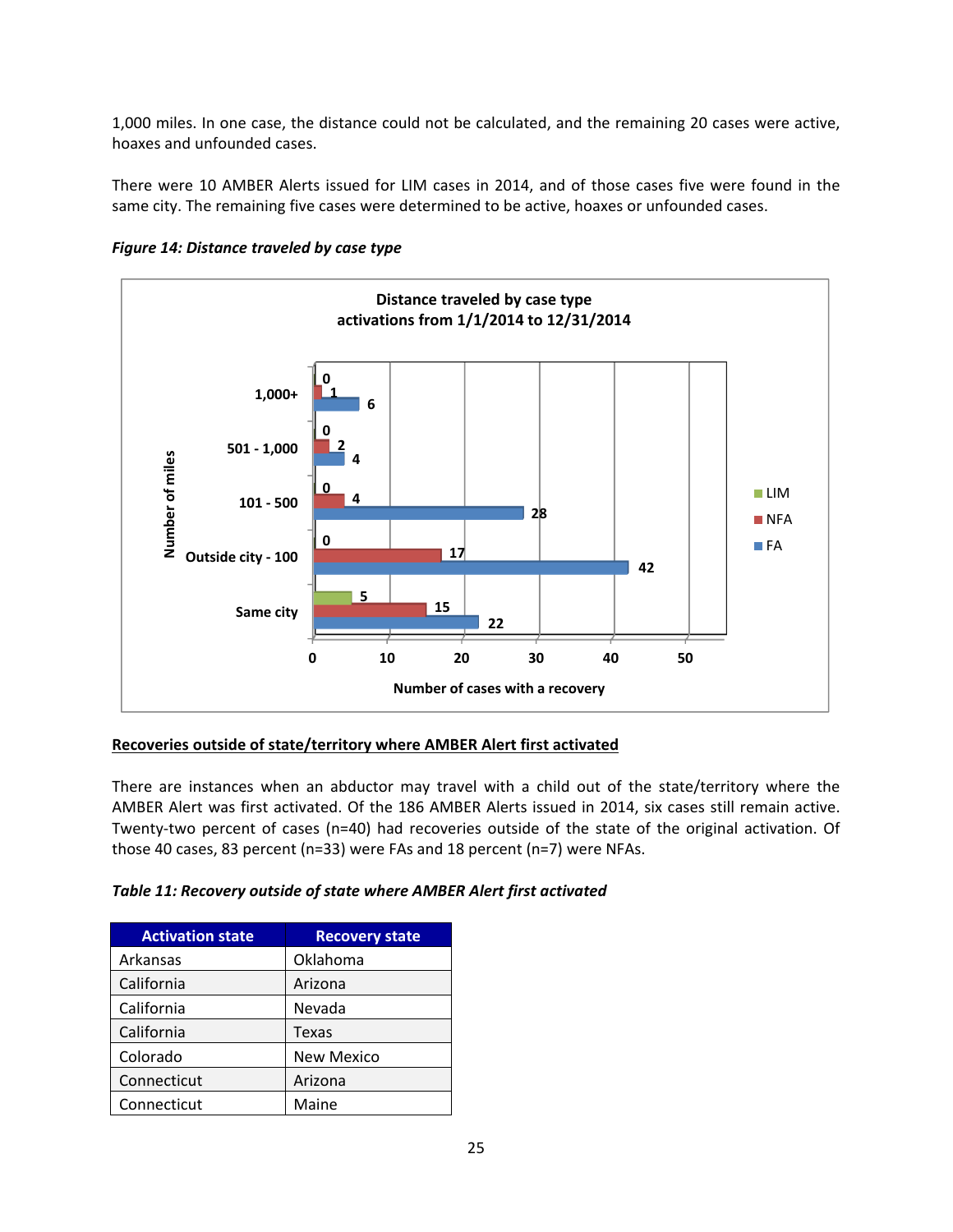| <b>Activation state</b> | <b>Recovery state</b> |
|-------------------------|-----------------------|
| Florida                 | Minnesota             |
| Georgia                 | North Carolina        |
| Kansas                  | <b>Texas</b>          |
| Kentucky                | Virginia              |
| Maryland                | Delaware              |
| Maryland                | South Carolina        |
| Massachusetts           | North Carolina        |
| Michigan                | Florida               |
| Mississippi             | Georgia               |
| Mississippi             | Louisiana             |
| Mississippi             | Louisiana             |
| Missouri                | Florida               |
| Montana                 | Kentucky              |
| New Jersey              | South Carolina        |
| <b>New Mexico</b>       | Arkansas              |
| <b>New Mexico</b>       | Colorado              |
| <b>New York</b>         | New Jersey            |
| North Carolina          | Mississippi           |
| North Carolina          | Virginia              |
| Ohio                    | Indiana               |
| Ohio                    | West Virginia         |
| Oklahoma                | Texas                 |
| Pennsylvania            | <b>New York</b>       |
| Rhode Island            | Washington            |
| South Carolina          | <b>North Carolina</b> |
| <b>Texas</b>            | Arkansas              |
| <b>Texas</b>            | Louisiana             |
| Texas                   | <b>New York</b>       |
| Vermont                 | <b>New Hampshire</b>  |
| Virginia                | Kentucky              |
| Virginia                | North Carolina        |
| Washington              | Oregon                |
| Washington              | Oregon                |

# **Missing location**

In 2014 there were 150 cases with information about where the children involved were last known to be located. Of those 150 cases 68 percent (n=102) were last known to be at home followed by 9 percent of cases where children were last known to be at a store (n=13).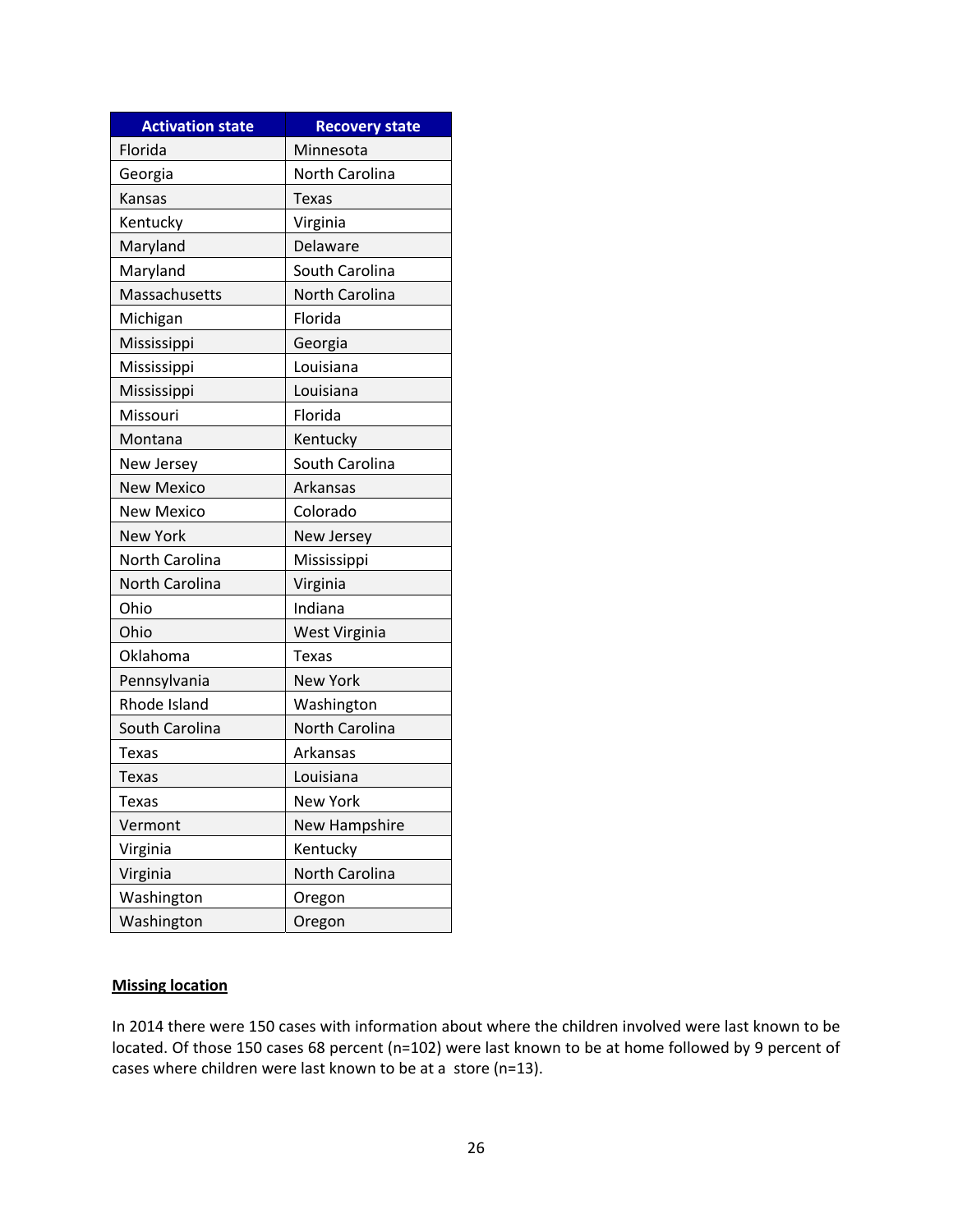# *Table 12: Missing location*

| <b>Missing location</b> | <b>Number</b><br>of cases | <b>Percent</b> |
|-------------------------|---------------------------|----------------|
| Automobile              | 4                         | 3              |
| Government facility     | 1                         | 1              |
| Home                    | 102                       | 68             |
| Hotel                   | 3                         | 2              |
| <b>Medical facility</b> | 1                         | 1              |
| Office building         | 1                         | 1              |
| Other                   | 2                         | 1              |
| Park                    | 1                         | 1              |
| Parking                 | 1                         | 1              |
| Restaurant              | 1                         | 1              |
| Retail                  | 13                        | ٩              |
| School facility         | 8                         | 5              |
| Social services         | 3                         | $\overline{2}$ |
| <b>Street</b>           | 9                         | 6              |
| Total                   | 150                       | ~100           |

# **Recovery location**

There were 166 cases with information about where the child was recovered. In 2014 children involved in AMBER Alert cases were most often recovered at home 36 percent (n=59) of the time followed by recoveries in a vehicle at 16 percent (n=27).

# *Table 13: Recovery location*

| <b>Recovery location</b>     | <b>Number</b><br>of cases | <b>Percent</b> |
|------------------------------|---------------------------|----------------|
| Automobile                   | 27                        | 16             |
| Body of water                | 1                         | 1              |
| Border crossing              | 2                         | 1              |
| Construction/industrial area | 1                         | 1              |
| Home                         | 59                        | 36             |
| Hotel                        | 8                         | 5              |
| Law enforcement agency       | 12                        | 7              |
| <b>Medical facility</b>      | $\overline{2}$            | 1              |
| Office building              | $\mathfrak{p}$            | 1              |
| Outdoor                      | 7                         | 4              |
| Parking                      | 8                         | 5              |
| Path/trail/woods             | 1                         | 1              |
| Recreational                 | 2                         | 1              |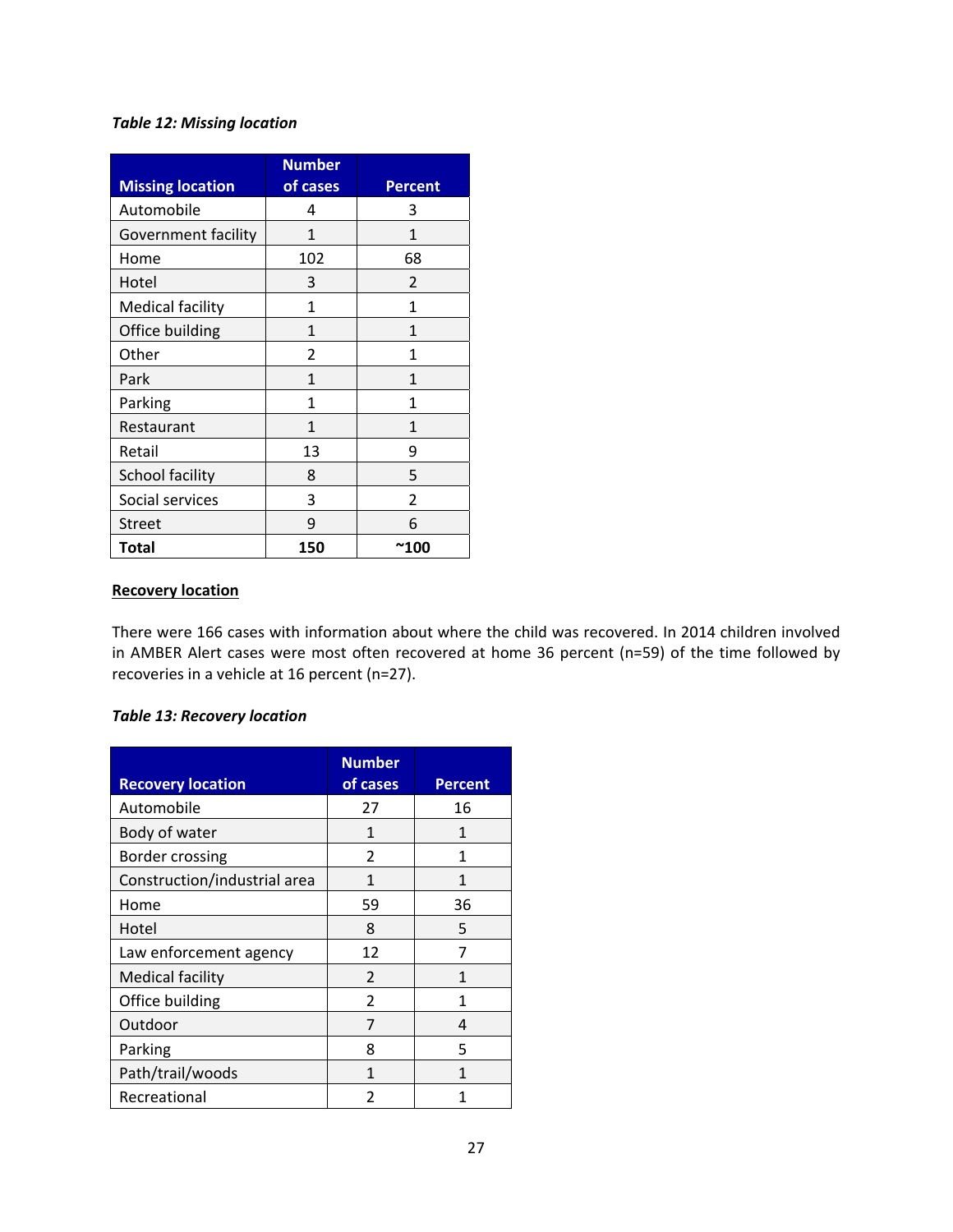| <b>Recovery location</b> | <b>Number</b><br>of cases | <b>Percent</b> |
|--------------------------|---------------------------|----------------|
| Religious facility       |                           |                |
| Restaurant               | 2                         |                |
| Retail                   | q                         |                |
| <b>Street</b>            | 21                        | 13             |
| Truck/rest stop          |                           |                |
| Total                    | 166                       |                |

# **International abductions**

In 2014, one AMBER Alert activation involving one child was as a result of an international abduction. The AMBER Alert involved a 10‐month‐old black boy abducted by a family member who was recovered in Mexico.

## **Infants involved in AMBER Alert activations**

In 2014 infants, who are defined as children 6 months of age or younger, were involved in 21 AMBER Alert activations. Sixty-seven percent (n=14) of infants involved were FAs, and 33 percent (n=7) were NFAs.

Forty-eight percent (n=10) of infants involved in AMBER Alerts were boys and 52 percent (n=11) were girls. Five percent (n=1) of infants involved were American Indian, 10 percent (n=2) were biracial, 24 percent (n=5) were black, 19 percent (n=4) were Hispanic and 43 percent (n=9) were white.

#### **Success stories**

A successful AMBER Alert recovery is a case in which a child is safely recovered as a direct result of the AMBER Alert being issued. A case is not considered a successful recovery if the law enforcement investigation indicates the case is unfounded or a hoax.

Of the 186 AMBER Alert cases in 2014, 72 children involved in 52 AMBER Alert cases were successfully recovered as a direct result of those respective AMBER Alerts being issued.

#### *Table 14: Success stories*

| Case<br>type at<br>intake | <b>Number of</b><br>successful<br>recoveries by<br>case | <b>Percent of</b><br>successful<br>recoveries by<br>case | <b>Number of</b><br>successful<br>recoveries by<br>child | <b>Percent of</b><br>successful<br>recoveries<br>by child |
|---------------------------|---------------------------------------------------------|----------------------------------------------------------|----------------------------------------------------------|-----------------------------------------------------------|
| FA                        | 41                                                      | 79                                                       | 57                                                       | 79                                                        |
| <b>NFA</b>                | 10                                                      | 19                                                       | 14                                                       | 19                                                        |
| LIM                       |                                                         | $\overline{2}$                                           | 1                                                        |                                                           |
| ERU                       | ი                                                       | 0                                                        | O                                                        |                                                           |
| Total                     | 52                                                      | 100                                                      | 72                                                       | $^{\thicksim}100$                                         |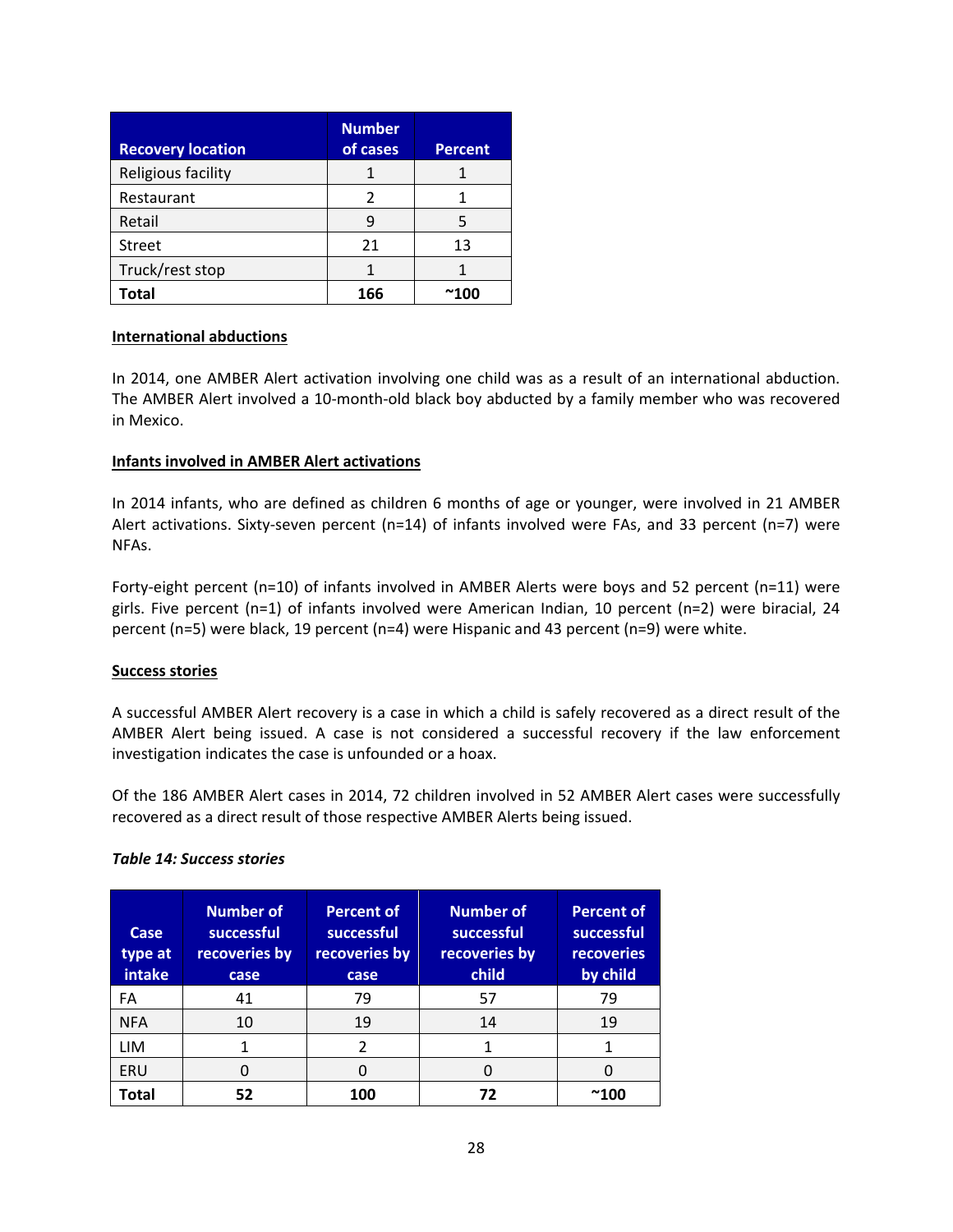The most common reason for an AMBER Alert success story is an individual or law enforcement recognizing the vehicle from the alert at 35 percent (n=18) followed by an individual or law enforcement recognizing the child and/or abductor from the alert at 21 percent (n=11).

# *Table 15: Reason for success stories*

| <b>Summary of success stories</b>                                 | <b>Number of</b><br><b>cases</b> | <b>Percent</b><br>of cases | <b>Number</b><br><b>of</b><br>children | <b>Percent</b><br><b>of</b><br>children |
|-------------------------------------------------------------------|----------------------------------|----------------------------|----------------------------------------|-----------------------------------------|
| Individual or law enforcement<br>recognized vehicle               | 18                               | 35                         | 22                                     | 31                                      |
| Individual or law enforcement<br>recognized child and/or abductor | 11                               | 21                         | 15                                     | 21                                      |
| Law enforcement received tips from<br>individuals                 | 8                                | 15                         | 13                                     | 18                                      |
| Individual knew of abductor's/child's<br>whereabouts              | $\overline{7}$                   | 13                         | 12                                     | 17                                      |
| Abductor heard Alert and released<br>child                        | 7                                | 13                         | 9                                      | 13                                      |
| Individual heard Alert and convinced<br>abductor to turn self in  | 1                                | $\mathfrak{p}$             | 1                                      | 1                                       |
| <b>Total</b>                                                      | 52                               | $^{\thicksim}100$          | 72                                     | $^{\thicksim}100$                       |

# **Time between activation and recovery for success stories**

Of the success stories in 2014, 61 percent of the children (n=44), representing 56 percent (n=29) of the cases, were successfully recovered within three hours of those AMBER Alerts being issued.

# *Table 16: Time between activation and recovery for success stories*

|                   | <b>Number</b><br>of cases | <b>Percent</b><br>of cases | <b>Number of</b><br>children | <b>Percent of</b><br>children |
|-------------------|---------------------------|----------------------------|------------------------------|-------------------------------|
| Up to 1/2 hour    | 3                         | 6                          | 3                            | 4                             |
| $1/2 + - 1$ hour  | 6                         | 12                         | 14                           | 19                            |
| $1+ - 2$ hours    | 11                        | 21                         | 16                           | 22                            |
| $2+ - 3$ hours    | 9                         | 17                         | 11                           | 15                            |
| $3+ - 4$ hours    | 3                         | 6                          | 5                            |                               |
| $4+ - 5$ hours    | 1                         | $\overline{2}$             | 1                            | 1                             |
| $5+ - 6$ hours    | 4                         | 8                          | 5                            |                               |
| $6+ - 12$ hours   | 7                         | 13                         | 8                            | 11                            |
| $12 + - 24$ hours | 6                         | 12                         | 6                            | 8                             |
| $24 + - 48$ hours | 1                         | $\overline{2}$             | 1                            | 1                             |
| 48+ hours         | 1                         | 2                          | 2                            | ς                             |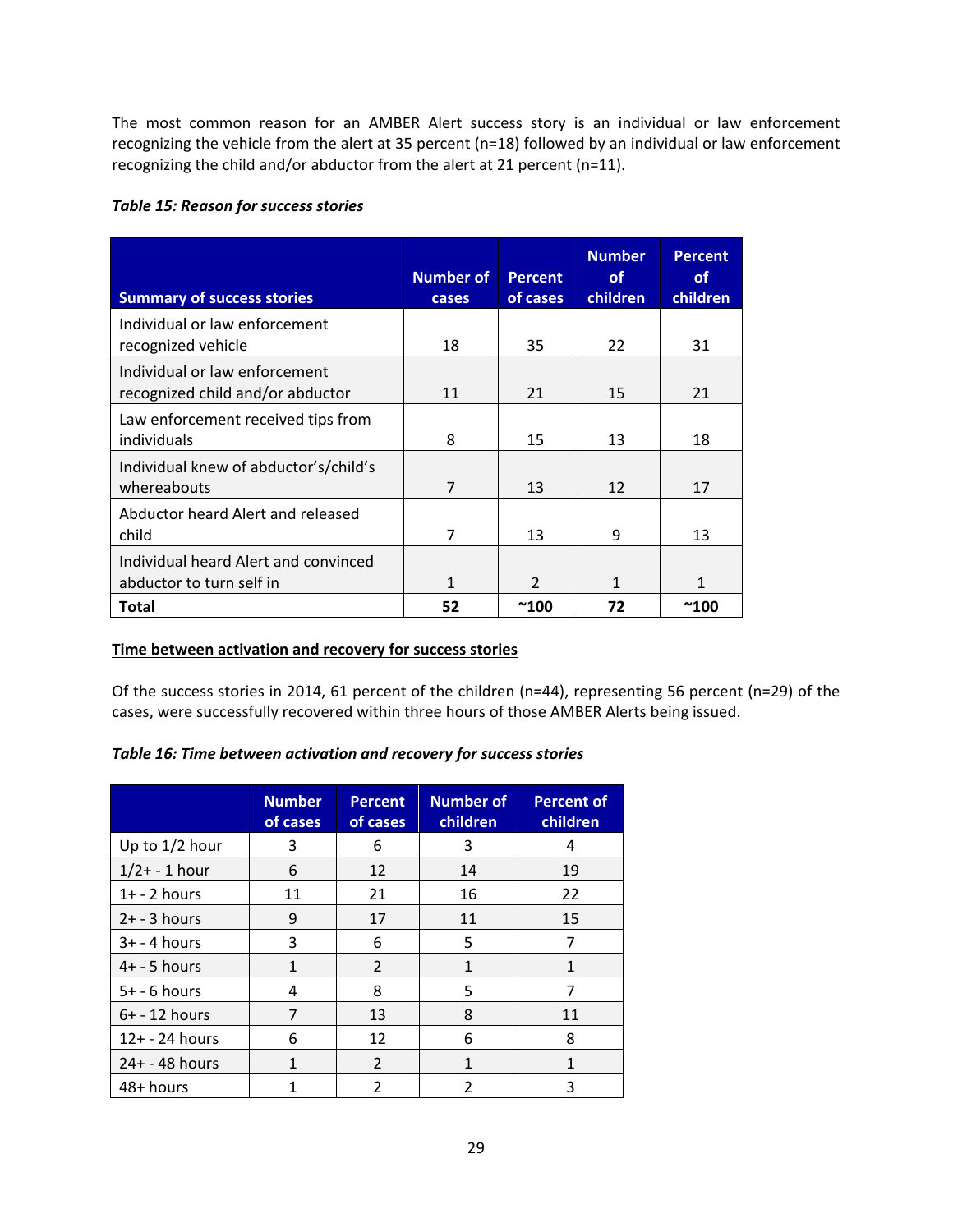|       | <b>Number</b> | <b>Percent</b> | Number of | Percent of   |
|-------|---------------|----------------|-----------|--------------|
|       | of cases      | of cases       | children' | children'    |
| Total | 52            | $^{\sim}100$   | 72        | $^{\sim}100$ |

### **Children recovered deceased**

In 2014, 186 AMBER Alerts were issued for 239 children. Six children in six AMBER Alert cases were recovered deceased. Sixty‐seven percent (n=4) of children were reported as NFAs and 33 percent (n=2) were reported as LIMs. Three girls, ages 10, 17 and 17, were found deceased, and three boys, ranging in age from 2 to 5, were found deceased. One child was Asian, two children were black and three children were white.

Of the six children recovered deceased in 2014, 83 percent (n=5) were reported missing from their respective homes. It is unknown where one child (17 percent) was last seen.

In one case, the child's boyfriend abducted the child. In one case, the child was abducted by a cousin. In one case, the child's ex‐boyfriend was the abductor, and in one case, the child was abducted by his father. In one case there was no relationship between the abductor and the child, and in one case the abductor was unknown.

| <b>Activation</b><br>date | Case<br>type at<br>intake | Race/sex<br>of child | Age<br>when<br>missing | <b>Time</b><br>between<br>activation<br>and recovery | <b>Distance</b><br>between<br>missing and<br><b>recovery</b> | <b>Cause of death</b> |
|---------------------------|---------------------------|----------------------|------------------------|------------------------------------------------------|--------------------------------------------------------------|-----------------------|
| 01/22/14                  | <b>NFA</b>                | Asian girl           | 17                     | <72 hours                                            | Same city                                                    | Undisclosed*          |
| 02/18/14                  | <b>NFA</b>                | White girl           | 10                     | <72 hours                                            | Same city                                                    | Undisclosed*          |
| 07/11/14                  | LIM                       | <b>Black boy</b>     | 5                      | <72 hours                                            | Same city                                                    | Undetermined**        |
| 08/31/14                  | <b>NFA</b>                | White girl           | 17                     | <72 hours                                            | Same city                                                    | Gunshot               |
| 12/18/14                  | <b>NFA</b>                | White boy            | 5                      | <72 hours                                            | 6 miles                                                      | Strangulation         |
| 12/24/14                  | <b>LIM</b>                | <b>Black boy</b>     | $\overline{2}$         | <72 hours                                            | 17 miles                                                     | Suffocation           |

# *Table 17: Children recovered deceased*

\*Undisclosed means the cause of death was not released by the investigative agency at the time of data collection.

\*\*Undetermined means a cause of death was not determined at the time of data collection.

# **AMBER Alerts involving victims of sexual assault**

In 2014, two girls in two AMBER Alert activations were reported to be victims of sexual assault during their abduction. Both girls were white. They were aged 12 and 14. The case type at intake included two NFAs.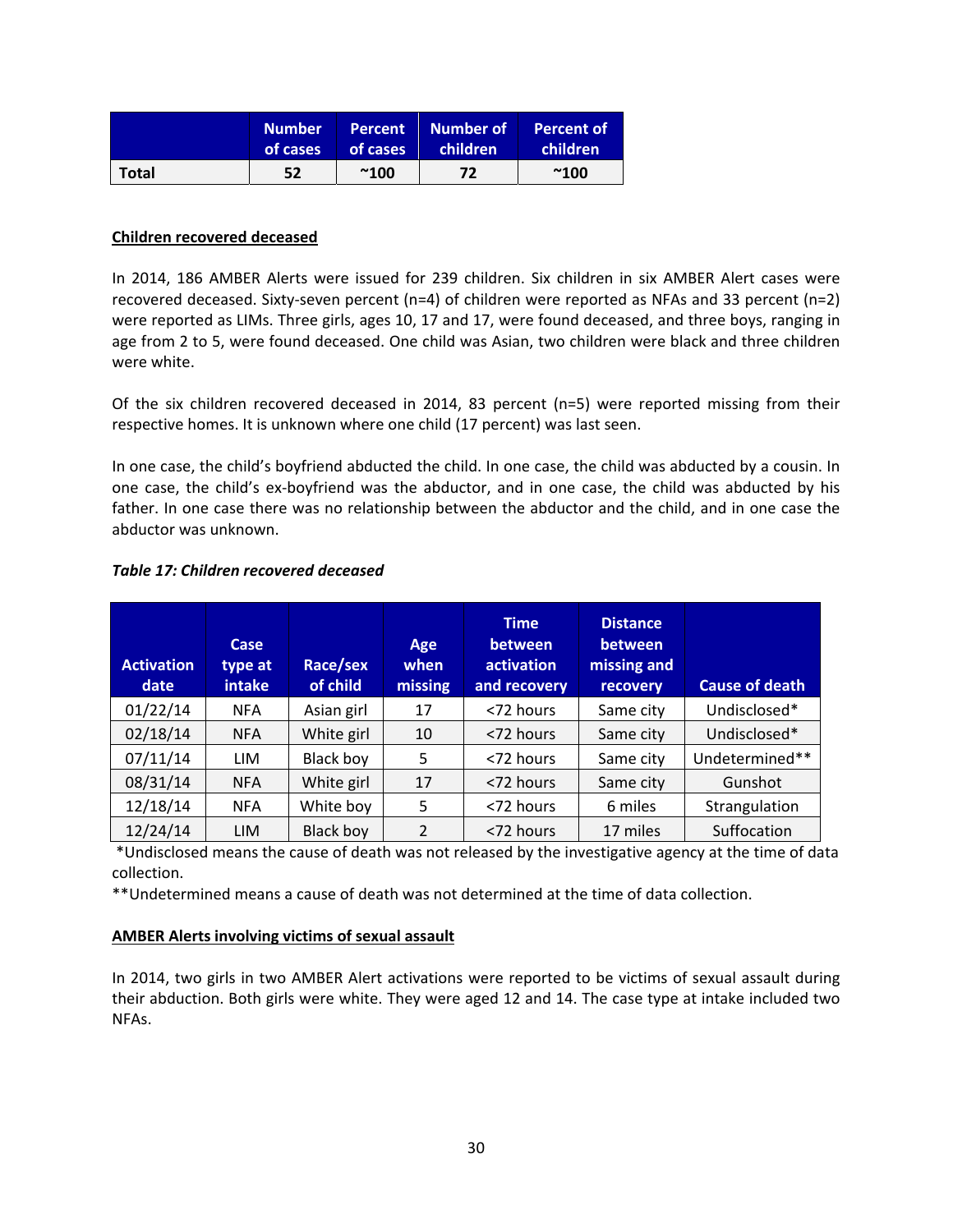## **Team Adam consultant deployment**

Team Adam is a program of the National Center for Missing & Exploited Children providing an on‐site response and technical assistance support system to local law enforcement and support for families of missing and sexually exploited children. Team Adam was named in memory of 6‐year‐old Adam Walsh, the abducted and murdered son of NCMEC co-founders John and Revé Walsh.

In 2014, Team Adam consultants were deployed to assist with 17 AMBER Alert cases involving 19 children, with all but two children recovered in two cases. Two cases involving two children were later determined to be hoaxes. At intake, the case breakdown included 10 NFAs, six FAs and one LIM.

# **FBI involvement in AMBER Alerts**

The FBI has specialized Child Abduction Rapid Deployment or CARD Teams designed to deploy teams of 10 to 12 experienced personnel to provide on-the-ground investigative, technical and resource assistance to state and local law enforcement. The CARD Teams consist of crimes against children investigators who have in‐depth experience in child abduction cases. The nationwide CARD Team consists of 60 members organized into five regionally separated teams. They work closely with FBI Behavioral Analysis Unit representatives, National Center for the Analysis of Violent Crime coordinators and crimes against children coordinators. Since the CARD Team's inception in 2006, the team has deployed approximately 108 times, according to the FBI, to assist law enforcement agencies where an AMBER Alert or mysterious disappearance of a child has occurred. There were two deployments in 2014 for AMBER Alerts.

### **Command post use in AMBER Alerts**

A command post is a field headquarters/office for scene management to centralize investigative efforts as well as search‐and‐rescue operations.

In 2014, 36 of the AMBER Alert cases reported to NCMEC involved the use of a command post. Of those cases, 18 cases were intaked as FAs, 14 cases were intaked as NFAs and four cases were intaked as LIMs.

#### **National Crime Information Center**

The National Crime Information Center, known as NCIC, houses a set of databases law enforcement uses to document and query activity and information about missing people. The Adam Walsh Child Protection and Safety Act of 2006 (Pub. L. No. 109‐248) mandates NCIC entry by law enforcement within two hours of receipt of a report of a missing or abducted child.

Of the 239 children involved in AMBER Alert cases in 2014, information about 194 children was entered into NCIC, and information about 45 children was not entered into NCIC.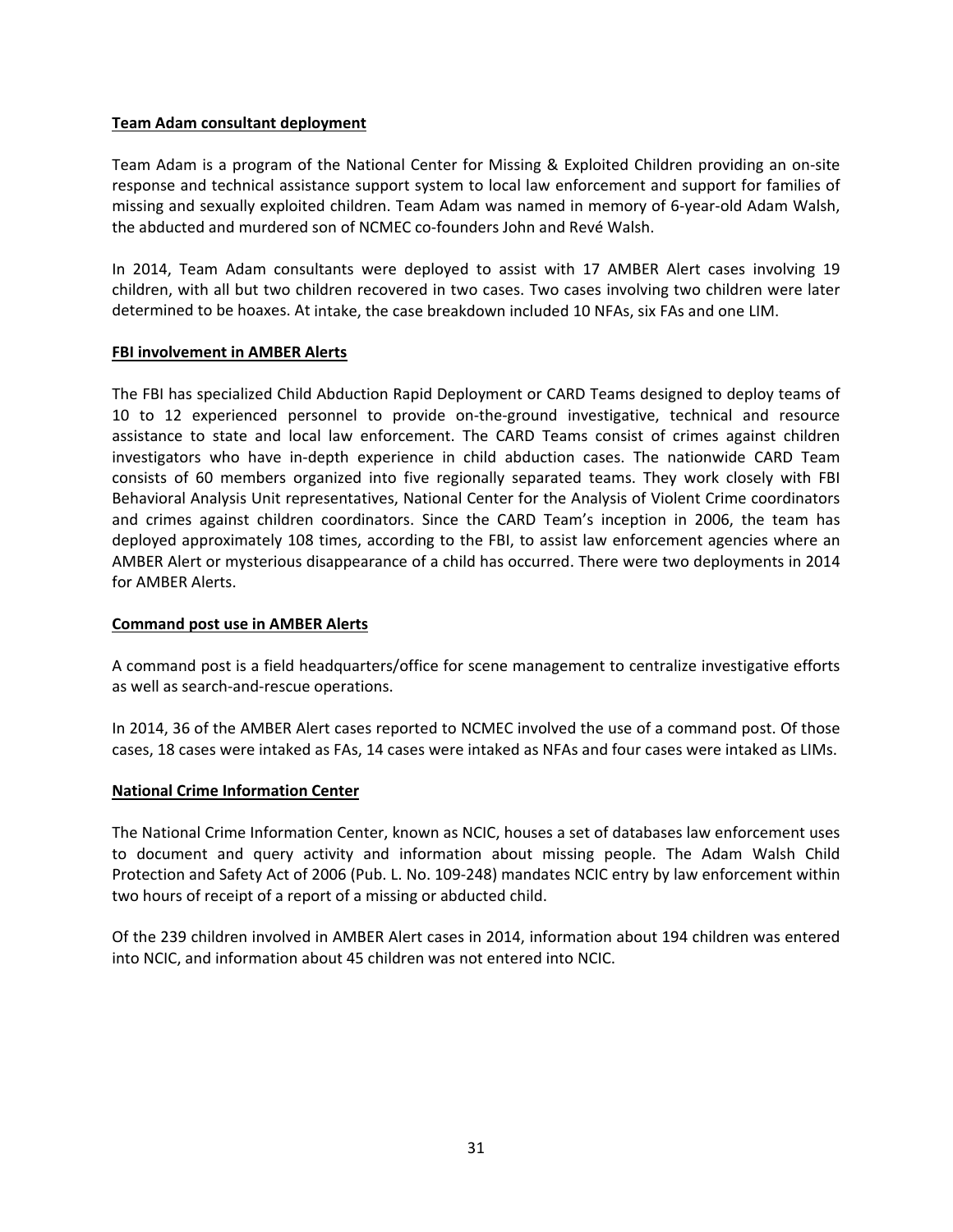# *Table 18: Information entered in NCIC*

|                                 | $1/1/2014$ -<br>12/31/2014 | $1/1/2014$ -<br>12/31/2014<br>percent |
|---------------------------------|----------------------------|---------------------------------------|
| Information entered in NCIC     | 194                        | 81                                    |
| Information not entered in NCIC | 45                         | 19                                    |
| Total                           | 239                        | 100                                   |

Of the 194 children whose information was entered in NCIC from Jan. 1, 2014, to Dec. 31, 2014, 99 children were flagged as an AMBER Alert or AA, 69 children were flagged as a Missing Person or MP, 21 children were flagged as a Child Abduction or CA and the flags for five children were unknown.

# *Figure 15: Flag type in NCIC*



NCMEC is the only agency outside of law enforcement granted permission to modify flags in NCIC to AA status for AMBER Alert cases at the originating agency's request. During the months of January through December 2014, a total of 58 flags were updated in NCIC. Thirty-eight flags were changed from MP to AA, and 20 flags were changed from CA to AA. NCMEC made the flag updates for 38 children, and law enforcement made the flag updates for 16 children. For four children it is unknown who made the update.

The table below shows the missing person type category for children involved in AMBER Alerts at the time of entry from Jan. 1, 2014, to Dec. 31, 2014.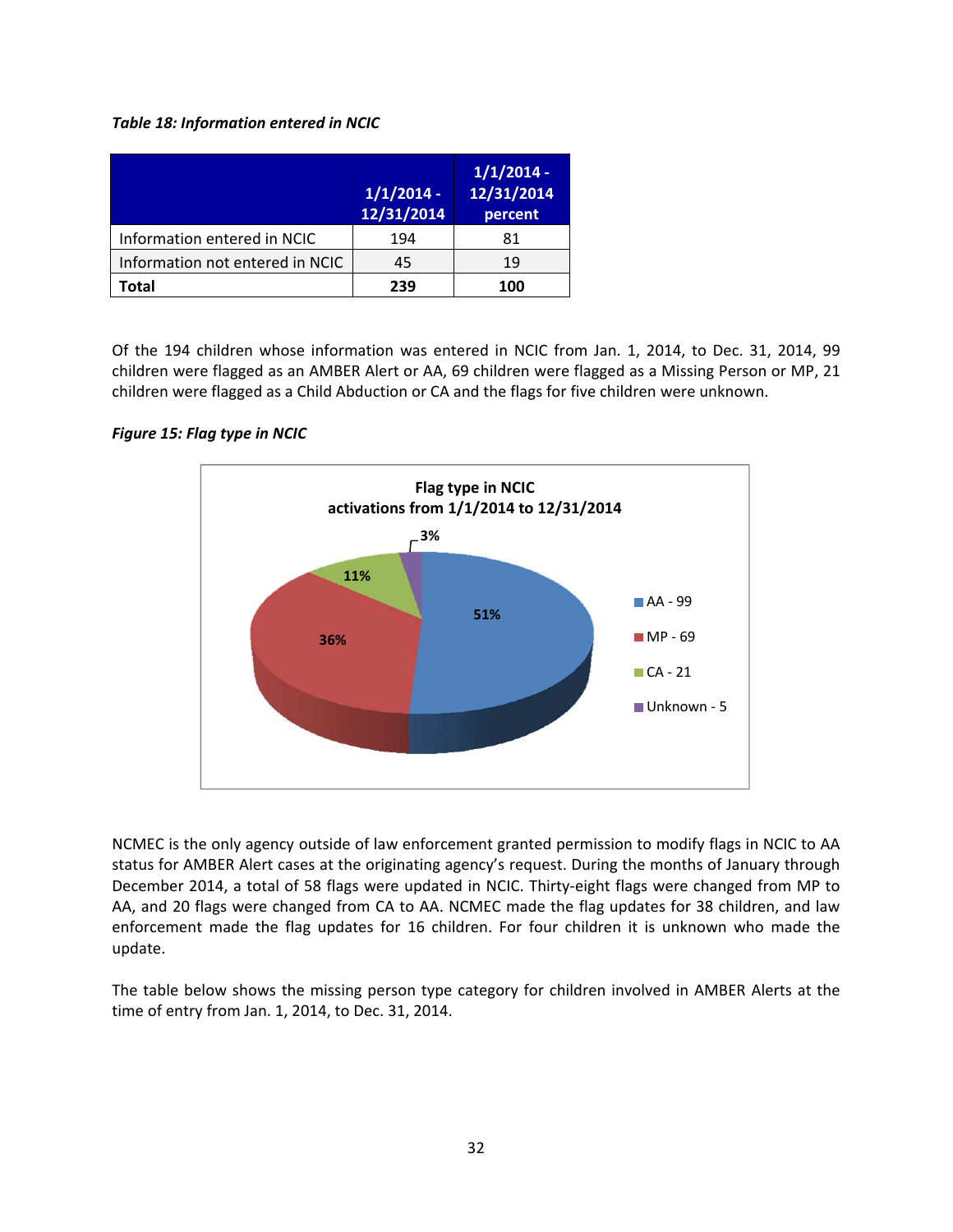## *Table 19: Missing person type in NCIC*

| <b>NCIC missing person type</b> | $1/1/2014$ -<br>12/31/2014 | 1/1/2014<br>12/31/2014<br>percent |
|---------------------------------|----------------------------|-----------------------------------|
| Endangered                      | 83                         | 43                                |
| Endangered - caution            | 6                          | 3                                 |
| Involuntary                     | 51                         | 26                                |
| Involuntary - caution           | 5                          | 3                                 |
| Juvenile                        | 43                         | 22                                |
| Juvenile - caution              | 5                          | 3                                 |
| Unknown                         | 1                          |                                   |
| <b>Total</b>                    | 194                        | $^{\thicksim}100$                 |

From Jan. 1, 2014, to Dec. 31, 2014, information about 54 children was entered and canceled from NCIC within three hours.

|  |  |  | Table 20: Hours between information about children entered and canceled from NCIC |
|--|--|--|-----------------------------------------------------------------------------------|
|--|--|--|-----------------------------------------------------------------------------------|

|                  | $1/1/2014$ -<br>12/31/2014<br>total | $1/1/2014$ -<br>12/31/2014<br>cumulative<br>total | $1/1/2014$ -<br>12/31/2014<br>percent | $1/1/2014$ -<br>12/31/2014<br>cumulative<br>percent |
|------------------|-------------------------------------|---------------------------------------------------|---------------------------------------|-----------------------------------------------------|
| Up to 1/2 hour   | 11                                  | 11                                                | 6                                     | 6                                                   |
| $1/2$ + - 1 hour | 4                                   | 15                                                | $\overline{2}$                        | 8                                                   |
| $1+ - 2$ hours   | 15                                  | 30                                                | 8                                     | 15                                                  |
| $2+ - 3$ hours   | 24                                  | 54                                                | 12                                    | 28                                                  |
| $3+ - 4$ hours   | 10                                  | 64                                                | 5                                     | 33                                                  |
| $4+ - 5$ hours   | $\overline{7}$                      | 71                                                | 4                                     | 37                                                  |
| $5+ - 6$ hours   | $\overline{7}$                      | 78                                                | 4                                     | 40                                                  |
| $6+ - 12$ hours  | 29                                  | 107                                               | 15                                    | 55                                                  |
| 12+ - 24 hours   | 28                                  | 135                                               | 14                                    | 70                                                  |
| 24+ - 48 hours   | 19                                  | 154                                               | 10                                    | 79                                                  |
| 48+ - 72 hours   | $\mathbf{1}$                        | 155                                               | $\mathbf{1}$                          | 80                                                  |
| 72+ hours        | 25                                  | 180                                               | 13                                    | 93                                                  |
| Unknown          | 14                                  | 194                                               | 7                                     | 100                                                 |
| Total            | 194                                 |                                                   | $^{\sim}100$                          |                                                     |

Data collected from the miscellaneous field in NCIC captured information such as abductor threats and use of weapons for 76 children involved in 57 AMBER Alerts issued in 2014. Nine abductors were armed with a weapon, four abductors had a history of alcohol and/or drug abuse, eight abductors had a history of mental illness, two abductors were a suspect in a homicide, one abductor was a sex offender, two abductors threatened to harm the child, one abductor threatened to kill herself, four abductors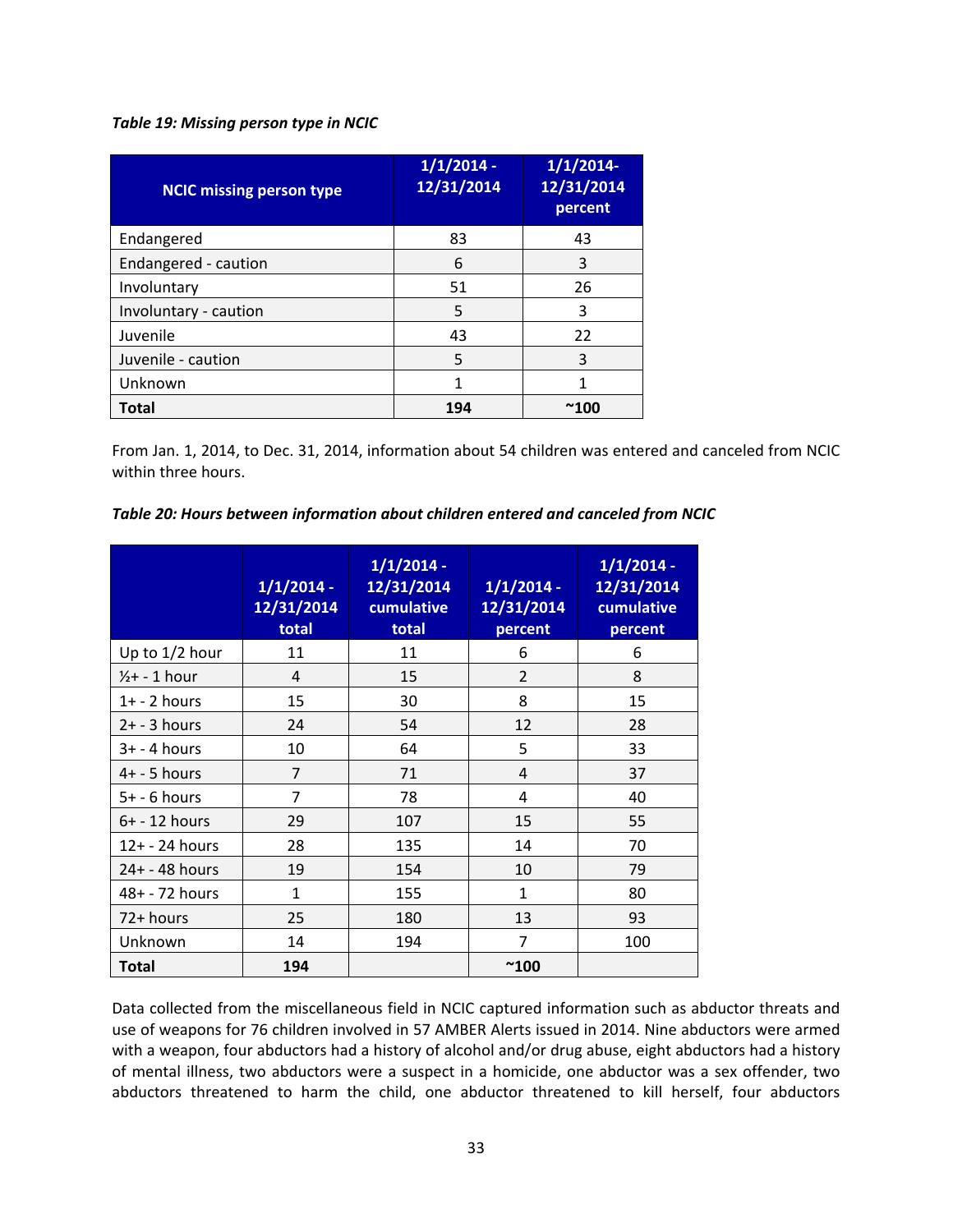threatened to kill the child and themselves and eight children had medical issues. Eighteen children had "other" listed in the miscellaneous field.

Of the 194 children whose information was entered in NCIC, 78 percent (n=152) had vehicle involvement in the AMBER Alert and 22 percent (n=42) did not have a vehicle involved.

In order for vehicle data to be entered into the NCIC vehicle field, the license plate number on the vehicle must be available to law enforcement.

License plate information was available and entered in NCIC for 86 children. Of those, 65 children's records had license plate information entered in the vehicle field only, and in eight children's records the license plate information was entered in the miscellaneous field only. **Note**: Law enforcement cannot search for license plate information in NCIC if the vehicle information is entered only in the miscellaneous field. For 13 children's records the license plate information was entered in both the miscellaneous and vehicle fields.

#### **Five year comparison of AMBER Alerts issued**

# **Number of AMBER Alerts and children involved**

The number of AMBER Alerts has shown an overall increase of 8 percent between 2010 and 2014.

In 2010 there were 173 alerts involving 211 children; in 2011 there were 158 alerts involving 197 children; in 2012 there were 167 alerts involving 204 children; in 2013 there were 194 alerts involving 243 children; and in 2014 there were 186 alerts involving 239 children.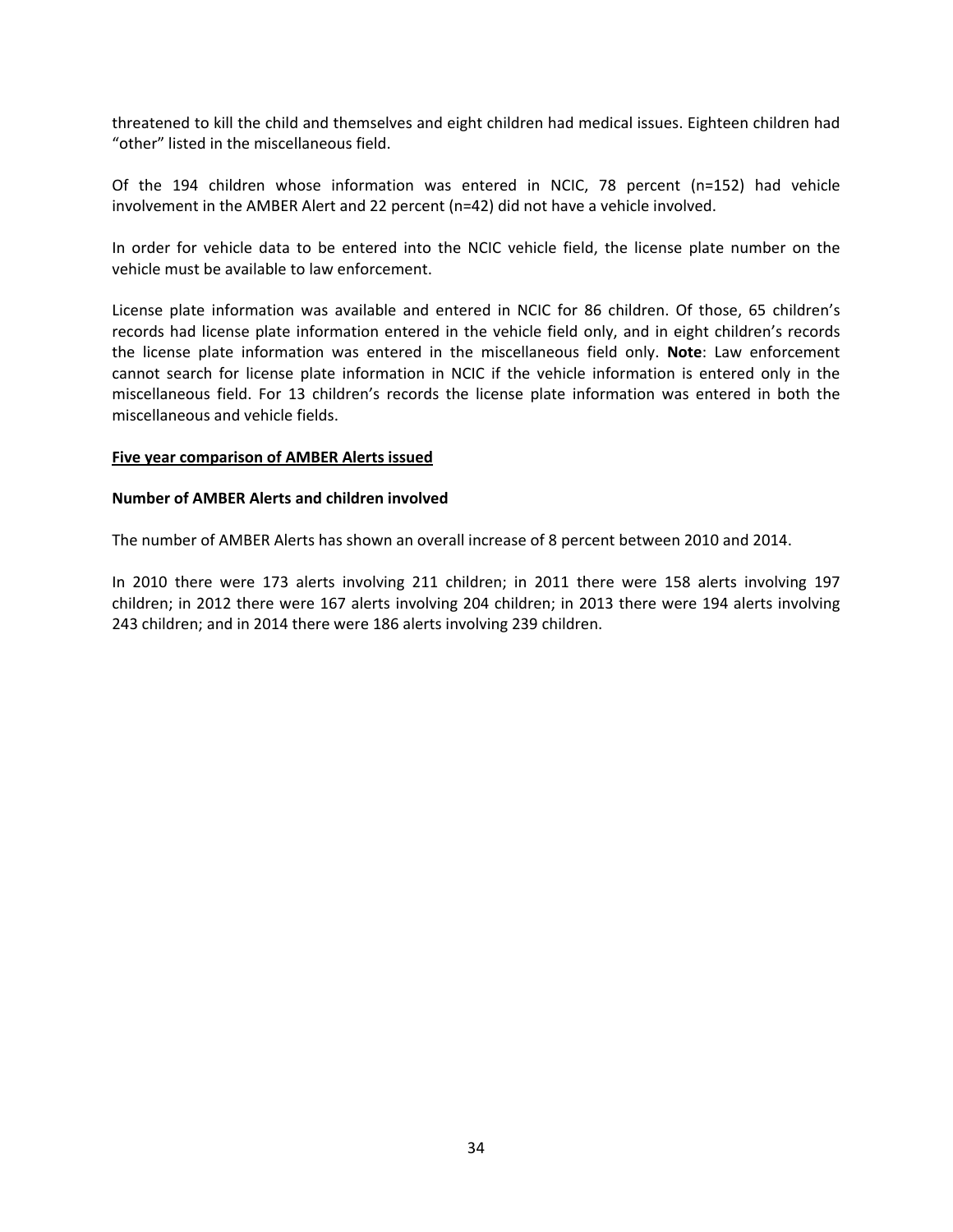*Figure 16: Number of AMBER Alerts from 2010 to 2014*



*Figure 17: Number of children involved in AMBER Alerts from 2010 to 2014*



## **AMBER Alerts by range**

From 2010 to 2014 AMBER Alerts were predominantly issued state‐/territory wide, followed by regional alerts and then local alerts.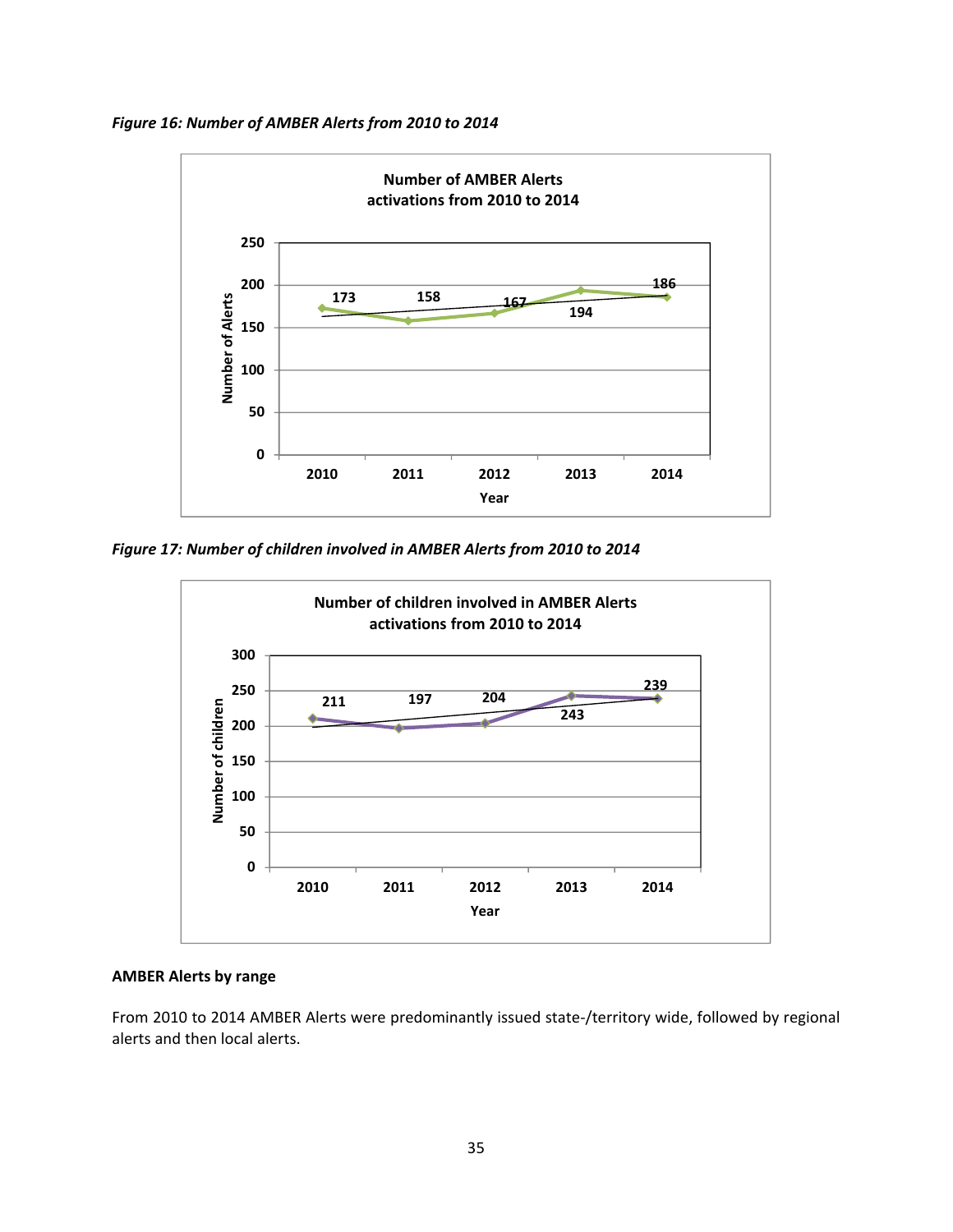



# **Multistate/territory AMBER Alerts**

The number of multistate/territory AMBER Alerts consistently fell and rose slightly from 2010 to 2014. In 2010 there were 14 alerts, and in 2011 there was a decrease with a total of eight alerts. In 2012 there was an increase with 13 multistate alerts issued. There was an increase with 15 multistate alerts issued in 2013 and a decrease with 14 multistate alerts issued in 2014.

### **Number of cases at intake by month**

## *Table 21: Number of cases by month from 2010 to 2014*

|              | Jan | <b>Feb</b> | <b>Mar</b> | <b>Apr</b> | <b>May</b> | Jun | Jul | <b>Aug</b> | <b>Sep</b> | Oct | <b>Nov</b> | <b>Dec</b> |
|--------------|-----|------------|------------|------------|------------|-----|-----|------------|------------|-----|------------|------------|
| 2010         | 16  | 16         | 16         | 14         | 13         | 11  | 22  | 8          | 13         | 20  | 11         | 13         |
| 2011         | 8   | 6          | 10         | 16         | 17         | 18  | 15  | 22         | 12         | 12  | 10         | 12         |
| 2012         | 11  | 17         | 15         | 9          | 15         | 10  | 16  | 12         | 17         | 16  | 17         | 12         |
| 2013         | 17  | 8          | 15         | 17         | 25         | 15  | 19  | 20         | 16         | 17  | 11         | 14         |
| 2014         | 20  | 14         | 13         | 17         | 16         | 13  | 9   | 21         | 16         | 18  | 10         | 19         |
| <b>Total</b> | 72  | 61         | 69         | 73         | 86         | 67  | 81  | 83         | 74         | 83  | 59         | 70         |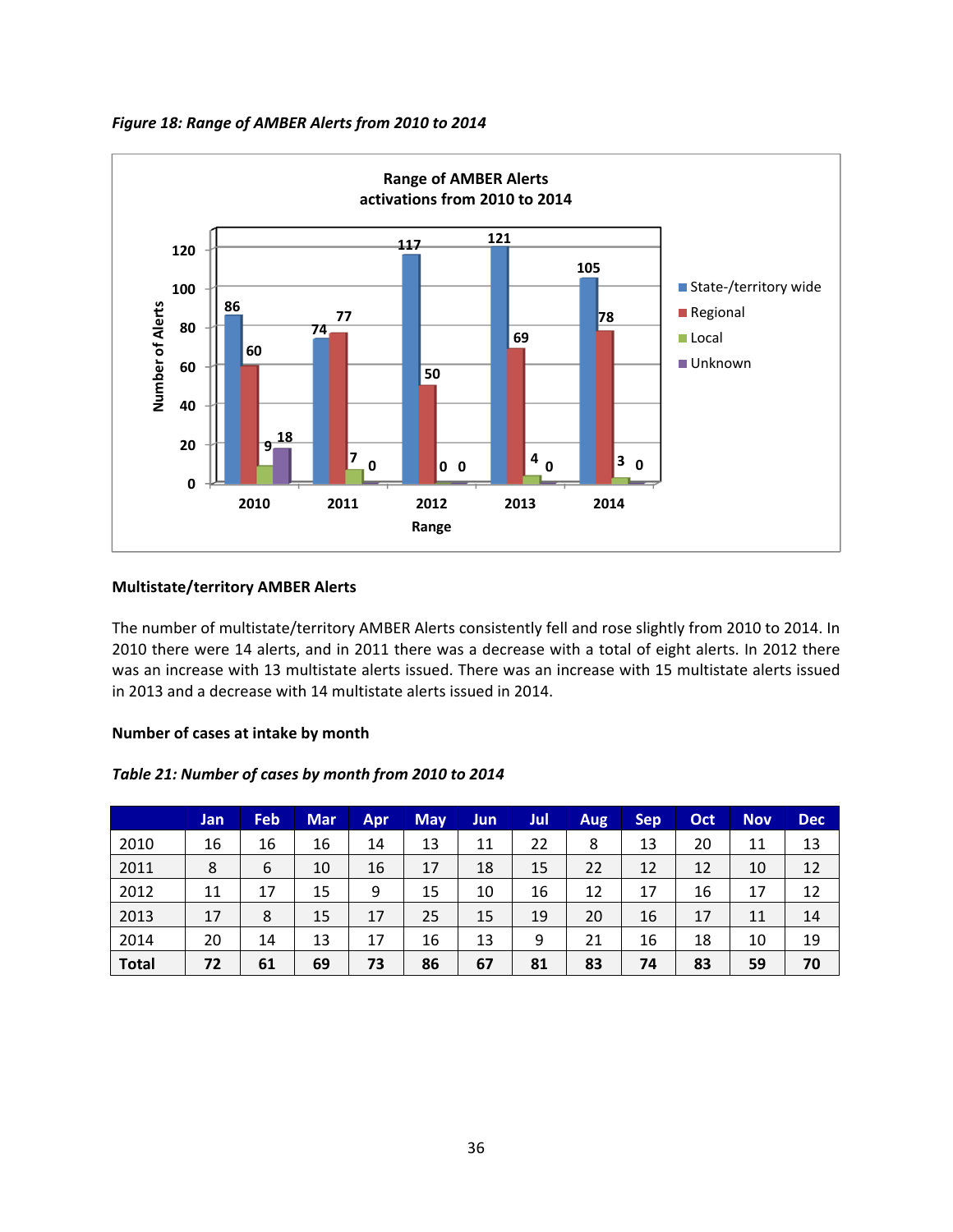|              | 2010 | <b>Percent</b><br>change | 2011 | <b>Percent</b><br>change | 2012 | <b>Percent</b><br>change | 2013 | <b>Percent</b><br>change | 2014 |
|--------------|------|--------------------------|------|--------------------------|------|--------------------------|------|--------------------------|------|
| Jan          | 16   | $-50$                    | 8    | 38                       | 11   | 55                       | 17   | 18                       | 20   |
| Feb          | 16   | $-63$                    | 6    | 183                      | 17   | $-53$                    | 8    | 75                       | 14   |
| Mar          | 16   | $-38$                    | 10   | 50                       | 15   | $\Omega$                 | 15   | $-13$                    | 13   |
| Apr          | 14   | 14                       | 16   | $-44$                    | 9    | 89                       | 17   | $\Omega$                 | 17   |
| May          | 13   | 31                       | 17   | $-12$                    | 15   | 67                       | 25   | $-36$                    | 16   |
| Jun          | 11   | 64                       | 18   | -44                      | 10   | 50                       | 15   | $-13$                    | 13   |
| Jul          | 22   | $-32$                    | 15   | $\overline{7}$           | 16   | 19                       | 19   | $-53$                    | 9    |
| Aug          | 8    | 175                      | 22   | $-45$                    | 12   | 67                       | 20   | 5                        | 21   |
| Sep          | 13   | -8                       | 12   | 42                       | 17   | -6                       | 16   | 0                        | 16   |
| Oct          | 20   | $-40$                    | 12   | 33                       | 16   | 6                        | 17   | 6                        | 18   |
| Nov          | 11   | -9                       | 10   | 70                       | 17   | $-35$                    | 11   | $-9$                     | 10   |
| <b>Dec</b>   | 13   | $-8$                     | 12   | $\Omega$                 | 12   | 17                       | 14   | 36                       | 19   |
| <b>Total</b> | 173  | -9                       | 158  | 6                        | 167  | 16                       | 194  | $-4$                     | 186  |

*Table 22: Cases and percent increase/decrease by month from 2010 to 2014*

## **Case type at intake**

The number of cases intaked as FAs increased 45 percent from 80 alerts in 2010 to 116 alerts in 2014.

For NFAs there was a decrease of cases from 2010 to 2011, with 74 alerts and 56 alerts respectively. In 2012 and 2013 the number of NFAs increased to 61 and 63 respectively. In 2014, the number of NFAs declined slightly to 60 alerts.

The number of cases intaked as LIMs has remained steady ranging from 16 to 20 alerts from 2010 to 2013. The number of LIMs dropped in 2014 to 10 alerts.

From 2010 to 2012, the number of ERUs has decreased from three to zero alerts. The number of ERUs rose to 2010 levels at three alerts in 2013, and in 2014 there were no alerts issued for ERUs.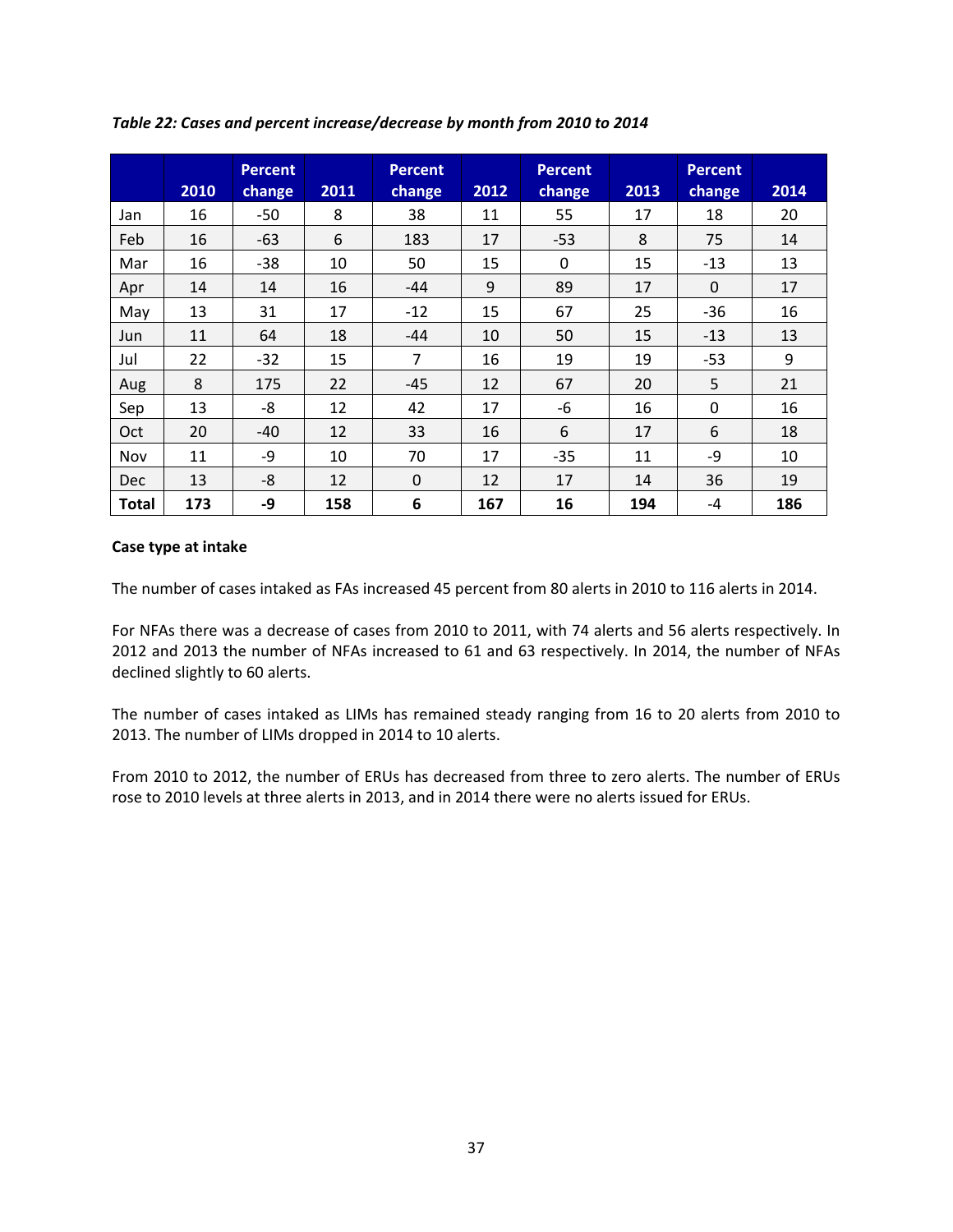

*Figure 19: AMBER Alerts by case type at intake from 2010 to 2014*

| Table 23: Cases and percent increase/decrease by case type from 2010 to 2014 |  |  |  |  |  |
|------------------------------------------------------------------------------|--|--|--|--|--|
|------------------------------------------------------------------------------|--|--|--|--|--|

|              |      | <b>Percent</b> |                | <b>Percent</b> |          | <b>Percent</b> |      | <b>Percent</b> |      |
|--------------|------|----------------|----------------|----------------|----------|----------------|------|----------------|------|
|              | 2010 | <b>change</b>  | 2011           | <b>change</b>  | 2012     | <b>change</b>  | 2013 | <b>change</b>  | 2014 |
| FA           | 80   | 0              | 80             | 13             | 90       | 22             | 110  | 5              | 116  |
| <b>NFA</b>   | 74   | $-24$          | 56             | 9              | 61       | 3              | 63   | -5             | 60   |
| LIM          | 16   | 25             | 20             | $-20$          | 16       | 13             | 18   | $-44$          | 10   |
| ERU          | 3    | $-33$          | $\overline{2}$ | $-100$         | $\Omega$ | 0              | 3    | $-100$         |      |
| N/A          |      | 0              | 0              | 0              | 0        | 0              | 0    | 0              |      |
| <b>Total</b> | 173  | -9             | 158            | 6              | 167      | 16             | 194  | -4             | 186  |

# **Hoaxes and unfounded cases**

The number of hoaxes has steadily risen from 2010 to 2014 with n= 11, 13, 13, 14 and 15. The number of unfounded cases decreased between 2010 and 2012 with 10 and seven cases respectively. In 2013 the number of unfounded cases increased to 16 and fell in 2014 to 11.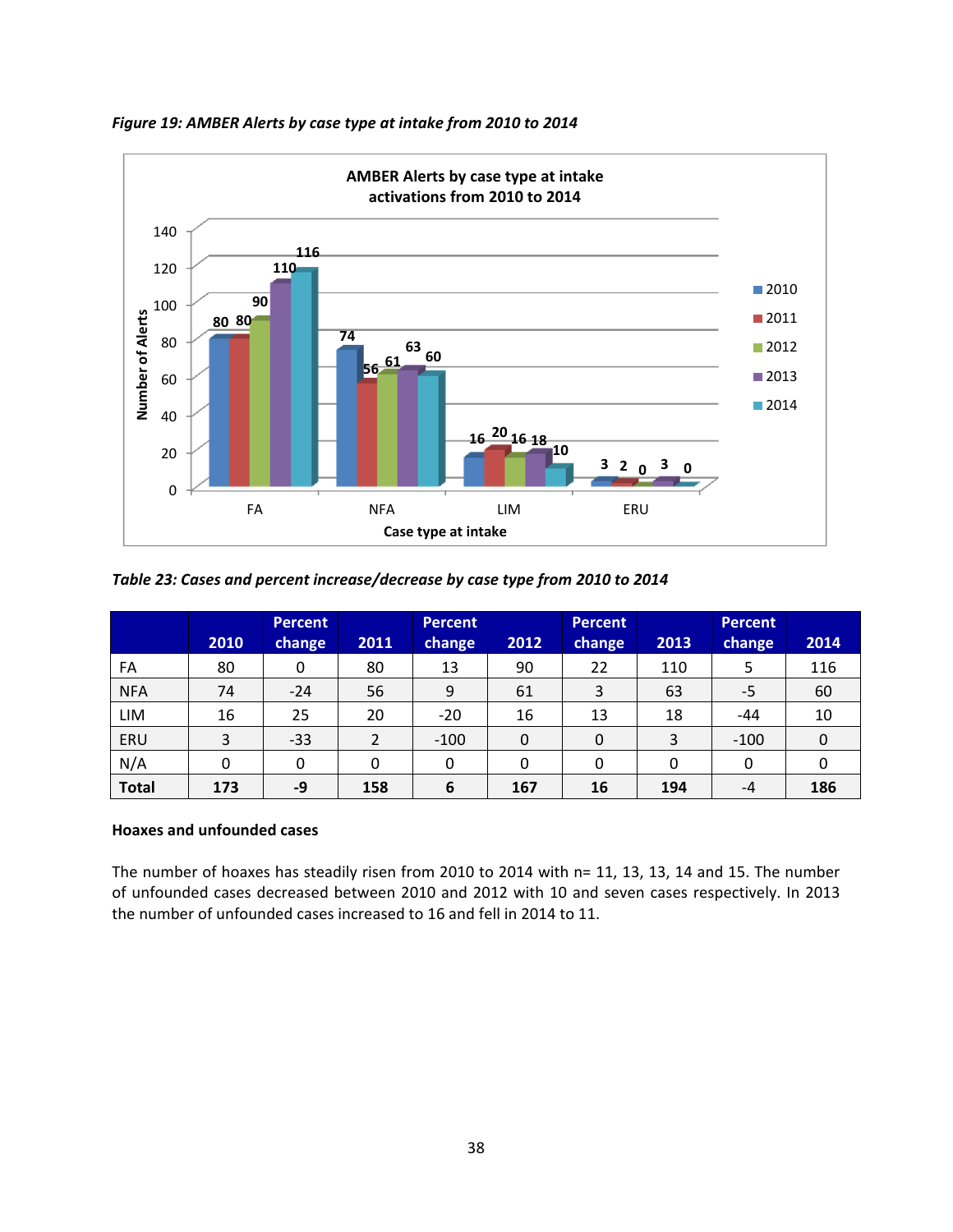



## **Number and characteristics of children involved in AMBER Alerts**

Girls were more frequently involved in AMBER Alerts than boys from 2010, 2012 and 2013, while there were more boys than girls in 2011 and 2014. In 2010 girls represented 53 percent (n=112) of AMBER Alerts, compared to boys who comprised 47 percent (n=99). In 2011, boys represented 51 percent (n=101) of AMBER Alerts, and girls comprised 49 percent (n=96). In 2012, girls made up 56 percent (n=115) of AMBER Alerts compared to boys who made up 44 percent (n=89). In 2013, girls represented 51 percent (n=124) of AMBER Alerts, while boys made up 49 percent (n=118); the sex for one child was unknown. In 2014, boys comprised 51 percent (n=123) of AMBER Alerts, whereas girls comprised 49 percent (n=116).

The number of American Indian children involved in AMBER Alerts ranged from three children in 2010 to eight children in 2014 (n=3, 1, 5, 5 and 8). The number of Asian children generally declined from 2010 to 2014 with 10 to two children involved in AMBER Alerts. The number of biracial children overall increased from 2010 (n=7) to 2014 (n=15). For black children there were increases from 2010 (n=63) to 2011 (n=65) and from 2013 (n=56) to 2014 (n=72). The number of Hispanic children saw a 36 percent increase between 2010 and 2014 (n=28 and n=38). The number of white children decreased 15 percent (n=99 and n=84) between 2010 and 2012; there was an increase in 2013 (n=111) and a slight decrease in 2014  $(n=104)$ .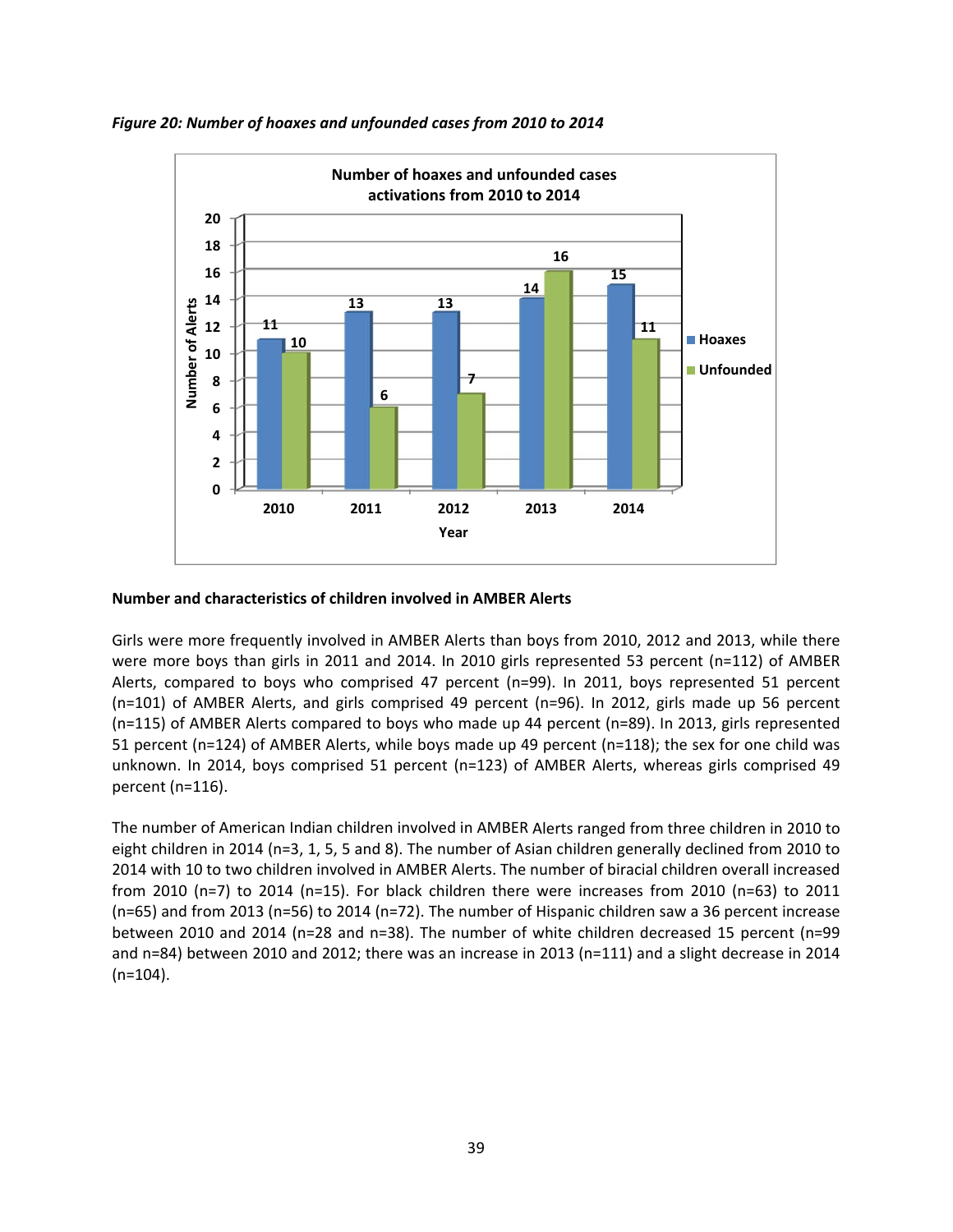*Figure 21: Race of children from 2010 to 2014*

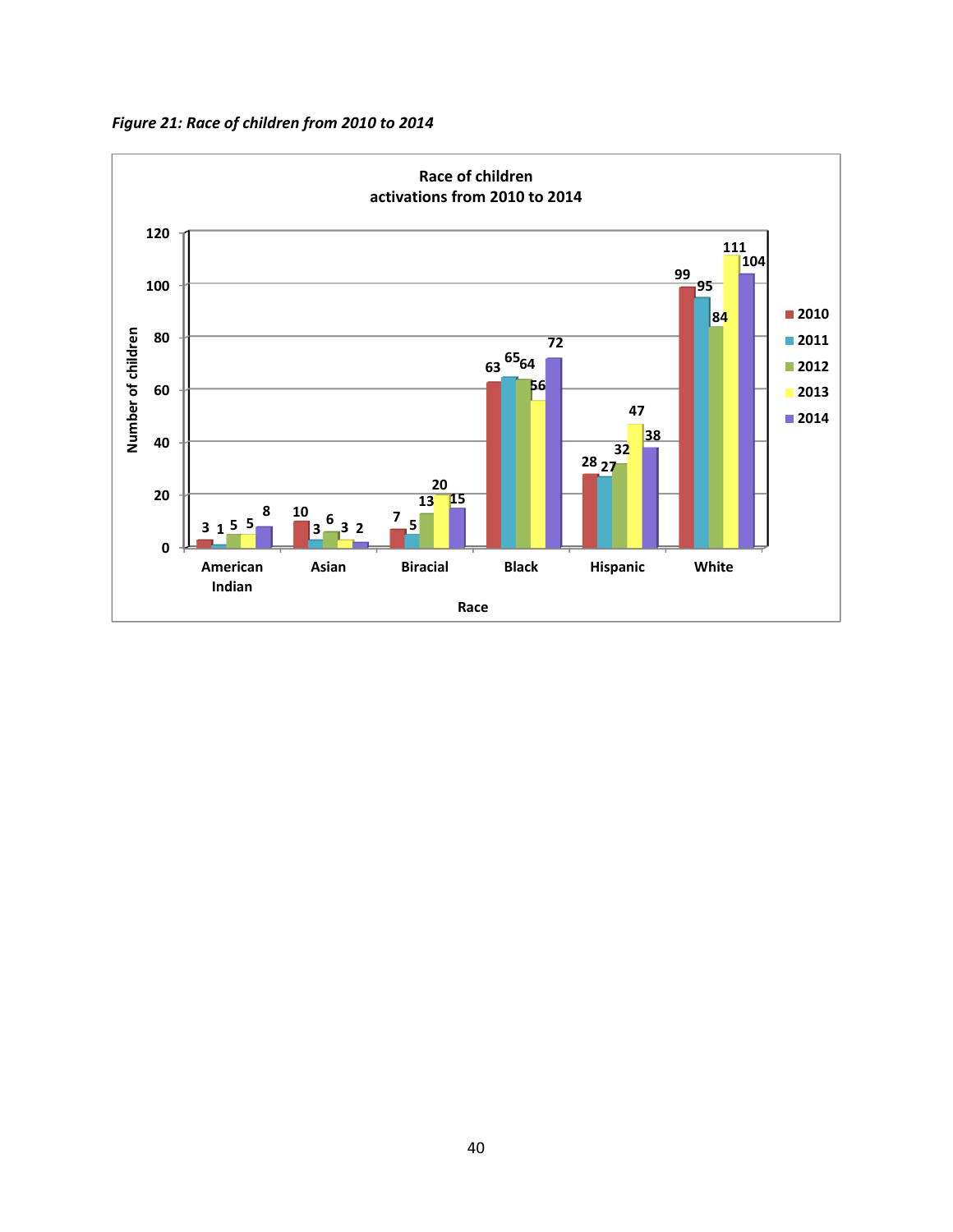From 2010 to 2014, minority children were involved in AMBER Alerts more frequently than white children.



*Figure 22: Race of children, White and Minority from 2010 to 2014*

# **International abductions**

In 2010, three AMBER Alerts involving three children resulted in an international abduction. Two cases involved recoveries in Mexico, and one case involved a recovery in Canada. In 2011, there were no AMBER Alerts for international abductions. In 2012, there was one AMBER Alert for a case originating in Canada, and the child was recovered in Montana. In 2013, four AMBER Alerts involving five children were international abductions. In one case, the child was abducted in Mexico, while in another case the child was recovered in Mexico. One case involved a recovery in Canada, and another case involved a recovery in Cuba. In 2014, there was one AMBER Alert involving one child who was recovered in Mexico.

# **Children recovered deceased**

A total of 40 children who were involved in AMBER Alerts issued from 2010 to 2014 were recovered deceased. From 2010 to 2014, the number of children recovered deceased fell and then rose (n=9, 5, 9, 11 and 6).

While children intaked as LIMs who were recovered deceased have been more frequent in prior years, children intaked as NFAs made up the largest number of case types for children who were recovered deceased from 2010 to 2014.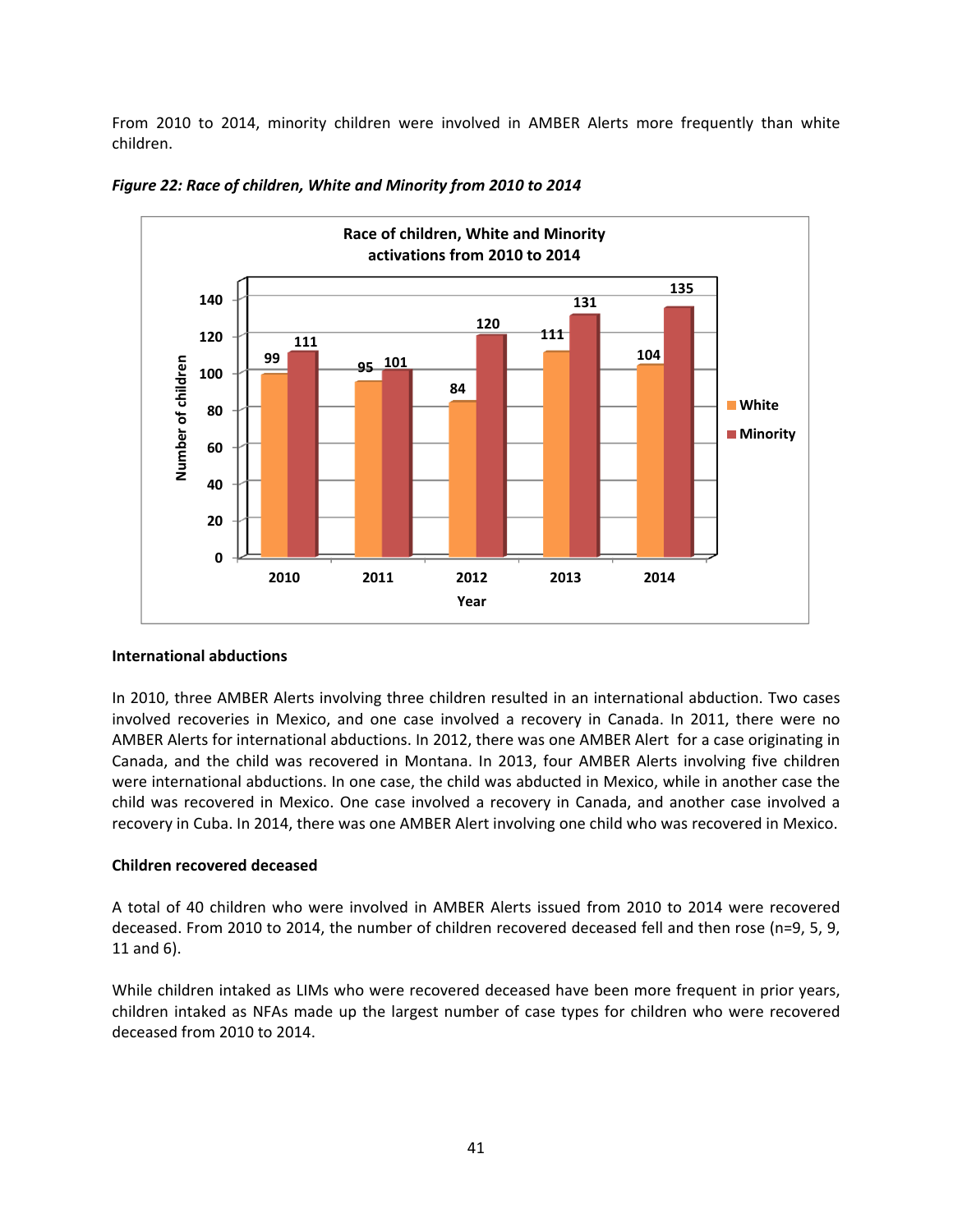# *Table 24: Number of children recovered deceased from 2010 to 2014*

| Case type<br>at intake | 2010 | 2011 | 2012 | 2013 | 2014 | <b>Total</b> |
|------------------------|------|------|------|------|------|--------------|
| FA                     |      |      |      | 3    |      |              |
| <b>NFA</b>             | 3    |      |      |      |      | 18           |
| LIM                    |      |      | 5    |      |      | 15           |
| ERU                    |      | U    | 0    |      |      |              |
| <b>Total</b>           | 9    |      | 9    | 11   |      | 40           |

## **National Crime Information Center**

In 2010, information about 78 percent (n=164) of children involved in AMBER Alerts was entered into NCIC. From 2011 to 2014, it was 81, 79, 80 and 81 percent respectively (n=159, 161, 194 and 194) of children's information was entered in NCIC. The AA flag was the predominant flag type from 2010 to 2014.

From 2010 to 2014, there were more instances when it was known a vehicle was involved in the alert (n=83, 107, 129, 156 and 152) than unknown.



# *Figure 23: Vehicle involvement in AMBER Alerts from 2010 to 2014*